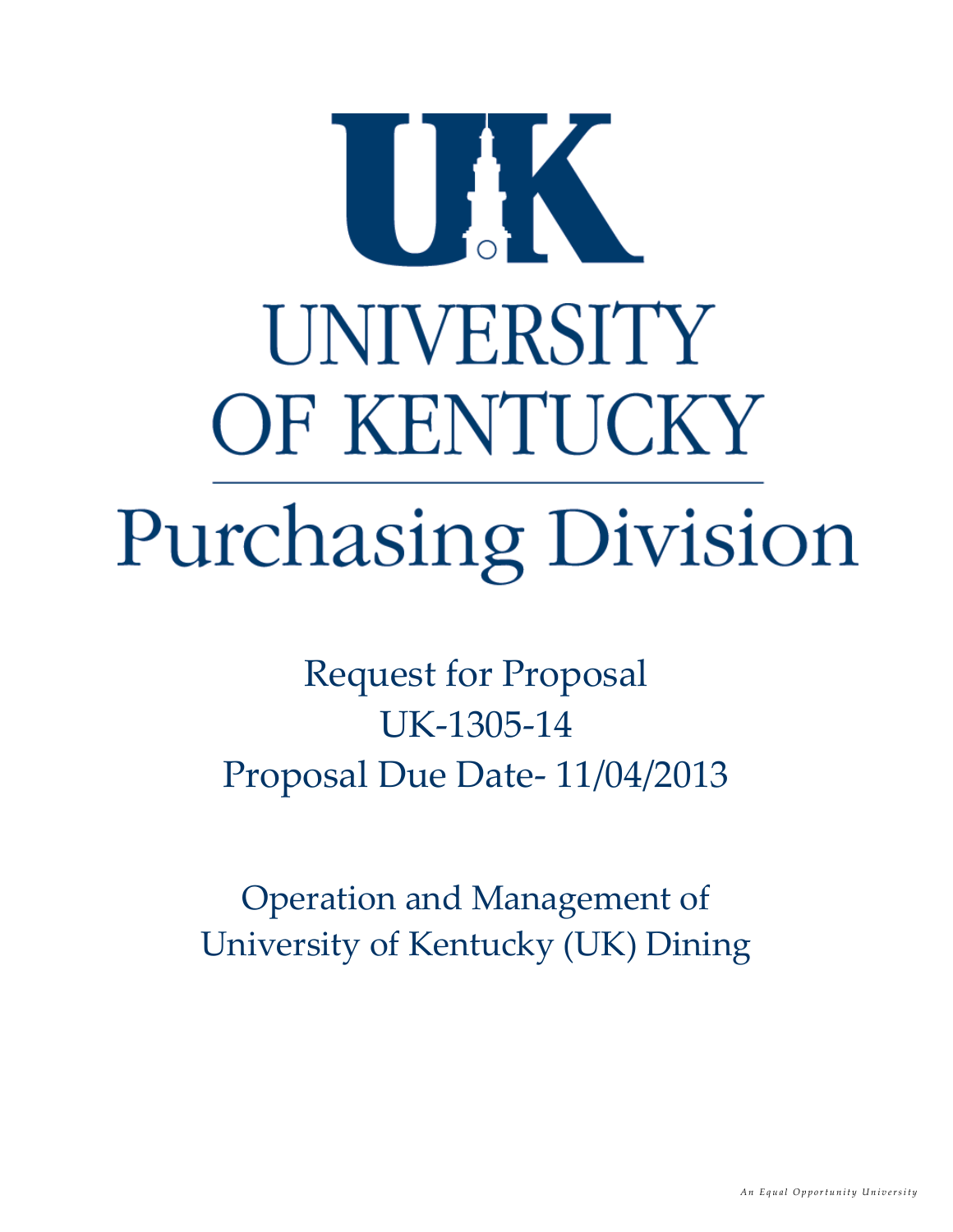# **THE UNIVERSITY OF KENTUCKY**<br>Purchasing Division

# **REQUEST FOR PROPOSAL (RFP)**

**ATTENTION: This is not an order. Read all instructions terms and conditions carefully.** 

|                                                         | <b>PROPOSAL NO.:</b>                                                                                                                                                                                                                                                                                                                                                                                                                                                                    | <b>UK-1305-14</b> |                                                                                                                        |                         |                        | <b>RETURN ORIGINAL COPY OF PROPOSAL TO:</b>                                                                                                                                                                                                                                                                     |
|---------------------------------------------------------|-----------------------------------------------------------------------------------------------------------------------------------------------------------------------------------------------------------------------------------------------------------------------------------------------------------------------------------------------------------------------------------------------------------------------------------------------------------------------------------------|-------------------|------------------------------------------------------------------------------------------------------------------------|-------------------------|------------------------|-----------------------------------------------------------------------------------------------------------------------------------------------------------------------------------------------------------------------------------------------------------------------------------------------------------------|
| <b>Issue Date:</b>                                      |                                                                                                                                                                                                                                                                                                                                                                                                                                                                                         |                   | <b>September 12, 2013</b>                                                                                              |                         | UNIVERSITY OF KENTUCKY |                                                                                                                                                                                                                                                                                                                 |
| Title:                                                  |                                                                                                                                                                                                                                                                                                                                                                                                                                                                                         |                   | <b>Operation &amp; Management of UK Dining</b>                                                                         |                         |                        | <b>PURCHASING DIVISION</b>                                                                                                                                                                                                                                                                                      |
| <b>Purchasing Officer:</b>                              |                                                                                                                                                                                                                                                                                                                                                                                                                                                                                         | Wendy H. Brown    |                                                                                                                        |                         |                        | <b>411 S LIMESTONE</b>                                                                                                                                                                                                                                                                                          |
|                                                         |                                                                                                                                                                                                                                                                                                                                                                                                                                                                                         |                   |                                                                                                                        |                         |                        | <b>ROOM 322 PETERSON SERVICE BLDG.</b>                                                                                                                                                                                                                                                                          |
|                                                         | Phone:                                                                                                                                                                                                                                                                                                                                                                                                                                                                                  | (859) 257-5404    |                                                                                                                        |                         |                        | <b>LEXINGTON, KY 40506-0005</b>                                                                                                                                                                                                                                                                                 |
|                                                         |                                                                                                                                                                                                                                                                                                                                                                                                                                                                                         |                   | <b>IMPORTANT: PROPOSALS MUST BE RECEIVED BY:</b>                                                                       | <b>November 4, 2013</b> |                        | 3:00 P.M. Lexington, KY time.                                                                                                                                                                                                                                                                                   |
|                                                         |                                                                                                                                                                                                                                                                                                                                                                                                                                                                                         |                   |                                                                                                                        | NOTICE OF REQUIREMENTS  |                        |                                                                                                                                                                                                                                                                                                                 |
| 1.                                                      |                                                                                                                                                                                                                                                                                                                                                                                                                                                                                         |                   | viewable at www.uky.edu/Purchasing/ccphome.htm, apply to the Request for Proposal.                                     |                         |                        | The University's General Terms and Conditions and Instructions to Bidders, viewable at www.uky.edu/Purchasing/terms.htm, apply to this Request for<br>Proposal. When the Request for Proposal includes construction services, the University's General Conditions for Construction and Instructions to Bidders, |
| 2.                                                      |                                                                                                                                                                                                                                                                                                                                                                                                                                                                                         |                   | Contracts resulting from this RFP must be governed by and in accordance with the laws of the Commonwealth of Kentucky. |                         |                        |                                                                                                                                                                                                                                                                                                                 |
| 3.                                                      |                                                                                                                                                                                                                                                                                                                                                                                                                                                                                         |                   |                                                                                                                        |                         |                        | Any agreement or collusion among Offerors or prospective Offerors, which restrains, tends to restrain, or is reasonably calculated to restrain competition by                                                                                                                                                   |
|                                                         |                                                                                                                                                                                                                                                                                                                                                                                                                                                                                         |                   | agreement to bid at a fixed price or to refrain from offering, or otherwise, is prohibited.                            |                         |                        |                                                                                                                                                                                                                                                                                                                 |
| 4.                                                      |                                                                                                                                                                                                                                                                                                                                                                                                                                                                                         |                   |                                                                                                                        |                         |                        | Any person who violates any provisions of KRS 45A.325 shall be guilty of a felony and shall be punished by a fine of not less than five thousand dollars nor                                                                                                                                                    |
|                                                         |                                                                                                                                                                                                                                                                                                                                                                                                                                                                                         |                   |                                                                                                                        |                         |                        | more than ten thousand dollars, or be imprisoned not less than one year nor more than five years, or both such fine and imprisonment. Any firm, corporation,                                                                                                                                                    |
|                                                         | thousand dollars.                                                                                                                                                                                                                                                                                                                                                                                                                                                                       |                   |                                                                                                                        |                         |                        | or association who violates any of the provisions of KRS 45A.325 shall, upon conviction, may be fined not less than ten thousand dollars or more than twenty                                                                                                                                                    |
|                                                         |                                                                                                                                                                                                                                                                                                                                                                                                                                                                                         |                   | AUTHENTICATION OF BID AND STATEMENT OF NON-COLLUSION AND NON-CONFLICT OF INTEREST                                      |                         |                        |                                                                                                                                                                                                                                                                                                                 |
|                                                         |                                                                                                                                                                                                                                                                                                                                                                                                                                                                                         |                   | I hereby swear (or affirm) under the penalty for false swearing as provided by KRS 523.040:                            |                         |                        |                                                                                                                                                                                                                                                                                                                 |
| 1.                                                      |                                                                                                                                                                                                                                                                                                                                                                                                                                                                                         |                   |                                                                                                                        |                         |                        | That I am the Offeror (if the Offeror is an individual), a partner, (if the Offeror is a partnership), or an officer or employee of the bidding corporation having                                                                                                                                              |
| 2.                                                      | authority to sign on its behalf (if the Offeror is a corporation);                                                                                                                                                                                                                                                                                                                                                                                                                      |                   |                                                                                                                        |                         |                        |                                                                                                                                                                                                                                                                                                                 |
|                                                         |                                                                                                                                                                                                                                                                                                                                                                                                                                                                                         |                   |                                                                                                                        |                         |                        | That the attached Proposal has been arrived at by the Offeror independently and has been submitted without collusion with, and without any agreement,<br>understanding or planned common course of action with, any other Contractor of materials, supplies, equipment or services described in the Request for |
|                                                         | Proposal, designed to limit independent bidding or competition;                                                                                                                                                                                                                                                                                                                                                                                                                         |                   |                                                                                                                        |                         |                        |                                                                                                                                                                                                                                                                                                                 |
| 3.                                                      |                                                                                                                                                                                                                                                                                                                                                                                                                                                                                         |                   |                                                                                                                        |                         |                        | That the contents of the Proposal have not been communicated by the Offeror or its employees or agents to any person not an employee or agent of the                                                                                                                                                            |
|                                                         |                                                                                                                                                                                                                                                                                                                                                                                                                                                                                         |                   |                                                                                                                        |                         |                        | Offeror or its surety on any bond furnished with the Proposal and will not be communicated to any such person prior to the official closing of the RFP:                                                                                                                                                         |
| 4.                                                      |                                                                                                                                                                                                                                                                                                                                                                                                                                                                                         |                   |                                                                                                                        |                         |                        | That the Offeror is legally entitled to enter into contracts with the University of Kentucky and is not in violation of any prohibited conflict of interest, including                                                                                                                                          |
|                                                         |                                                                                                                                                                                                                                                                                                                                                                                                                                                                                         |                   | those prohibited by the provisions of KRS 45A.330 to .340, 164.390, and                                                |                         |                        |                                                                                                                                                                                                                                                                                                                 |
| 5.                                                      |                                                                                                                                                                                                                                                                                                                                                                                                                                                                                         |                   | 139 to the extent required by Kentucky law and will remain registered for the duration of any contract award.          |                         |                        | That the Offeror, and its affiliates, are duly registered with the Kentucky Department of Revenue to collect and remit the sale and use tax imposed by Chapter                                                                                                                                                  |
| 6.                                                      |                                                                                                                                                                                                                                                                                                                                                                                                                                                                                         |                   | That I have fully informed myself regarding the accuracy of the statement made above.                                  |                         |                        |                                                                                                                                                                                                                                                                                                                 |
|                                                         |                                                                                                                                                                                                                                                                                                                                                                                                                                                                                         |                   | SWORN STATEMENT OF COMPLIANCE WITH CAMPAIGN FINANCE LAWS                                                               |                         |                        |                                                                                                                                                                                                                                                                                                                 |
|                                                         | In accordance with KRS45A.110 (2), the undersigned hereby swears under penalty of perjury that he/she has not knowingly violated any provision of the<br>campaign finance laws of the Commonwealth of Kentucky and that the award of a contract to a bidder will not violate any provision of the campaign finance<br>laws of the Commonwealth of Kentucky.                                                                                                                             |                   |                                                                                                                        |                         |                        |                                                                                                                                                                                                                                                                                                                 |
|                                                         |                                                                                                                                                                                                                                                                                                                                                                                                                                                                                         |                   | CONTRACTOR REPORT OF PRIOR VIOLATIONS OF KRS CHAPTERS 136, 139, 141, 337, 338, 341 & 342                               |                         |                        |                                                                                                                                                                                                                                                                                                                 |
|                                                         | The Contractor by signing and submitting a Proposal agrees as required by 45A.485 to submit final determinations of any violations of the provisions of KRS<br>Chapters 136, 139, 141, 337, 338, 341 and 342 that have occurred in the previous five (5) years prior to the award of a contract and agrees to remain in<br>continuous compliance with the provisions of the statutes during the duration of any contract that may be established. Final determinations of violations of |                   |                                                                                                                        |                         |                        |                                                                                                                                                                                                                                                                                                                 |
|                                                         |                                                                                                                                                                                                                                                                                                                                                                                                                                                                                         |                   | these statutes must be provided to the University by the successful Contractor prior to the award of a contract.       |                         |                        |                                                                                                                                                                                                                                                                                                                 |
|                                                         | CERTIFICATION OF NON-SEGREGATED FACILITIES<br>The Contractor, by submitting a Proposal, certifies that he/she is in compliance with the Code of Federal Regulations, No. 41 CFR 60-1.8(b) that prohibits the<br>maintaining of segregated facilities.                                                                                                                                                                                                                                   |                   |                                                                                                                        |                         |                        |                                                                                                                                                                                                                                                                                                                 |
|                                                         |                                                                                                                                                                                                                                                                                                                                                                                                                                                                                         |                   |                                                                                                                        |                         |                        |                                                                                                                                                                                                                                                                                                                 |
|                                                         | SIGNATURE REQUIRED: This Proposal cannot be considered valid unless signed and dated by an authorized agent of the offeror. Type or print the signatory's name,<br>title, address, phone number and fax number in the spaces provided. Offers signed by an agent are to be accompanied by evidence of his/her authority unless such                                                                                                                                                     |                   |                                                                                                                        |                         |                        |                                                                                                                                                                                                                                                                                                                 |
|                                                         | evidence has been previously furnished to the issuing office.                                                                                                                                                                                                                                                                                                                                                                                                                           |                   |                                                                                                                        |                         |                        |                                                                                                                                                                                                                                                                                                                 |
|                                                         | <b>DELIVERY TIME:</b>                                                                                                                                                                                                                                                                                                                                                                                                                                                                   |                   | <b>NAME OF COMPANY:</b>                                                                                                |                         | <b>DUNS#</b>           |                                                                                                                                                                                                                                                                                                                 |
|                                                         |                                                                                                                                                                                                                                                                                                                                                                                                                                                                                         |                   |                                                                                                                        |                         |                        |                                                                                                                                                                                                                                                                                                                 |
| PROPOSAL FIRM THROUGH:<br><b>ADDRESS:</b><br>Phone/Fax: |                                                                                                                                                                                                                                                                                                                                                                                                                                                                                         |                   |                                                                                                                        |                         |                        |                                                                                                                                                                                                                                                                                                                 |
|                                                         |                                                                                                                                                                                                                                                                                                                                                                                                                                                                                         |                   |                                                                                                                        |                         |                        |                                                                                                                                                                                                                                                                                                                 |
| <b>PAYMENT TERMS:</b>                                   |                                                                                                                                                                                                                                                                                                                                                                                                                                                                                         |                   |                                                                                                                        |                         |                        |                                                                                                                                                                                                                                                                                                                 |
|                                                         |                                                                                                                                                                                                                                                                                                                                                                                                                                                                                         |                   | CITY, STATE & ZIP CODE:                                                                                                |                         | E-MAIL:                |                                                                                                                                                                                                                                                                                                                 |
|                                                         |                                                                                                                                                                                                                                                                                                                                                                                                                                                                                         |                   |                                                                                                                        |                         |                        |                                                                                                                                                                                                                                                                                                                 |

**TYPED OR PRINTED NAME:** WEB ADDRESS:

**FEDERAL EMPLOYER ID NO.:** SIGNATURE: DATE: DATE: DATE:

**SHIPPING TERMS: F.O.B. DESTINATION - PREPAID AND ALLOWED**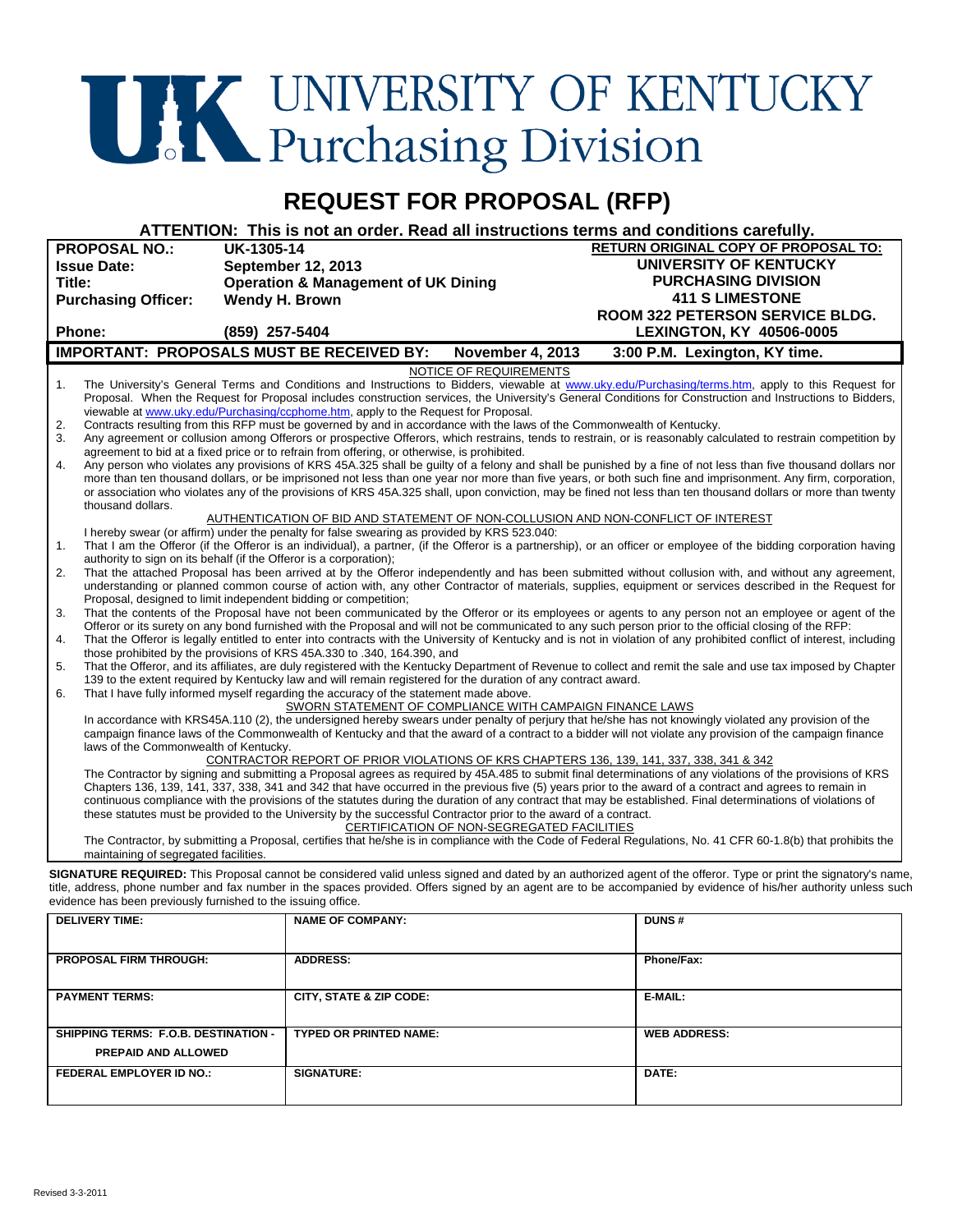# **Table of Contents**

| 1.0  | <b>Definitions</b>                                                                                            | Page<br>6      |
|------|---------------------------------------------------------------------------------------------------------------|----------------|
| 2.0  | <b>General Overview</b>                                                                                       | $\overline{7}$ |
| 2.1  | Intent and Scope                                                                                              | $7-9$          |
| 2.2  | <b>Background Information</b>                                                                                 | $9 - 10$       |
| 2.3  | University Information                                                                                        | $11 - 12$      |
| 2.4  | <b>University Dining Facilities and Services</b>                                                              | $12 - 14$      |
| 3.0  | <b>Proposal Requirements</b>                                                                                  |                |
| 3.1  | <b>Key Event Dates</b>                                                                                        | 15             |
| 3.2  | <b>Offeror Communication</b>                                                                                  | 15             |
| 3.3  | Pre-Proposal Conference                                                                                       | $15 - 16$      |
| 3.4  | <b>Offeror Presentations</b>                                                                                  | 16             |
| 3.5  | <b>Preparation of Offers</b>                                                                                  | 16             |
| 3.6  | Proposed Deviations from the Request for Proposal                                                             | 16             |
| 3.7  | Proposal Submission and Deadline                                                                              | 17             |
| 3.8  | Modification or Withdrawal of Offer                                                                           | 17             |
| 3.9  | Acceptance or Rejection and Award of Proposal                                                                 | 17             |
| 3.10 | Rejection                                                                                                     | $17 - 18$      |
| 3.11 | Addenda                                                                                                       | 18             |
| 3.12 | Disclosure of Offeror's Response                                                                              | 18             |
| 3.13 | Restrictions on Communications with University Staff                                                          | 18             |
| 3.14 | <b>Cost of Preparing Proposal</b>                                                                             | 19             |
| 3.15 | <b>Disposition of Proposals</b>                                                                               | 19             |
| 3.16 | <b>Alternate Proposals</b>                                                                                    | 19             |
| 3.17 | Questions                                                                                                     | 19             |
| 3.18 | Section Titles in the RFP                                                                                     | 19             |
| 3.19 | No Contingent Fees                                                                                            | 19             |
| 3.20 | Proposal Addenda and Rules for Withdrawal                                                                     | 19             |
| 4.0  | <b>Proposal Format and Content</b>                                                                            |                |
| 4.1  | Proposal Information and Criteria                                                                             | 20             |
| 4.2  | Signed Authentication of Proposal and Statement of Non-<br><b>Collusion and Non-Conflict of Interest Form</b> | 20             |
| 4.3  | <b>Transmittal Letter</b>                                                                                     | $20 - 21$      |
| 4.4  | <b>Executive Summary and Proposal Overview</b>                                                                | 21             |
| 4.5  | Criteria 1 - Offeror Qualifications                                                                           | 21             |
| 4.6  | Criteria 2 - Dining Services & Facilities                                                                     | $21 - 27$      |
| 4.7  | Criteria 3 - Other Services                                                                                   | 28-31          |
| 4.8  | Criteria 4 - Financial Proposal                                                                               | 32             |
| 4.9  | Criteria 5 - Evidence of Successful Performance and<br><b>Implementation Schedule</b>                         | 32             |
| 4.10 | Criteria 6 - Other Additional Information                                                                     | 32             |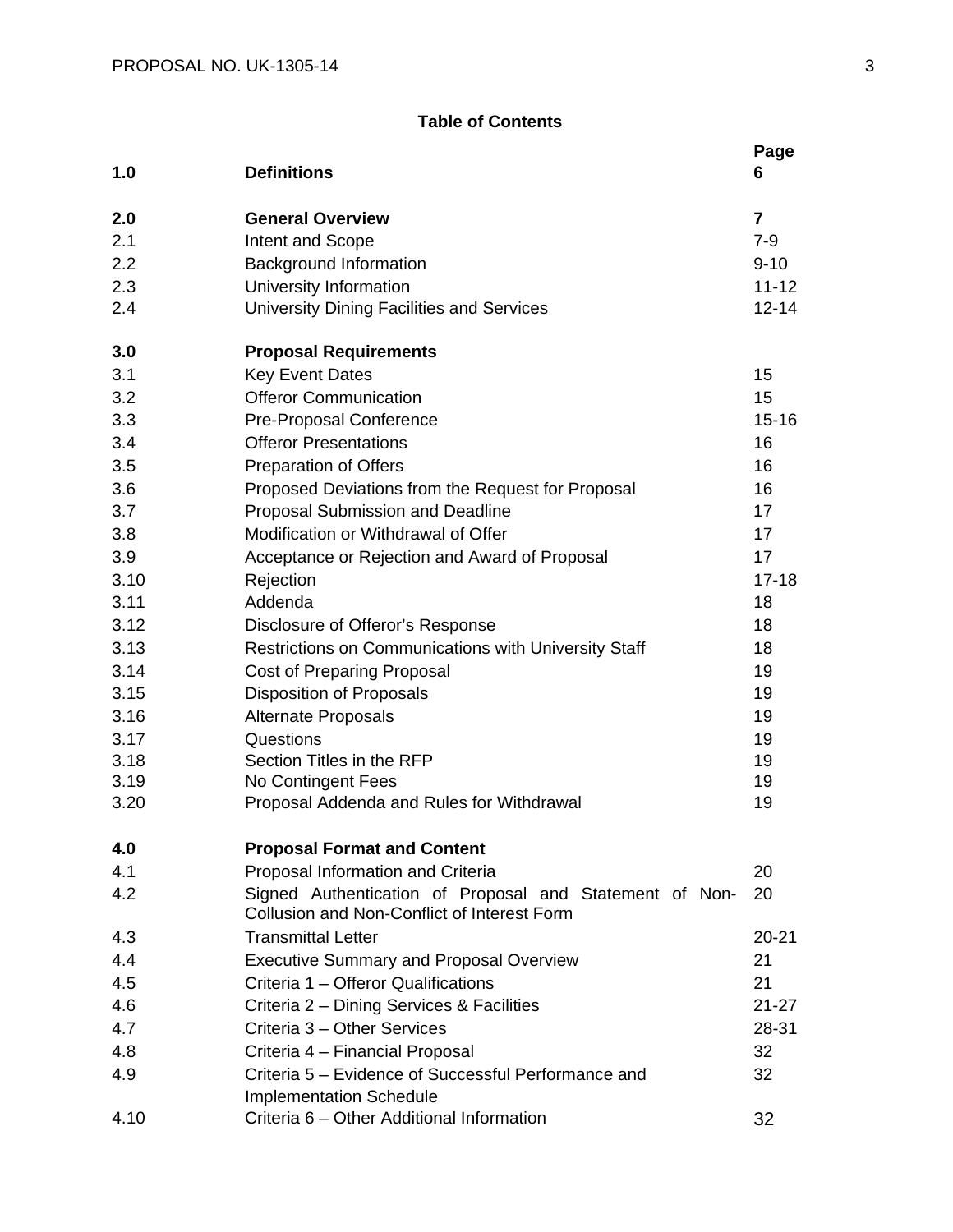| 5.0        | <b>Evaluation Criteria Process</b>                                   | 33       |
|------------|----------------------------------------------------------------------|----------|
| 6.0        | <b>Special Conditions / Other Specifications</b>                     |          |
| 6.1        | <b>Contract Term</b>                                                 | 34       |
| 6.2        | <b>Effective Date</b>                                                | 34       |
| 6.3        | <b>Competitive Negotiation</b>                                       | 34       |
| 6.4        | Appearance Before Committee                                          | 34       |
| 6.5        | Additions, Deletions or Contract Changes                             | 34       |
| 6.6        | <b>Contractor Cooperation in Related Efforts</b>                     | 35       |
| 6.7        | <b>Entire Agreement</b>                                              | 35       |
| 6.8        | Governing Law                                                        | 35       |
| 6.9        | <b>Termination for Non-Performance</b>                               | 35-36    |
| 6.10       | <b>Prime Contractor Responsibility</b>                               | 36       |
| 6.11       | Assignment                                                           | 36       |
| 6.12       | Permits, Licenses, Taxes, and Commonwealth Registration              | 36       |
| 6.13       | Attorneys' Fees                                                      | 36       |
| 6.14       | Patents, Copyrights and Trademarks                                   | 37       |
| 6.15       | Indemnification                                                      | 37       |
| 6.16       | Insurance                                                            | 37       |
| 6.17       | <b>Method of Award</b>                                               | 38       |
| 6.18       | <b>Reciprocal Preference</b>                                         | 38       |
| 6.19       | <b>Reports and Auditing</b>                                          | 38       |
| 6.20       | Confidentiality                                                      | 38       |
| 6.21       | Conflict of Interest                                                 | 39       |
| 6.22       | <b>Personal Service Contract Policies</b>                            | 39       |
| 6.23       | Copyright Ownership and Title to Designs and Copy                    | 39       |
| 6.24       | <b>University Graphic Standards</b>                                  | 40       |
| 6.25       | <b>PCI-DSS Information Security Requirements</b>                     | 40-41    |
| 6.26       | Minority Women Owned Businesses                                      | 42       |
| 7.0        | <b>Scope of Services</b>                                             | 43-44    |
| 7.1        | <b>Dining Specifications</b>                                         | 44-58    |
| 7.2        | <b>Financial Specifications</b>                                      | 59-63    |
| 8.0        | <b>Financial Offer Summary</b>                                       | 64       |
| 8.1        | <b>Capital Investment Fund</b>                                       | 64       |
| 8.2        | Commission & Guaranteed Minimum Annual Payment                       | 64       |
| 8.3        | <b>Rebate/Credit Sharing Proposal</b>                                | 64       |
| 8.4        | One Time Unrestricted Donation                                       | 64       |
| 8.5<br>8.6 | <b>Annual Scholarship Donation</b><br><b>Annual Contingency Fund</b> | 64<br>65 |
| 8.7        | Point of Sale License Fee                                            | 65       |
| 8.8        | <b>Utility Recharge Cost Sharing</b>                                 | 65       |
| 8.9        | <b>Alternate Financial Proposals</b>                                 | 65       |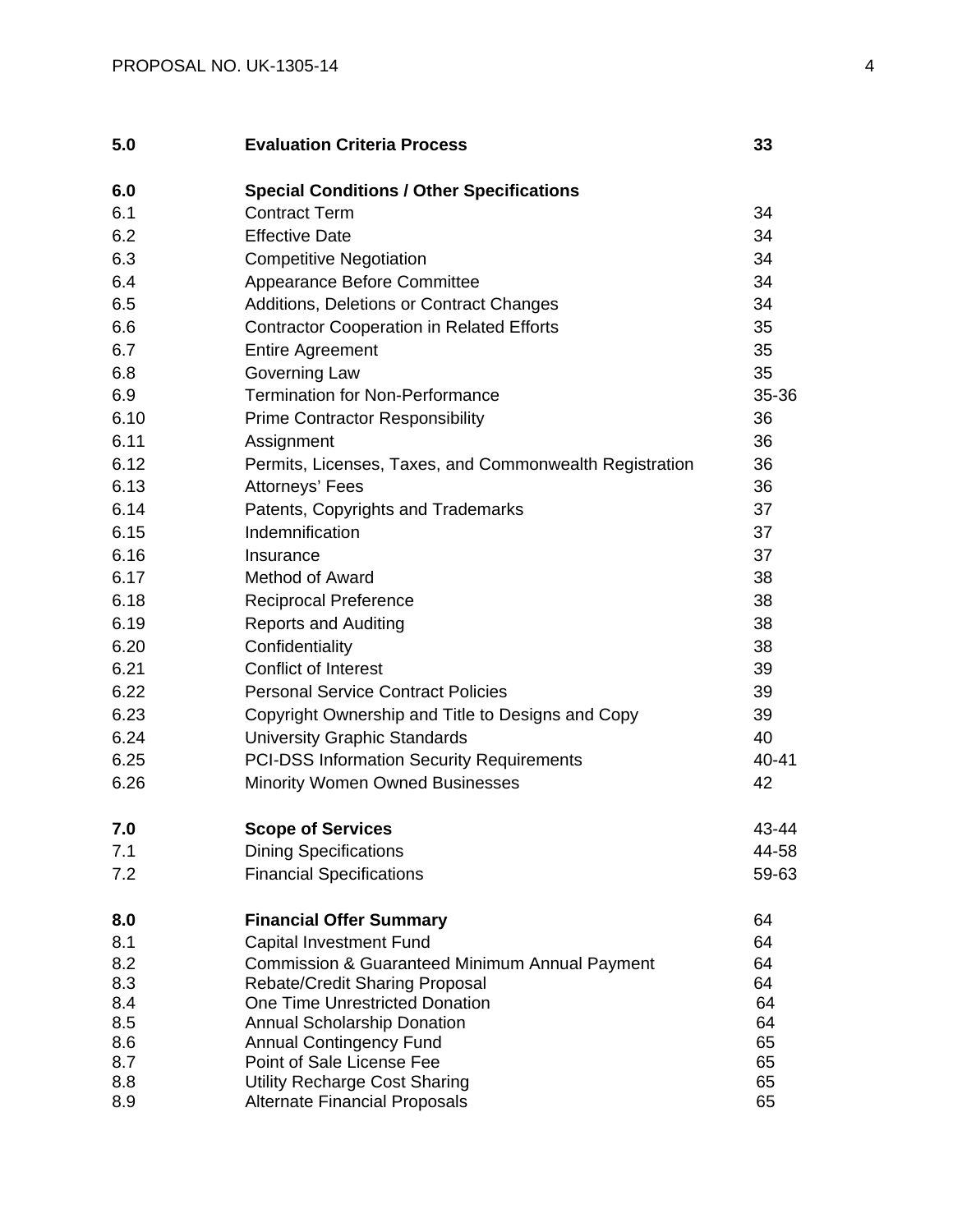# **Attachments**

- 1. Bluegrass Community Memorandum Of Understanding
- 2. Athletic Training Table Memorandum Of Understanding
- 3. Official University Holidays
- 4. Four Year Dining Revenue Profit and Loss by Venue
- 5. Dining Staff Roster
- 6. UK Benefits 2013/2014
- 7. UK HR Steps employee numbers Dining Services
- 8. Dining Services Turnover numbers
- 9. Current Capital Equipment
- 10. Food truck specifications
- 11. Point of Sale System
- 12. Utility Fees for Foodservice
- 13. Exclusive University Vendor Contracts
- 14. 2013 Spring Hours of Operation
- 15. 2013 Summer Hours of Operation
- 16. Aerial Map Phase I IIA IIB
- 17. Dining Building Plans
- 18. Dining Unit Square Footage
- 19. Dining Services Units
- 20. Dining Plan Use Fiscal Years 2010-2013
- 21. Sample Catering Dashboard
- 22. Housing Occupancy Historical Data
- 23. Student Housing Projections
- 24. UK Healthcare Food Service Contract
- 25. Athletic Concession Contract
- 26. Camp and Conference Revenues
- 27. FY 2012-13 Profit and Loss Statement by Venue
- 28. Cold Dark Shell Haggin Dining Cad Attachment
- 29. Dining Services Market Research Survey Report
- 30. Dining Services Market Research Key Findings
- 31. Pouring Rights Contract
- 32. New Retail Dining in Gatton College of Business

### **Appendices**

- A. Hours of Operation
- B. Staffing
- C. Staffing Summary
- D. Employee Benefits Form
- E. Full Contract Term Pro forma
- F. Individual and Consolidated Venues Pro forma
- G. FY 2014-15 Dining Plan Pricing Structure
- H. Camp and Conference Rates
- I. Non Board Plan Program Rates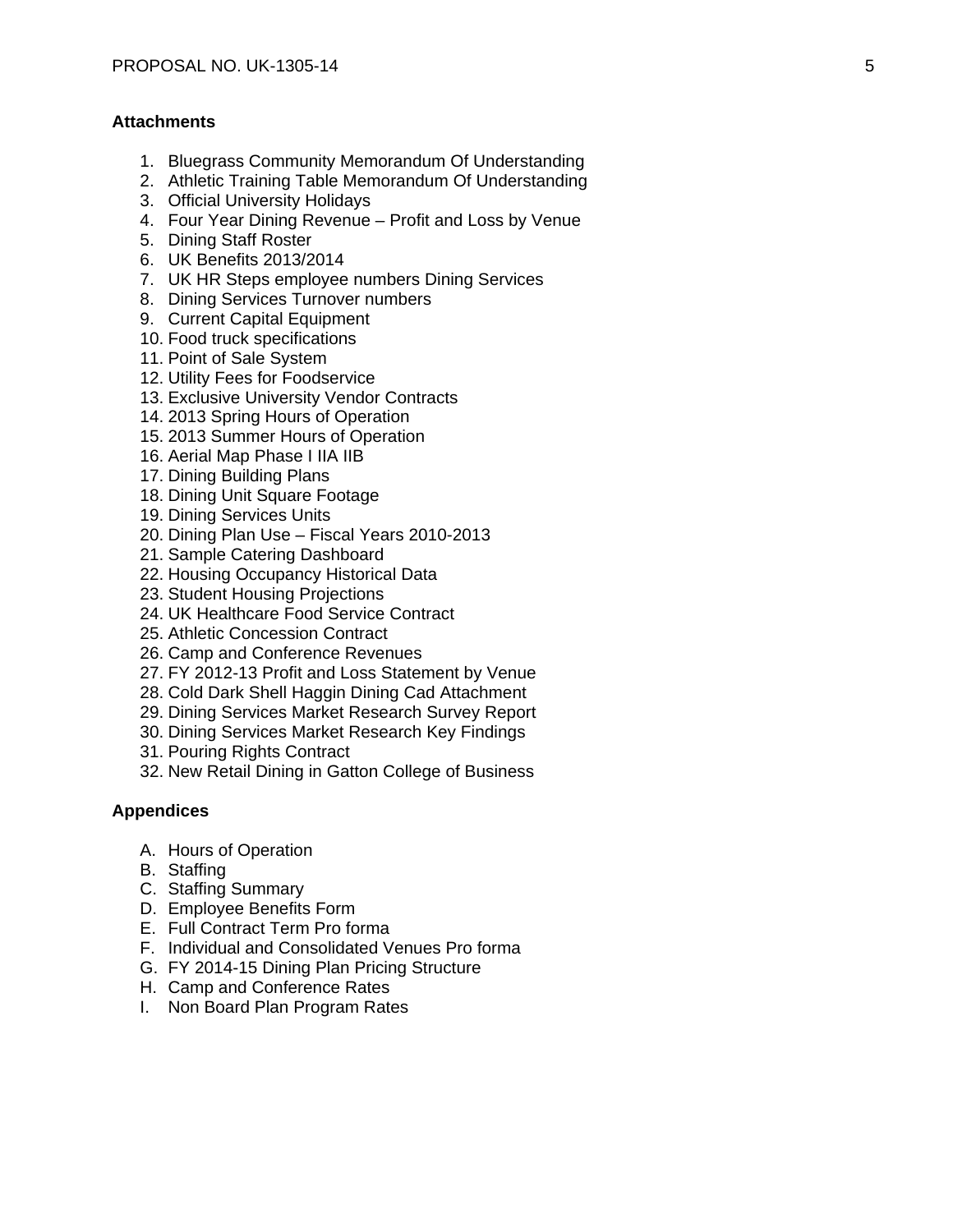# **1.0 DEFINITIONS**

The term "Addenda" means written or graphic instructions issued by the University of Kentucky prior to the receipt of Proposals that modify or interpret the Request for Proposal documents by addition, deletions, clarification, or corrections.

The term "Cold Dark Shell" means Gravel Floor; Sprinkler System (upright heads only); Ducted Heat to prevent freezing (but no other ductwork); Utility Stub-Ups for Water & Sewer; Excludes Wiring & Conduit (conduit is stubbed from Mechanical Room, no Wire included); Excludes Gyp Board walls.

The term "Competitive Negotiations" means the method authorized in the Kentucky Revised Statutes, Chapter 45A.085.

The terms "Offer" or "Proposal" means the Offeror(s) response to this Request for Proposal.

The term "Offeror" means the entity or Contractor group submitting a Proposal.

The term "Contractor" means the entity receiving a contract award.

The term "Purchasing Agency" means the University of Kentucky, Division of Purchasing, Room 322 Peterson Service Building, Lexington, KY 40506-0005.

The term "Purchasing Official" means the University of Kentucky's appointed contracting representative.

The term "University Dining Liaison" means the University of Kentucky's designated representative for all day-to-day matters regarding the Contractor's duties as set forth herein.

The term "Responsible Offeror" means a person, company, or corporation who has the capability in all respects to perform fully the contract requirements and the integrity and reliability that will assure good faith performance. In determining whether an Offeror is responsible, the University may evaluate various factors including (but not limited to) financial resources; experience; organization; technical qualifications; available resources; record of performance; integrity; judgment; ability to perform successfully under the terms and conditions of the contract; and adversarial relationship between the Offeror and the University this is so serious and compelling that it may negatively impact the work performed under this RFP; or any other cause determined to be so serious and compelling as to affect the responsibility of the Offeror.

The term "Solicitation" means Request for Proposal (RFP).

The term "University" means University of Kentucky.

The term "Vanilla Box" means Concrete Slab; Gyp Board Walls - taped and sanded but no paint; Suspended Acoustical Ceiling Tile with Light fixtures; Electrical Outlets; and, Sprinkler System.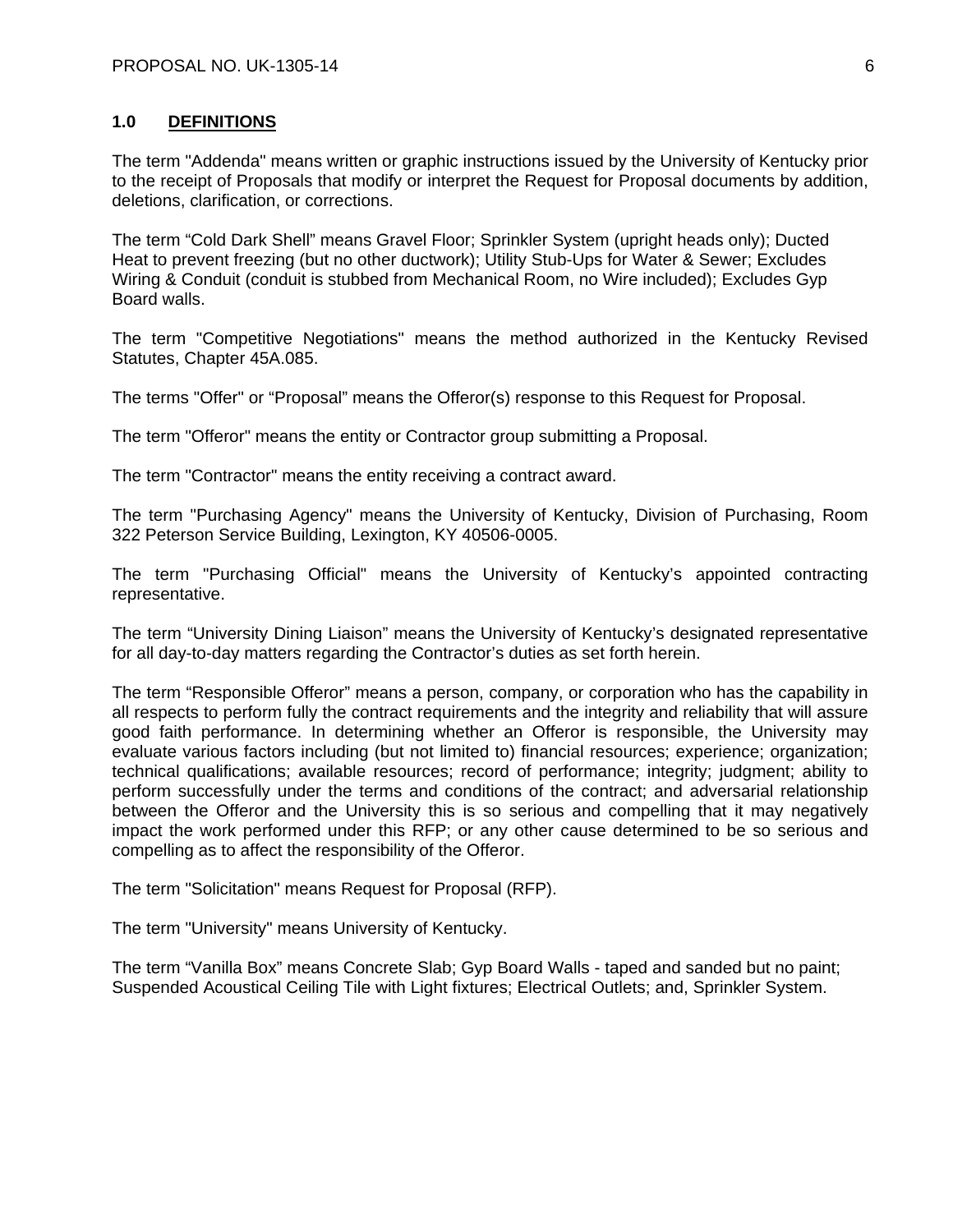# **2.0 GENERAL OVERVIEW**

# **2.1 Intent and Scope**

The University of Kentucky (UK) intends to evaluate and consider for award an agreement for the operation of the campus dining and catering operations. UK Dining, a self-operated unit, provides dining services for students, faculty, staff and guests of the University. UK is issuing this Request for Proposal (RFP) to evaluate enhanced services and financial options available by contracting the management and operation of its dining program. The University is seeking a company with an established record of providing high quality, innovative dining services in the higher education market. Offerors are expected to have the financial base to be able to provide substantial 100% debt-free equity investments, and commission funding to operate UK Dining.

UK seeks Proposals from Offerors who will work cooperatively with the University to implement a superior dining services program. All Offerors must demonstrate a visionary plan for the future of UK Dining. A clear understanding of the distinctive nature of higher education culture and the important role that dining plays in that culture is a critical component of the RFP response.

It is our intent to grant the successful Contractor exclusive rights to the operation of dining services, board plan, retail, and catering on the UK campus, except as specifically excluded in this RFP:

- Dining facilities and catering at the Boone Center and Spindletop Hall
- On-campus vending
- The Plus Card
- The University Bookstore
- The Cat's Den located in the Student Center
- Any research or agricultural stations located throughout the Commonwealth including, but not limited to Coldstream Research Park.
- Pouring Rights Agreement
- Isotonic Sideline Agreement

The University will consider, as alternative Proposals, options to incorporate UK Athletic concessions and UK HealthCare dining services, (including retail dining, and patient tray dietary services) in the future.

The Contractor will operate at its expense and upon its own credit, dining service operations, including but not limited to the preparation and service of food in current and future dining facilities designed by the University which shall include all storage, preparation, service and seating areas. Funding sources are expected to be debt free, 100% equity financing. The Contractor shall have the sole responsibility for maintaining these facilities in an acceptable manner to the University. The Contactor shall provide catering on campus and off-campus as requested by the University. Any function that utilizes alcohol must abide by the University's alcohol policy, with the patron/sponsor purchasing the alcohol and the Contractor providing certified servers.

Toward this end, the University has the following **priorities/expectations** regarding establishment of a contractual relationship with any Contractor:

### 1. Ensuring a Quality Dining Service Operation

This priority encompasses the quality of the food, the variety of the food being served, the choices offered at the multiple locations on campus, customer service, competitive price/value, and the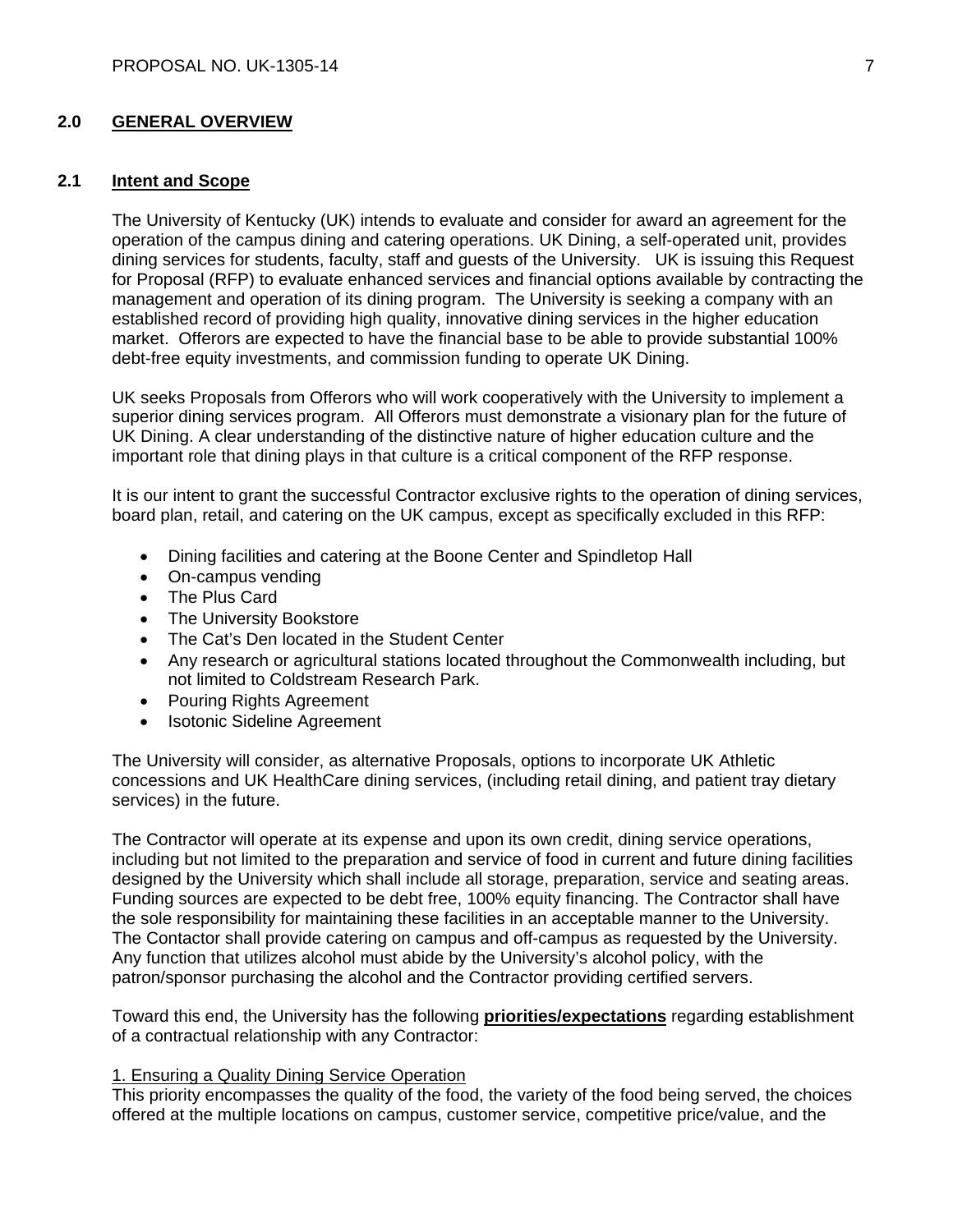ability of the Contractor to replace and/or rotate food concepts in a timely, cost effective manner in order to keep the food service fresh and up to date, and reflect customer preferences. Nutrition, health programming, and food safety and sanitation are vital requirements of a quality dining service operation.

# 2. Commitment to Employees

Ensure a dynamic and challenging workplace that gives UK Dining employees the opportunity to develop their skills and talents. Create a working environment in which there is mutual support, trust and respect. Promote a workplace that emphasizes safety, wellness, and inclusion.

# 3. Commitment to Sustainability

Provide a sustainable UK Dining program that economically supports environmentally sustainable food systems that contribute to the economic vitality and quality of life in the community. Expectations include developing partnerships with local producers and direct-farm impact, reducing waste, enhancing recycling, reducing energy consumption and helping students develop lifelong habits of sustainability and healthy eating.

# 4. Commitment to Academic Interrelationships and the Land Grant Mission of UK

Maintain existing and expand research, teaching and outreach interaction with campus colleges and departments including, for example, the College of Agriculture, Lemon Tree, Butcher Shop, Food Systems Innovation Center, Nutrition and Dietetics, and Hospitality Management. Partner with on-campus programs (such as Dietetics/Nutrition and Food Science, the Food Systems Innovation Center, the Gatton School of Business) as consultants as an alternative to in-house or corporate consultants. Expand collaborative faculty and student engagement in support of the University's land grant mission to develop innovative projects and build bridges into the community through outreach.

# 5. Dining Service Facilities on Campus

Service at a variety of attractive and appropriate dining service facilities at multiple locations on the campus will be required. Contractors should be prepared to offer flexibility and options in its dining service operations at the University. It is the intent of the University to seek companies that can use debt-free equity capital to renovate and operate services in existing residential and retail spaces as well as fit-up and operate services in designated spaces in new residence halls constructed by Education Realty Trust (EdR) as potential dining venues. UK is especially interested in the capability of the Contractor to obtain rights to desired branded food concepts and show evidence of their ability to competently operate them. The initial project scope for these facilities consists of these major components:

- A. To assume the entire activities, including renovation, related to current retail dining locations, branded food concepts, and convenience stores.
- B. To construct and or fit-up of shell space (either Cold Dark Shell or Vanilla Box) to accommodate newly constructed student housing in three locations:
	- a. A new Cold-Dark Shell space at Haggin Hall, available in summer 2014 (See Attachment 28)
	- b. A North Campus location to replace Blazer Café, in summer 2016. A Student Center replacement is currently on the University's capital request for the 2014-2016 biennium.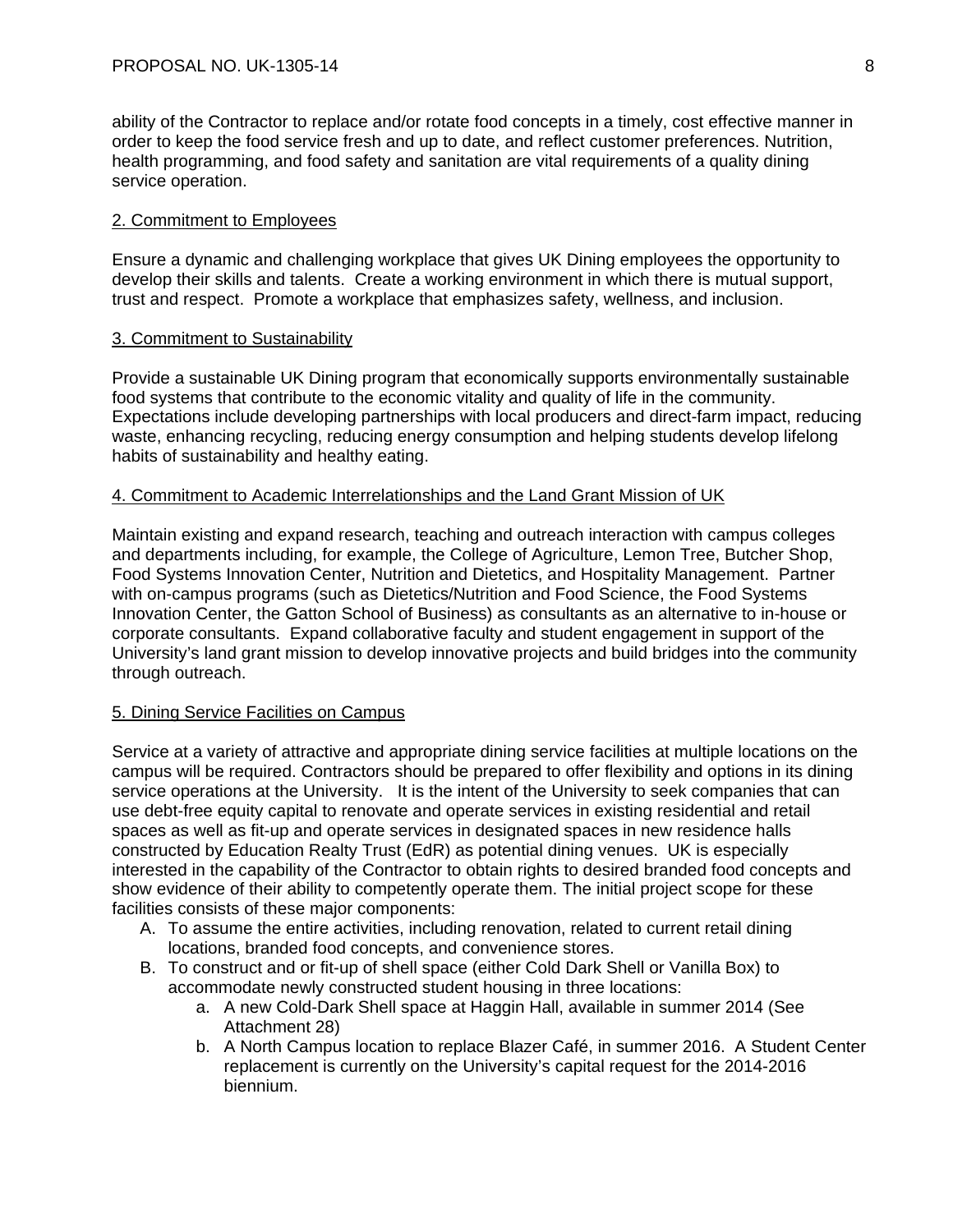- c. A student center satellite is currently number two on the University's capital request. If authorized by the legislature, the facility would be constructed on central campus in the 2014-16 biennium.
- d. Replacement for Commons, date to be determined
- e. Gatton College of Business in Fall 2015 (Vanilla Box) (See Attachment 32)
- C. Catering and other internal food service activities including athletic training tables.

### 6. Proposed Financial Package

Offerors should have the financial base to provide substantial investment/commission funding to support UK's Dining Services. The financial package should be some combination of company capital investment and commission to UK that will provide the high quality campus dining service desired. Offerors should submit a substantial financial package commensurate with the value and growth potential of likely contract revenues. Specifically, UK is interested in contracting with a firm that has the financial strength to provide:

- (A) An advantageous commission schedule with a guaranteed minimum annual payment;
- (B) A financial commitment of capital outlay dollars for (a) renovation and expansion of current dining service facilities; (b) the possible construction of board plan facilities; (c) future improvements to existing dining service locations; and/or (d) establishment and construction of additional dining service locations, and other uses deemed appropriate.
- (C) An annual contingency fund designated for the repair, replacement and upgrade of University owned dining service facilities and equipment;
- (D) A utility cost sharing proposal encompassing all areas designated as dining service space by the University.
- (E) A share of any payments/credits, etc. received in the form of rebates and or returns resulting from dining service operations at the University.

### 7. Customer Service

Customer satisfaction is an important goal for any university dining service operation. UK is seeking a Contractor that will implement and maintain an effective, high quality, customer satisfaction policy in providing campus dining service operations.

### 8. Marketing Efforts

The University of Kentucky is seeking a Contractor that will implement and maintain an effective, high-quality marketing and promotional strategy that assists in ensuring a successful UK Dining operation for students, faculty, and staff.

# **2.2 Background Information**

The University of Kentucky is undergoing a complete replacement of its housing inventory by partnering with Educational Realty Trust (EdR), a REIT located in Memphis, TN. Opened in August 2013, Phase I of the project provided 601 beds for a residence hall on the Haggin field located along University Drive. Phase II-A includes the development of approximately 2,400 beds at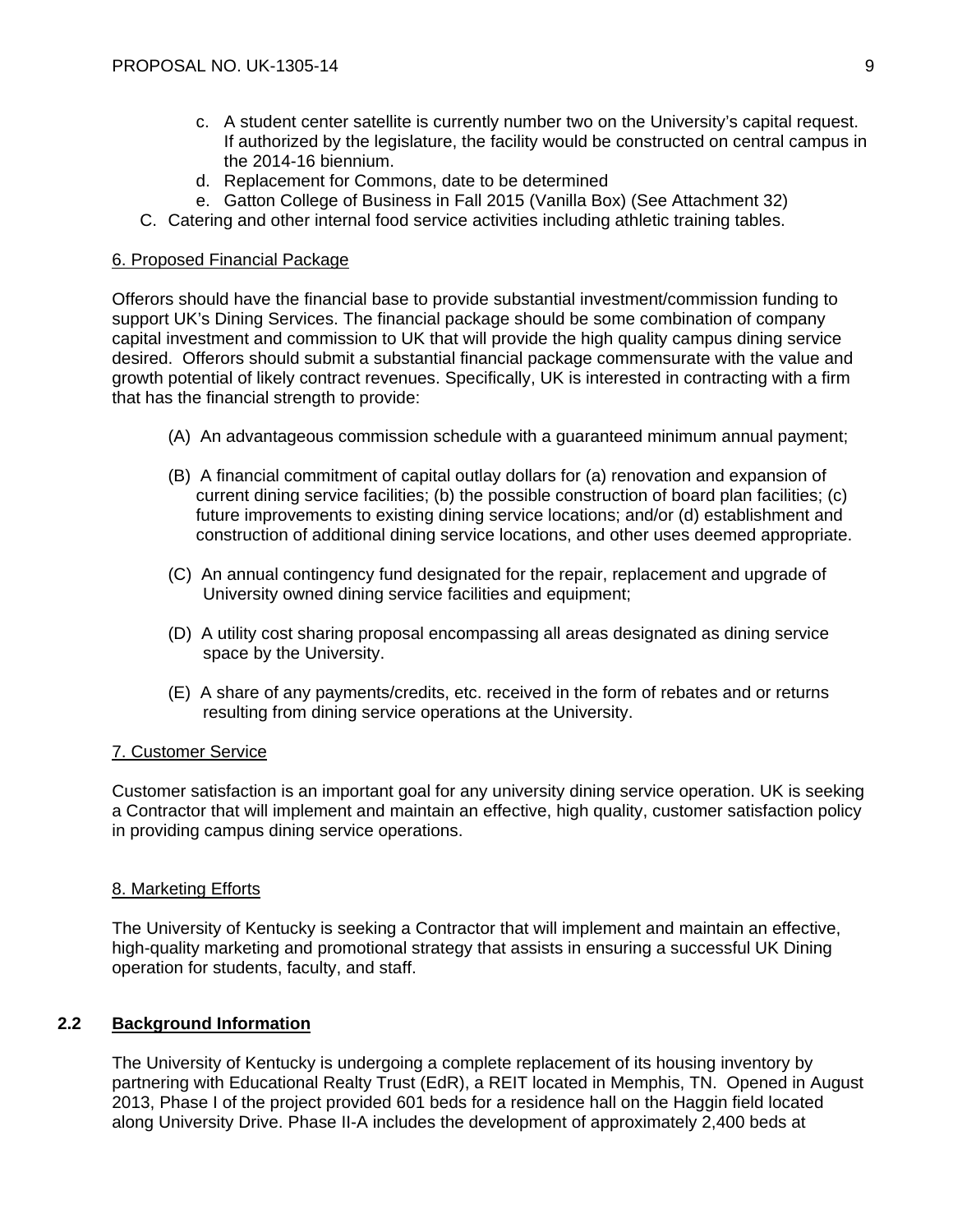Champions Court I and II, Haggin Hall and Woodland Glen I, and II is scheduled to open in August 2014. Phase II-B, scheduled to open in Fall 2015 with 1610 beds, will provide three additional residence halls at the Woodland Glen site. By Fall 2015, EdR constructed facilities will comprise approximately 4,600 beds. However, other undergraduate housing facilities will be taken off-line and/or demolished throughout the housing transformation transition. For planning purposes, between 5,200 and 6,200 required meal plans are anticipated.

Future dates for occupancy of facilities on north and south Campus are not final. The next phase of housing development, expected to be authorized by the Board of Trustees in fall/winter 2013, may include replacement of Boyd, Holmes, Jewell, and Keeneland Halls, on north campus. This phase, if approved, is expected to open in August 2016.

UK's Master Planner Sasaki has also suggested a Greek Park on Rose Lane. The master plan includes conceptual consolidation of Graduate and Family housing on south campus near Commonwealth Stadium and the Arboretum. Overall, the housing revitalization project expects the construction of 6,500 to 9,000 beds.

UK's current (2013-14) undergraduate housing capacity is 5,154 undergraduate beds without kitchens, plus 506 graduate/family living apartments with kitchens. Of the undergraduate students living on campus, approximately 86% are freshmen. Occupancy for the Fall 2012 was 98% and - 92% for the Spring 2013 in the traditional (community bath) residence halls and 102% for the Fall and 100% for the Spring for the premium (suite style, no kitchen) halls.

Currently all students in campus undergraduate residence halls are required to purchase a meal plan. Students living in Greek housing are not required to purchase a meal plan. Students living in housing units with kitchens are not required to purchase a meal plan. Other students can purchase a plan or make a deposit on their University operated debit card program (PLUS) account that can be used at all UK Dining venues.

The University of Kentucky intends to include the potential dining Contractor during the design of new residential housing facilities with Education Realty Trust (EdR) and their architects to advise them regarding potential dining needs.

The following websites are included as additional resource materials and data relating to the University of Kentucky and UK Dining.

- Campus Demographics Information can be found at the website of the Office of Institutional Effectiveness: http://www.uky.edu/IRPE/ir.html
- Campus Maps: http://maps.uky.edu/printablemaps/
- 
- 
- 
- 
- 
- 
- UK Dining website: http://www.uky.edu/DiningServices/
	- Dining Facilities and Maps: http://www.uky.edu/DiningServices/
	- Catering Services: http://www.uky.edu/DiningServices/catering
	- QuickStop Locations: http://www.uky.edu/DiningServices/restaurants
- Resident Halls and Map: http://www.uky.edu/Housing/undergraduate/
- UK Plus Card: http://www.uky.edu/PlusAccount/
- Sasaki Master Plan: http://www.uky.edu/EVPFA/Facilities/MasterPlan/
- Dining Revitalization: http://www.uky.edu/DiningRevitalization/
- Envision Strategies Report: http://www.uky.edu/DiningRevitalization/reports.html
- 
- University HR Policies: http://www.uky.edu/HR/policies/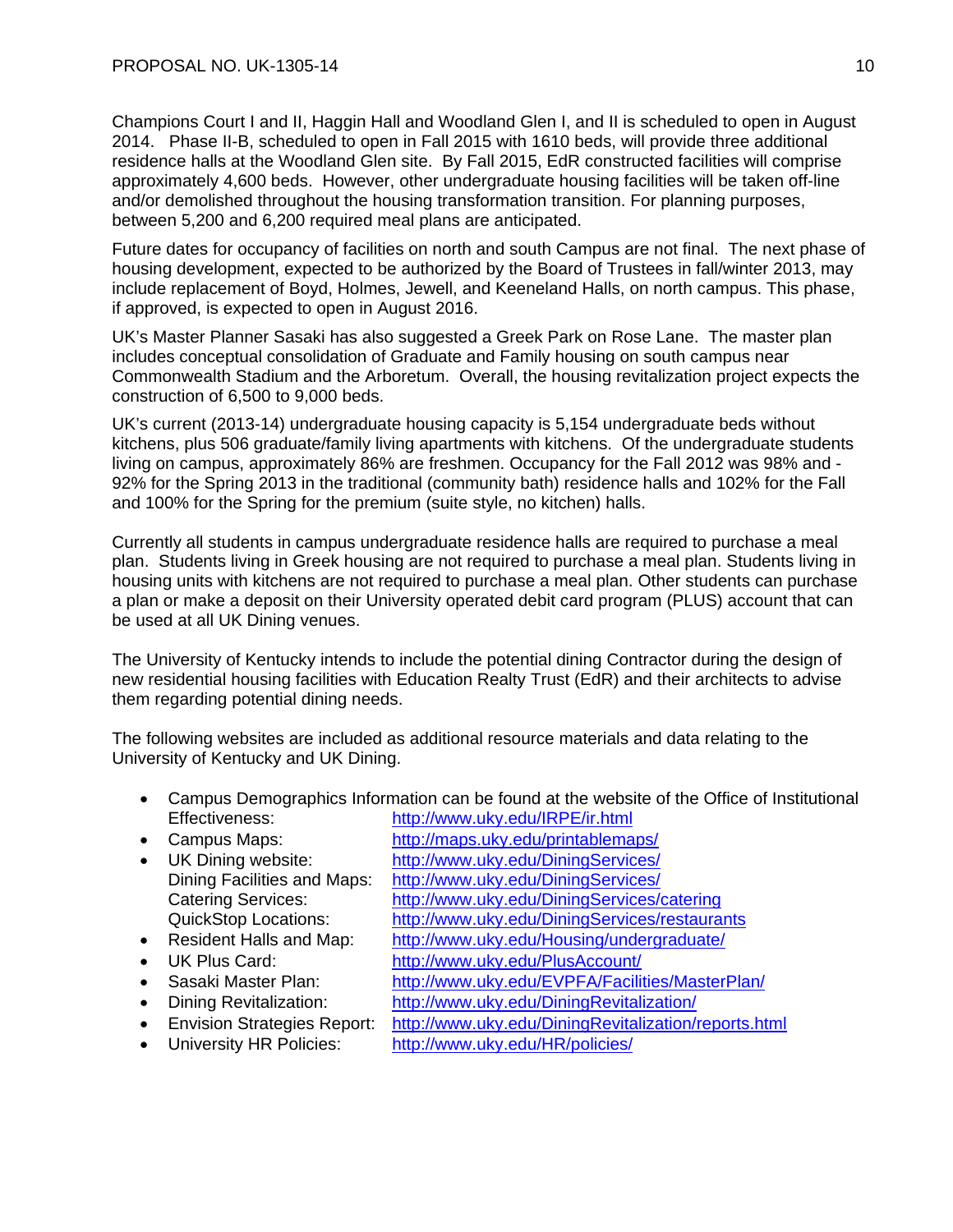# **2.3 University Information**

Since his arrival in July 2011, President Eli Capilouto has set forth an ambitious agenda to honor our promise to Kentucky as a modern, land-grant and flagship research university lighting the path toward a brighter tomorrow. By focusing on infrastructure growth and improvement; creating opportunities for innovative teaching and learning; fostering a robust research and creative scholarship enterprise; providing life-saving subspecialty care; empowering communities through service and outreach; and encouraging a transparent and shared dialogue about institutional priorities; the University of Kentucky will ensure a new century of promise for the people we impact.

Founded in 1865 as a land-grant institution adjacent to downtown Lexington, UK is nestled in the scenic heart of the beautiful Bluegrass Region of Kentucky. From its early beginnings, with only 190 students and 10 professors, UK's campus now covers more than 918 acres and is home to nearly 29,000 students and approximately 14,500 employees, including more than 2,300 full-time faculty. UK is one of a small number of universities in the United States that has programs in agriculture, engineering, a full complement of health colleges including medicine and pharmacy, law and fine arts on a single campus, leading to groundbreaking discoveries and unique interdisciplinary collaboration. The state's flagship university consists of 16 academic and professional colleges where students can choose from more than 200 majors and degree programs at the undergraduate and graduate levels. The colleges are Agriculture, Food and Environment; Arts and Sciences; Business and Economics; Communication and Information; Dentistry; Design; Education; Engineering; Fine Arts; Health Sciences; Law; Medicine; Nursing; Pharmacy; Public Health; and Social Work.

Research at the University of Kentucky is a dynamic enterprise encompassing both traditional scholarship and emerging technologies, and UK's research faculty, staff and students are establishing UK as one of the nation's most prolific public research universities. UK research expenditures were more than \$361 million last year. UK attracted \$236 million in research grants and contracts from out-of-state sources. With more than 50 research centers and institutes, UK researchers are discovering new knowledge, providing a rich training ground for current students and the next generation of researchers, and advancing the economic growth of the Commonwealth of Kentucky. Several centers excel in the services offered to the public. The Gluck Equine Research Center, the world leader in equine health research, is one of only three facilities of its kind in the world conducting research in equine diseases.

The Center for Applied Energy Research (CAER) is pursuing groundbreaking research across the energy disciplines. CAER staff are pioneering new ways to sustainably utilize Kentucky natural resources through carbon-capture algae technology, biomass/coal to liquid products and the opening of UK's first LEED-certified research lab to support the development of Kentucky's growing alternative energy industry. Among the brightest examples of UK's investment in transformative research is the Markey Cancer Center with National Cancer Institute (NCI) designation. As a center of excellence and distinction at UK, Markey's robust research and clinical enterprise is the cornerstone of our commitment to Kentucky – fundamental to our success in uplifting lives through our endeavors and improving the general health and welfare of our state – burdened by the nation's highest rate of cancer deaths per 100,000 people.

Established in 1957, the medical center at UK is one of the nation's finest academic medical centers and includes the University's clinical enterprise, UK HealthCare. The 569-bed UK Albert B. Chandler Hospital and Kentucky Children's Hospital, along with 256 beds at UK Good Samaritan Hospital, are supported by a growing faculty and staff providing the most advanced subspecialty care for the most critically injured and ill patients throughout the Commonwealth and beyond. Over the last several years, the number of patients served by the medical enterprise has increased from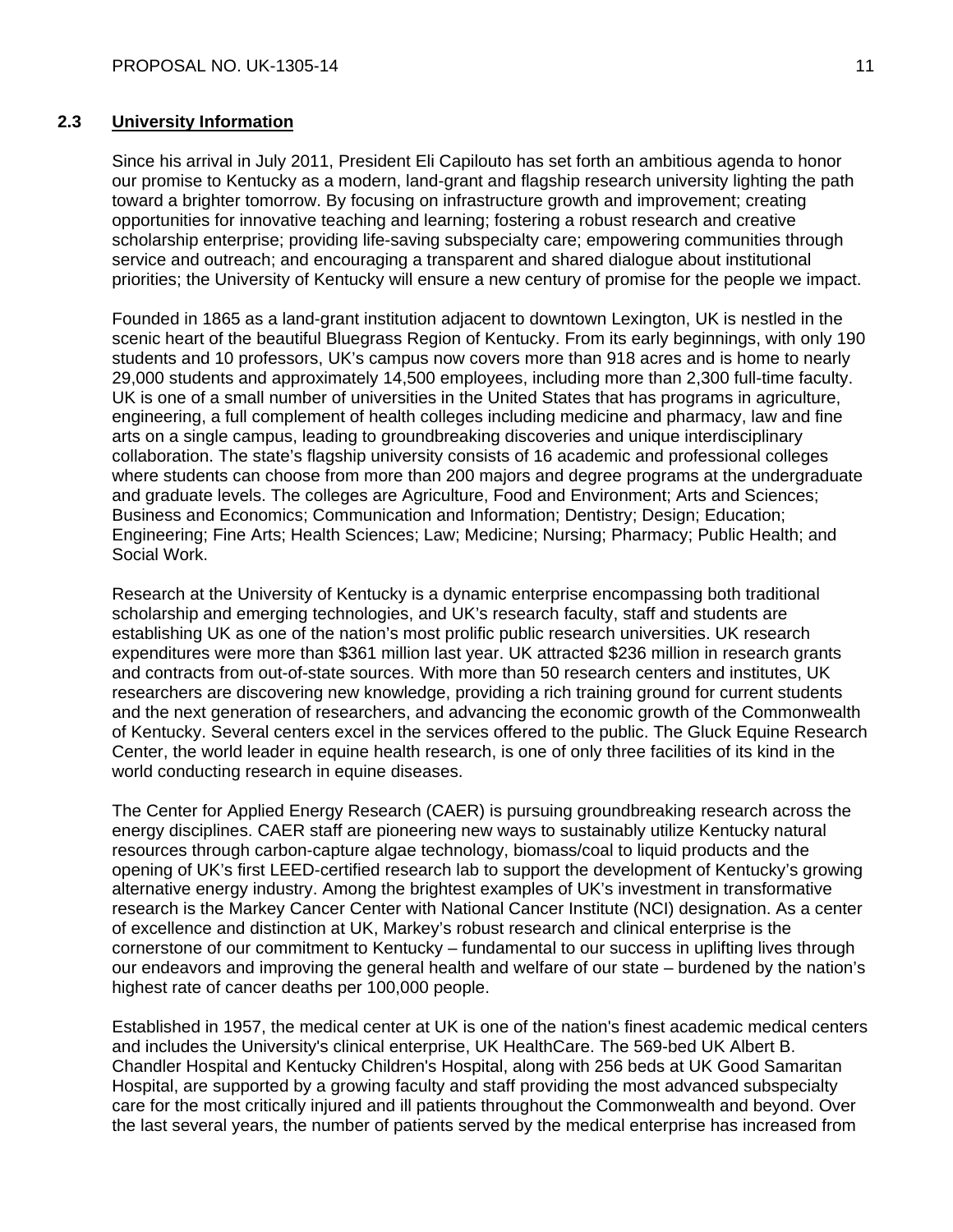roughly 19,000 discharges to more than 34,300 discharges in 2012, including more than 27,500 surgeries.

UK Chandler Hospital includes the only Level 1 Trauma Center for both adult and pediatric patients in Central and Eastern Kentucky. In addition, UK HealthCare recently opened one of the country's largest robotic hybrid operating rooms and the first of its kind in the region. While our new patient care pavilion is the leading healthcare facility for advanced medical procedures in the region, our talented physicians consult with and travel to our network of affiliate hospitals so Kentucky citizens can receive the best health care available close to their home and never need to leave the Bluegrass region for complex subspecialty care.

UK's agenda remains committed to accelerating the University's movement toward academic excellence in all areas and gain worldwide recognition for its outstanding academic programs, its commitment to students, its investment in pioneering research and discovery, its success in building a diverse community and its engagement with the larger society. It is all part of the University's fulfillment of our promise to Kentucky to position our state as a leader in American prosperity.

Visit the University of Kentucky Web site at http://www.uky.edu.

# **2.4 University Dining Facilities and Services**

UK Dining is comprised of four components: Catering, Residential, Retail and Administrative. The University's agreements related to vending sales, student debit cards and the bookstore are excluded from this RFP.

Students living in undergraduate on-campus housing are required to purchase the Minimum-dining plan. Dining Plan details and pricing for fiscal year 2013-14 are indicated in the table below. Cash, checks, credit cards, Dining Plan meals and flex dollars, and the Plus Account (student debit account that can be used for laundry in residence halls, printing on campus, purchases in the campus bookstore, food purchases in some off campus restaurants, and for any purchase in all on campus dining units) are all accepted by UK Dining units.

| FY 13-14 Dining Plan Pricing Structure                                                         |                                                    |              |          |              |
|------------------------------------------------------------------------------------------------|----------------------------------------------------|--------------|----------|--------------|
| Plan <sup>`</sup>                                                                              | <b>Total Cost</b>                                  | Flex         | Meals    | Meals        |
|                                                                                                | Per Semester                                       | Per Semester | Per Week | Per Semester |
| Minimum*                                                                                       | \$1,300                                            | \$200        | 7        | NA.          |
| Wildcat**                                                                                      | \$1,570                                            | \$300        | NA       | 130          |
| Champion**                                                                                     | \$1,570                                            | \$700        | NA.      | 85           |
| White                                                                                          | \$1,777                                            | \$300        | 10       | <b>NA</b>    |
| <b>Blue</b>                                                                                    | \$2,310                                            | \$300        | 14       | <b>NA</b>    |
| Comfort                                                                                        | \$2,841                                            | \$300        | 21       | <b>NA</b>    |
|                                                                                                |                                                    |              |          |              |
|                                                                                                | *Required plan for students in residential housing |              |          |              |
| **Block Plans                                                                                  |                                                    |              |          |              |
| Flex dollars are accepted in all Dining Units to purchase a la carte items. Flex dollars carry |                                                    |              |          |              |
| over from fall to spring semester.                                                             |                                                    |              |          |              |
| Meals are accepted in Blazer, Commons ("unlimited choices" buffets), Ovid's and                |                                                    |              |          |              |
| Bluegrass Café (combo meals)                                                                   |                                                    |              |          |              |
| There is a flex dollar only plan available to commuter students, faculty and staff.            |                                                    |              |          |              |
| Semester meals are calculated on 17 weeks.                                                     |                                                    |              |          |              |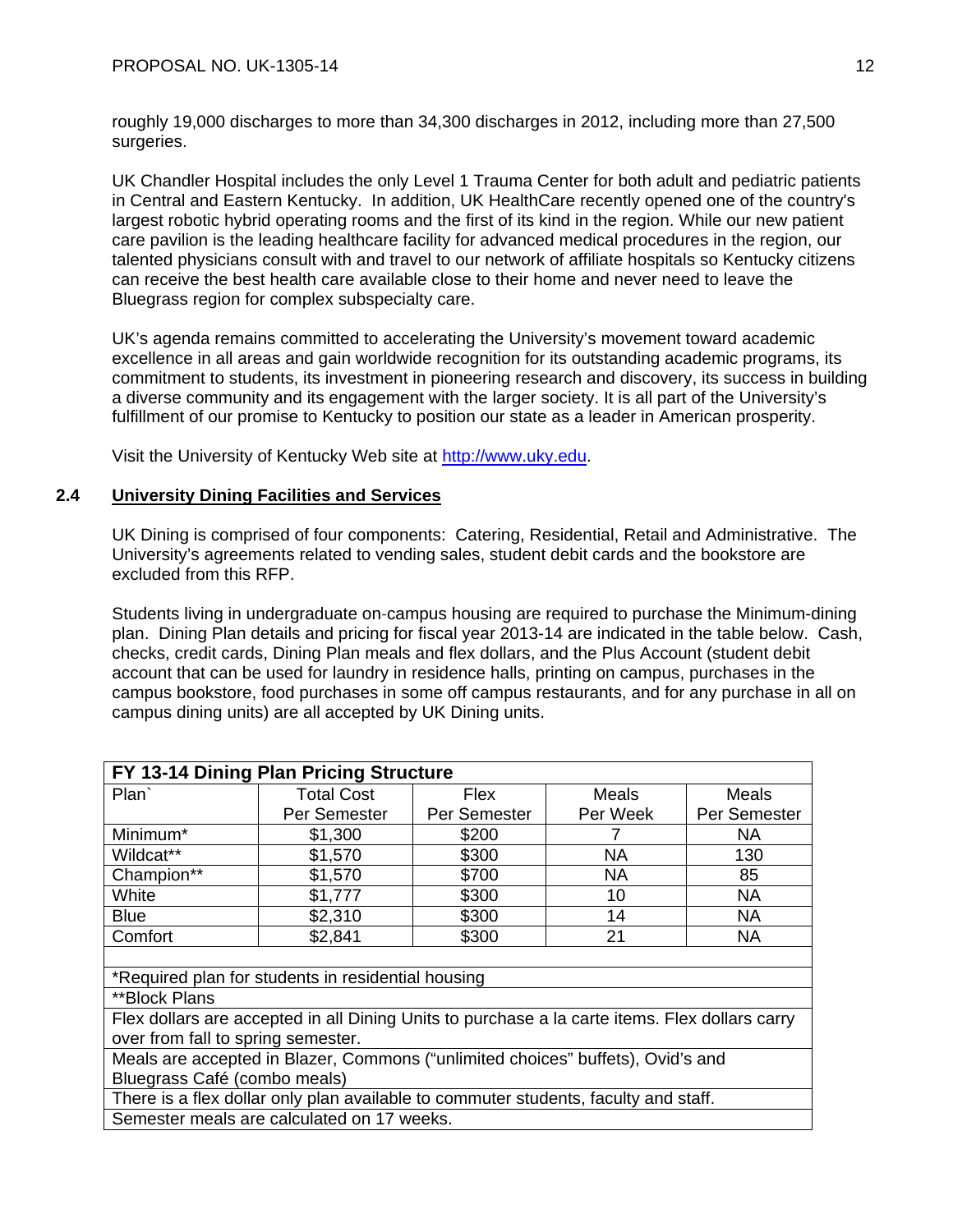Catering**:** Catering is a full service, fine dining operation which provides flexible menus and quality services for a variety events ranging from wedding receptions to business functions to private parties. Catering works with Residential Dining to provide training table meals to scholarship athletes, including men's basketball, football, women's basketball, and volleyball.

Residential Dining: Residential Dining is comprised of four dining units and currently provides for the daily dining needs of approximately 5,100 students living on campus. Blazer Café' and Commons Market provide "unlimited choices" dining while Ovid's, Subway, Panda Express, Bluegrass Café. Fusion, Intermezzo, and Chick-fil-A provide combo meals. Currently, the residential facilities serve seven residence halls on the "north" campus, two residence halls on the "central" campus, and two twenty-three story towers and eight three-story residence halls on the south campus. In addition to meal service seven days a week, the residential facilities offer theme meals, monotony breakers, and education programming.

Retail Dining**:** Retail Dining is comprised of 17 units which include the following:

- Five (5) self-branded units located within academic buildings (Intermezzo, Ag Deli, Fusion, Bluechips, Apothecary Café and ED-UK-ATE)
- Two (2) convenience stores in residence halls (Quick Stop @ Blazer, Quick Stop @ Commons)
- One (1) convenience store in the Student Center Food Court. Five (5) national franchise units in the Student Center Food Court (Starbucks®, Chick-fil-A®, Sbarro®, Subway®, Panda Express®)
- One national franchise unit in a residence hall (Starbucks® @ Commons)
- One national franchise in the Kentucky Clinic (Starbucks® @ The Kentucky Clinic)
- One national Franchise in the W.T. Young Library (Starbucks® @ Ovid's Café)
- One self-branded concept (Say Cheese) in the Student Center Food Court

Administrative**:** The Administrative component (4 units) of the UK Dining program is comprised of the following:

- UK Dining Administrative Office handles all payroll, invoice payment, project management, vendor contracts, employee training, and cash reconciliation functions as well as point of sale support (38 Micros cash registers, 2 servers).
- Central Commissary handles daily production of salads, sandwiches, Panini's and wraps for all UK Dining units.
- Marketing provides all marketing support for all UK Dining units, including website maintenance.
- Maintenance provides routine and emergency maintenance for all UK Dining units.

Academic: UK Dining currently maintains a relationship with various academic and/or athletic units on campus as follows:

 Bluegrass Community and Technical College – Provides services to their on-campus location under a Memorandum of Understanding (MOU) (Attachment 1). The University is contractually obligated to provide the current level of food service until such time as BCTC no longer requires these services.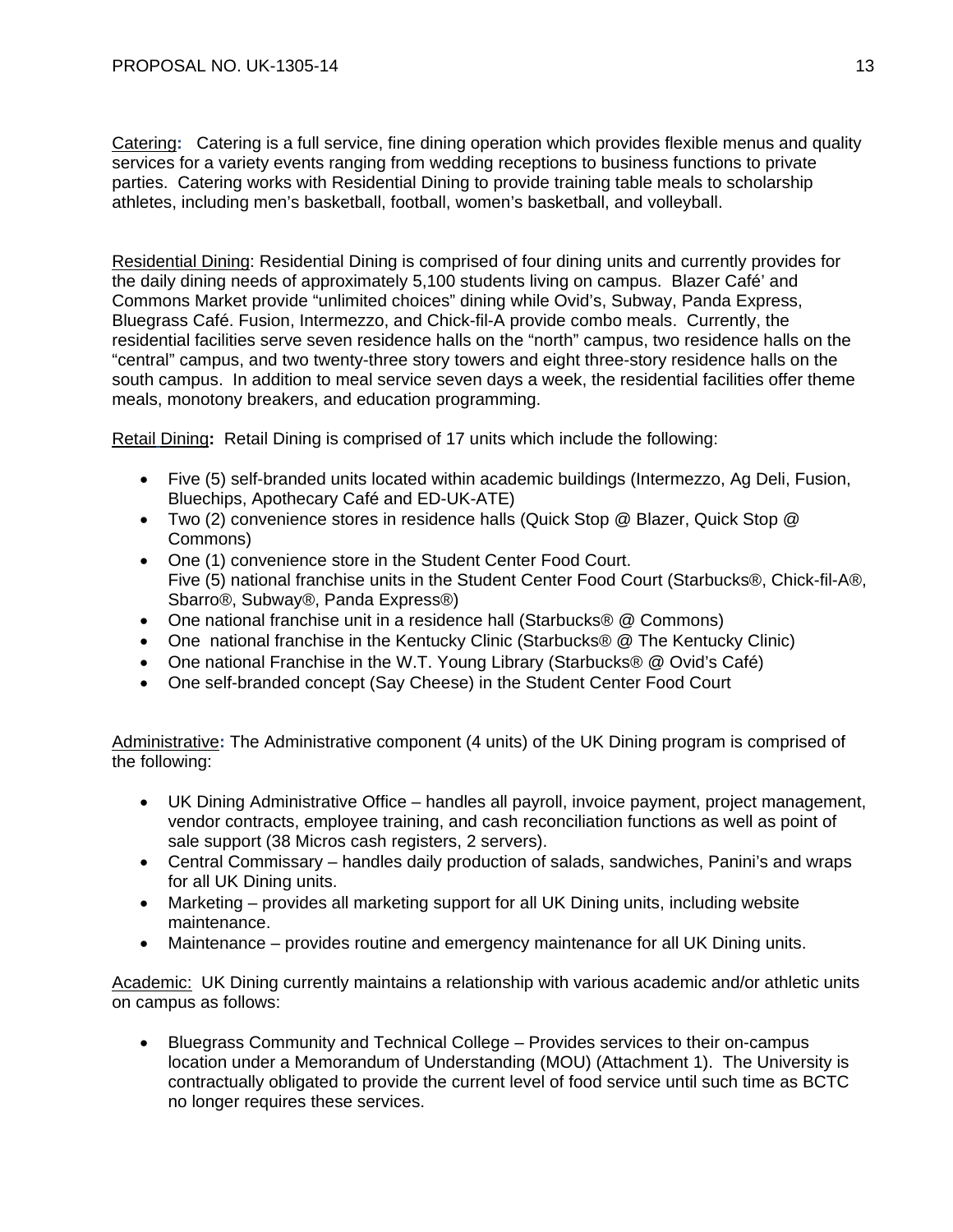- Athletic Training Tables Provides catered services to student athletes under a MOU (Attachment 2)
- Lemon Tree UK Dining provides food and paper goods, basic instruction when needed, occasional minor preparation work, kitchen space, dishwashing area, napkins, tablecloths, aprons, chef coats, hairnets and beverages; UK Dining receives income and student labor from the customer charges for meals that student classes serve weekly.
- College of Agriculture UK Dining participates in cooperative services and programs including:

South Farm Project: UK Dining does not provide anything; however, UK Dining receives produce items at market value when surplus is available.

Charcuterie (Butcher Shop): UK Dining provides labor to cure meats and operate the shop two days a week, assistance with teaching classes, expertise with charcuterie techniques; UK Dining receives rent and utilities at no cost, some shop equipment, and income for UK Dining items sold in shop.

The Food Systems Innovation Center: UK Dining has collaborated on the development and testing of new value-added food products and food processing technologies.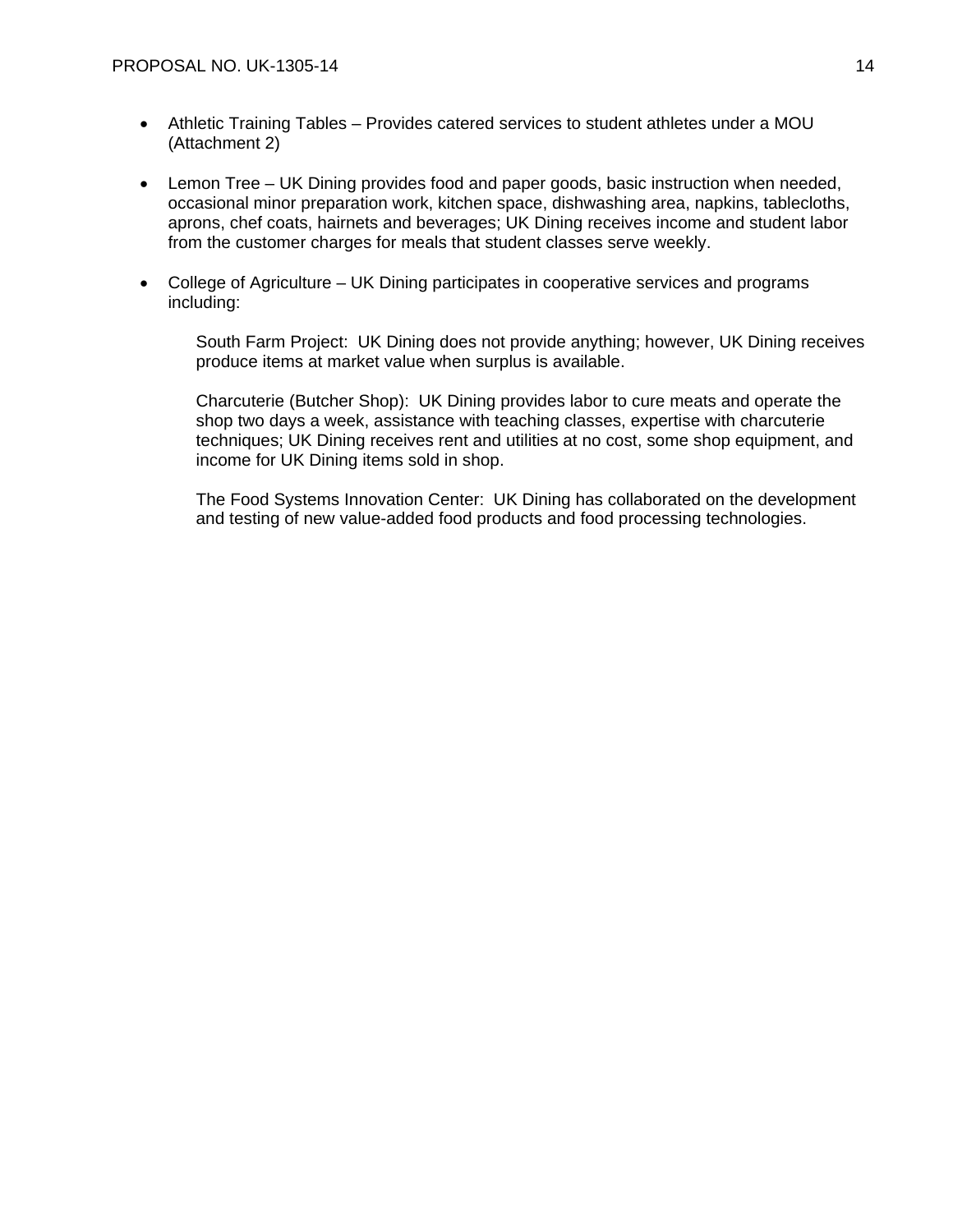# **3.0 PROPOSAL REQUIREMENTS**

### **3.1 Key Event Dates**

| Release of RFP                                | 09/12/13 |
|-----------------------------------------------|----------|
| Pre-Proposal Conference (Optional)            | 10/02/13 |
| Deadline for Written Questions @ 3:00 p.m. on | 10/09/13 |
| <b>RFP Proposals Due Date</b>                 | 11/04/13 |
| Offeror Presentations *                       | 11/18/13 |
| Contract Award*                               | TRD      |

\* The Potential Offeror Presentations and Contract Award are projected dates.

# **3.2 Offeror Communication**

To insure that RFP documentation and subsequent information (modifications, clarifications, addendum, written questions & answers, etc.) is directed to the appropriate persons within the Offeror's firm, each Offeror who intends to participate in this RFP is to provide the following information to the Purchasing Officer. Prompt, thorough compliance is in the best interest of the Offeror. Failure to comply may result in incomplete or delayed communication of Addenda or other vital information. Contact information is the responsibility of the Offeror. Without the prompt information, any communication shortfall shall reside with the Offeror.

- Name of primary contact
- Mailing address of primary contact
- Telephone number of primary contact
- Fax number of primary contact
- E-mail address of primary contact
- Additional contact persons with same information provided as primary contact

This information shall be transmitted via fax or e-mail to:

Mrs. Wendy Brown Purchasing Division University of Kentucky 322 Peterson Service Building Lexington, KY 40506-0005 Phone: (859) 257-5404 Fax: (859) 257-1951

E-mail: wendy.holland@uky.edu

All communication with the University regarding this RFP shall only be directed to the University Purchasing Officer listed above.

# **3.3 Pre-Proposal Conference**

A Pre-Proposal Conference will be held in Lexington, Kentucky on Wednesday October 2, 2013 at 8:30 AM in Room 230 of the Student Center, to allow prospective Contractors an opportunity to ask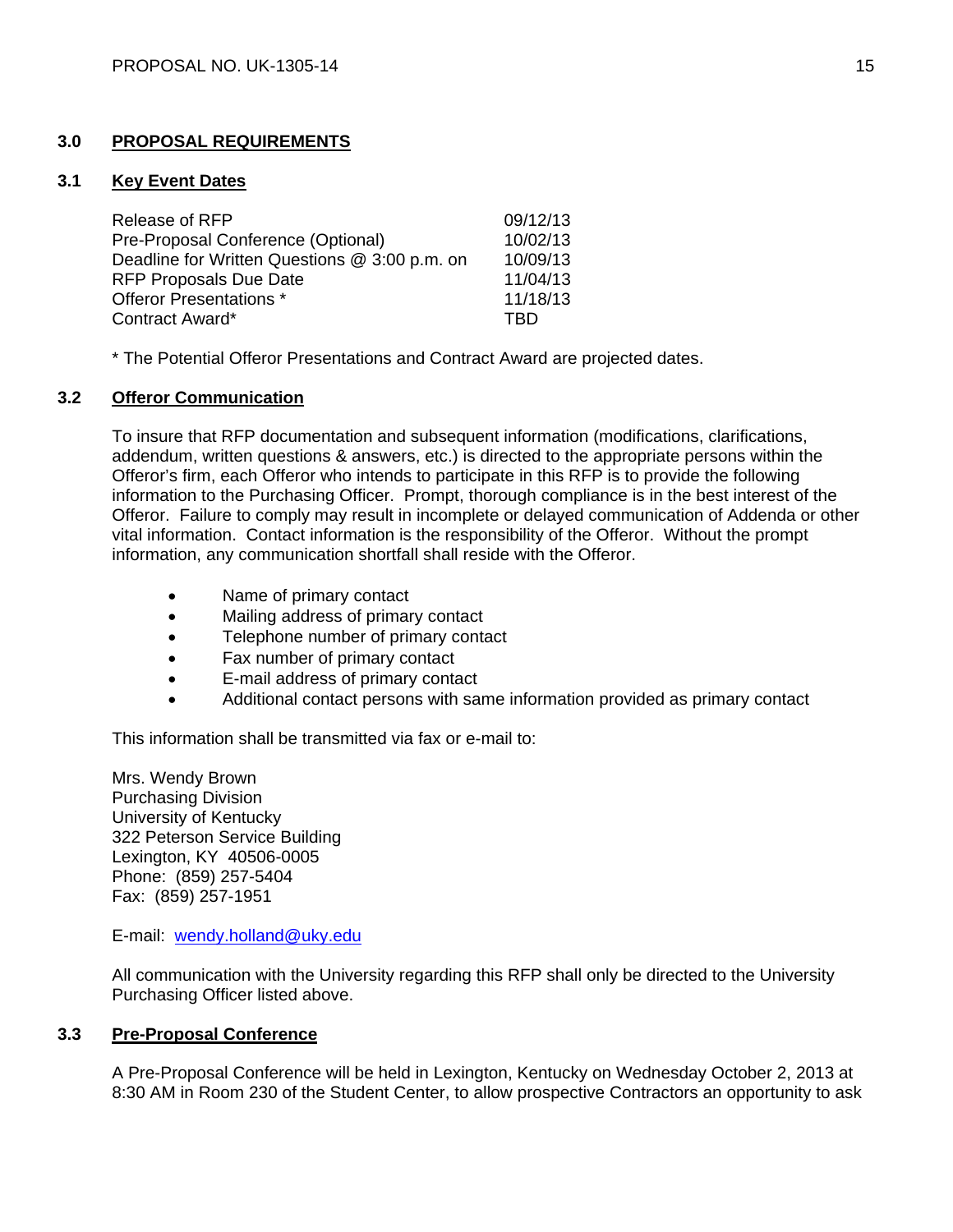questions, and clarify the University's expectations. This conference provides Offerors an opportunity for oral questions.

The following items should be noted in reference to the Pre-Proposal Conference:

- Attendance at the Pre-Proposal Conference is **optional.** At this conference the scope of services will be discussed in detail and tour of facilities will follow.
- Potential Offerors are limited to six (6) attendees. Provide confirmation of attendance, including a list of attendees, to Wendy Brown by September 25, 2013.
- Offerors are required to submit written questions after the Conference by the date listed in Section 3.1 Key Event Dates.

The University will prepare written responses to all questions submitted and make them available to all Offerors in the form of an addendum. The questions and answers will be made part of the RFP and may become part of the contract with the successful Contractor. Oral answers given at the conference are not binding.

# **3.4 Offeror Presentations**

All Offerors who's Proposals are judged acceptable for award may be required to make an Offeror presentation to the evaluation committee. Offeror's proposed candidates for Resident District Manager, Executive Chef and Catering Manager (or equivalent titles) are expected to attend and participate in the presentation.

# **3.5 Preparation of Offers**

Offeror is expected to follow all specifications, terms, conditions, and instructions in this RFP.

Offeror will furnish all information required by this Solicitation.

Proposals should be prepared simply and economically, providing a description of the Offeror's capabilities to satisfy the requirements of the Solicitation. Emphasis should be on completeness and clarity of content. All documentation submitted with the Proposal should be bound in the single volume except as otherwise specified.

An electronic version of the RFP is available through the University of Kentucky Division of Purchasing Web site: **http://www.uky.edu/purchasing/** Click on: **Bid & Proposal Opportunities** 

# **3.6 Proposed Deviations from the Request for Proposal**

The stated requirements appearing elsewhere in this RFP shall become a part of the terms and conditions of any resulting contract. Any deviations therefrom must be specifically defined in accordance with the Transmittal Letter, Section 4.3 (d). If accepted by the University, the deviations shall become part of the contract, but such deviations must not be in conflict with the basic nature of this RFP.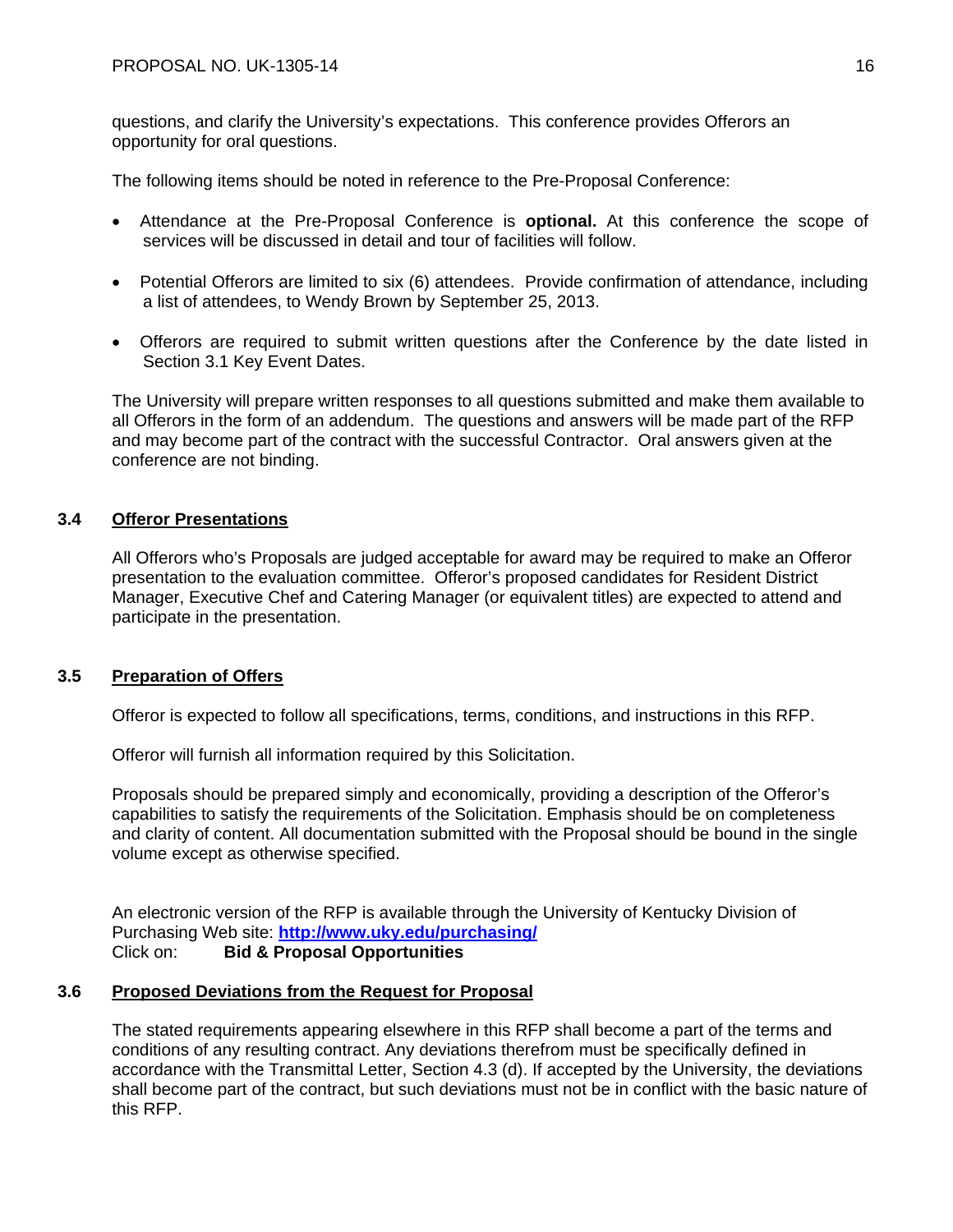**Note: Offerors shall not submit their standard terms and conditions as exceptions to the RFP Terms and Conditions. Each exception to a University term and condition shall be individually addressed.** 

# **3.7 Proposal Submission and Deadline**

Offeror must provide fourteen (14) electronic copies on compact disk/flash drive and fourteen (14) printed copies of each technical Proposal under a sealed cover and fourteen (14) electronic copies on compact disk/flash drive and fourteen (14) printed copies financial Proposals under separate sealed cover, prior to 3:00 P.M. Lexington, KY time on date as specified in Section 3.1 Key Event Dates and addressed to the Purchasing Officer as listed in Section 3.2 Offeror Communication.

**Note: Proposals received after the closing date and time will not be considered. In addition, Proposals received via fax or email are not acceptable.**

**The University of Kentucky accepts deliveries of RFP's Monday through Friday from 8:00 am until 5:00 pm Lexington, Kentucky time. However, RFP's must be received by 3:00 pm Lexington, Kentucky time on the date specified on the RFP in order to be considered.** 

Proposals shall be enclosed in sealed envelopes to the above referenced address and shall show the closing time and date specified, the Solicitation number, and the name and address of the Offeror on the face of the envelope. **The technical Proposal shall be submitted in a sealed envelope under separate cover and the financial Proposal shall be submitted in a sealed envelope under separate cover.** Both sealed envelopes shall have identical information on the cover, with the addition that one will state "**Technical Information",** and the other, "**Financial Proposal**".

Note: In accordance with the Kentucky Revised Statute 45A.085, there will be no public opening.

# **3.8 Modification or Withdrawal of Offer**

An Offer and/or modification of Offer received at the office designated in the Solicitation after the exact hour and date specified for receipt will not be considered.

An Offer may be modified or withdrawn by written notice before the exact hour and date specified for receipt of Offers. An Offer also may be withdrawn in person by an Offeror or an authorized representative, provided the identity of the person is made known and the person signs a receipt for the Offer, but only if the withdrawal is made prior to the exact hour and date set for receipt of Offers.

# **3.9 Acceptance or Rejection and Award of Proposal**

The University reserves the right to accept or reject any or all Proposals, or part of Proposals, to waive any informalities, technicalities, clarify any ambiguities in Proposals, and unless otherwise specified to accept any item in the Proposal. In case of error in extension or prices or other errors in calculation, the unit price shall govern. Further, the University reserves the right to make a single award, split awards, to make multiple awards or no award, whichever is in the best interest of the University.

# **3.10 Rejection**

Grounds for the rejection of Proposals include, but shall not be limited to: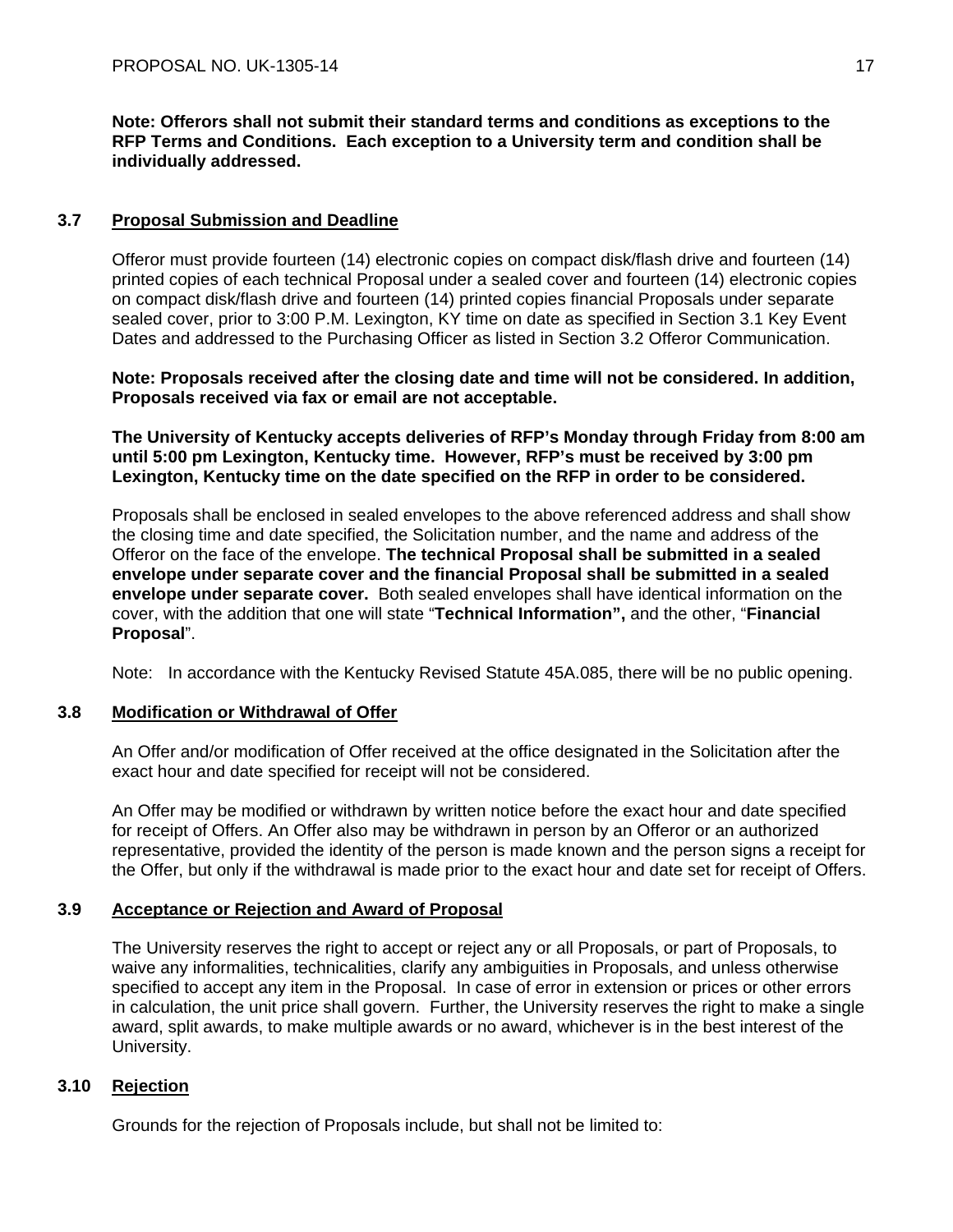- Failure of a Proposal to conform to the essential requirements of the Request for Proposal.
- Imposition of conditions that would significantly modify the terms and conditions of the Solicitation or limit the Offeror's liability to the University on the contract awarded on the basis of such Solicitation.
- Failure of the Offeror to sign the University RFP, as part of the Proposal. This includes the Authentication of Proposal and Statement of Non-Collusion and Non-Conflict of Interest statements.
- Receipt of Proposal received after the closing date and time specified in the RFP.

# **3.11 Addenda**

Any Addenda or instructions issued by the Purchasing Agency prior to the time for receiving Proposals shall become a part of this RFP. Such Addenda shall be acknowledged in the Proposal. No instructions or changes shall be binding unless documented by a proper and duly issued addendum.

# **3.12 Disclosure of Offeror's Response**

The Request for Proposal specifies the format, required information, and general content of Proposals submitted in response to this RFP. The Purchasing Agency will not disclose any portions of the Proposals prior to contract award to anyone outside the Purchasing Division, the University's administrative staff, representatives of the State or Federal Government, if required, and the members of the committee evaluating the Proposals. After a contract is awarded in whole or in part, the University shall have the right to duplicate, use, or disclose all Proposal data submitted by Offerors in response to this RFP as a matter of public record.

Any submitted Proposal shall remain a valid Proposal for six (6) months after the Proposal due date.

The University shall have the right to use all system ideas, or adaptations of those ideas, contained in any Proposal received in response to this RFP. Selection or rejection of the Proposal will not affect this right.

# **3.13 Restrictions on Communications with University Staff**

From the issue date of this RFP until a Contractor is selected and a contract award is made, Offerors are not allowed to communicate about the subject of the RFP with any University administrator, faculty, staff, students or members of the Board of Trustees except:

- The Purchasing Office representative, any University Purchasing Official representing the University administration, or others authorized in writing by the Purchasing Office and
- University representatives during Offeror presentations.

If violation of this provision occurs, the University reserves the right to reject the Offeror's Proposal.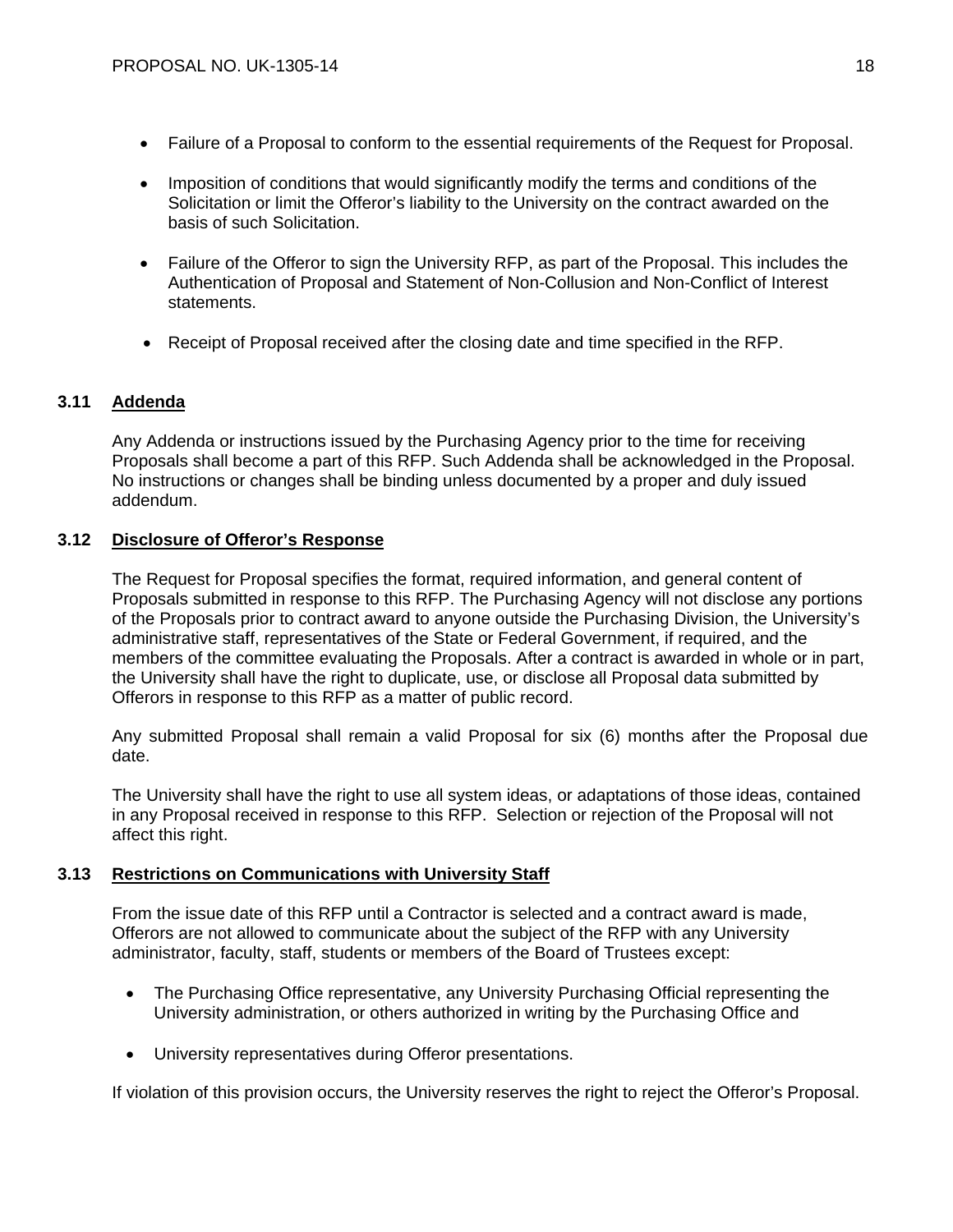# **3.14 Cost of Preparing Proposal**

Costs for developing the Proposals and any subsequent activities prior to contract award are solely the responsibility of the Offerors. The University of Kentucky will provide no reimbursement for such costs.

# **3.15 Disposition of Proposals**

All Proposals become the property of the University. The successful proposal will be incorporated into the resulting contract by reference.

# **3.16 Alternate Proposals**

Offerors may submit alternate Proposals. If more than one Proposal is submitted, all must be complete (separate) and comply with the instructions set forth within this document. Each Proposal will be evaluated on its own merits.

# **3.17 Questions**

All questions should be submitted by e-mail to the Purchasing Official listed in Section 3.2 no later than dated listed in Section 3.1.

# **3.18 Section Titles in the RFP**

Titles of paragraphs used herein are for the purpose of facilitating ease of reference only and shall not be construed to infer the construction of contractual language.

# **3.19 No Contingent Fees**

No person or selling agency shall be employed or retained or given anything of monetary value to solicit or secure this contract, except bona fide employees of the Offeror or bona fide established commercial or selling agencies maintained by the Offeror for the purpose of securing business. For breach or violation of this provision, the University shall have the right to reject the Proposal, annul the contract without liability, or, at its discretion, deduct from the contract price or otherwise recover the full amount of such commission, percentage, brokerage or contingent fee or other benefit.

# **3.20 Proposal Addenda and Rules for Withdrawal**

Prior to the date specified for receipt of Offers, a submitted Proposal may be withdrawn by submitting a written request for its withdrawal to the University Purchasing Office, signed by the Offeror. Unless requested by the University, the University will not accept revisions, or alterations to Proposals after the Proposal due date.

# **4.0 PROPOSAL FORMAT AND CONTENT**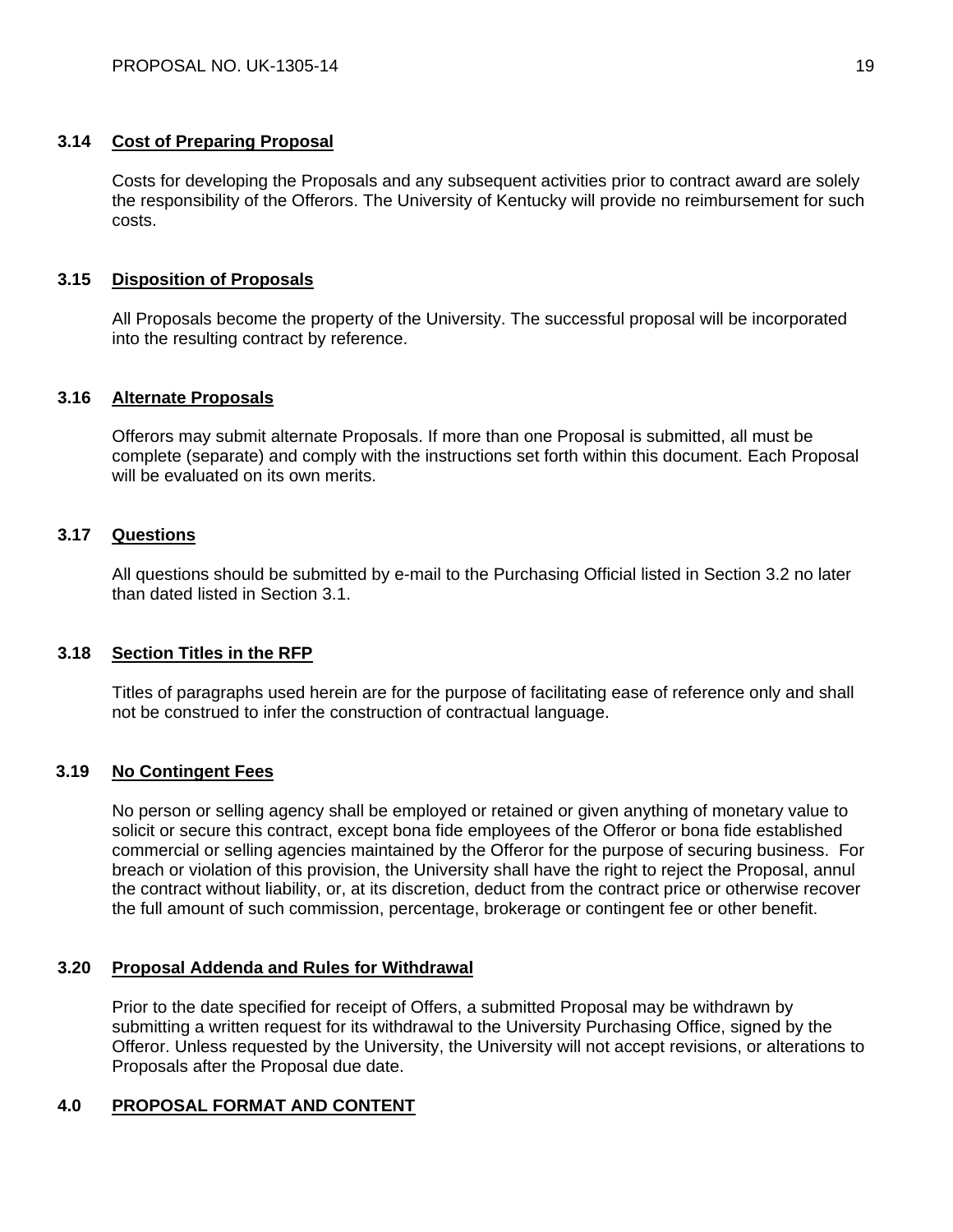# **4.1 Proposal Information and Criteria**

**The following list specifies the items to be addressed in the Proposal. Contractors should read it carefully and address it completely and in the order listed to facilitate the University's review of the Proposal.**

**Proposals shall be organized into the sections identified below. The content of each section is detailed in the following pages. It is strongly suggested that Contractors use the same numbers for the following content as are used in the RFP.**

- Signed Authentication of Proposal and Statement of Non-Collusion and Non-Conflict of Interest Form
- Transmittal Letter
- Executive Summary and Proposal Overview
- Criteria 1 Offeror's Qualifications
- Criteria 2 Dining Services and Facilities
- Criteria 3 Other Services
- Criteria 4 Financial Proposal
- Criteria 5 Evidence of Successful Performance and Implementation Schedule
- Criteria 6 Other Additional Information
- Appendices A D

**Please note:** All Appendices require a response as specified in each. All Attachments are for informational purposes only.

# **4.2 Signed Authentication of Proposal and Statements of Non-Collusion and Non-Conflict of Interest Form**

The Contractor will sign and return the Proposal cover sheet and print or type her/his name, firm, address, telephone number and date. The person signing the Offer must initial erasures or other changes. An Offer signed by an agent is to be accompanied by evidence of his/her authority unless such evidence has been previously furnished to the Purchasing Department. The signer shall further certify that the Proposal is made without collusion with any other person, persons, company or parties submitting a Proposal; that it is in all respects fair and in good faith without collusion or fraud, and that, the signer is authorized to bind the principal Contractor.

# **4.3 Transmittal Letter**

The Transmittal Letter accompanying the RFP shall be in the form of a standard business letter and shall be signed by an individual authorized to legally bind the Contractor. It shall include:

- A) A statement referencing all Addenda and written questions, the answers and any clarifications to this RFP issued by the University and received by the Contractor. If no Addenda have been received, a statement to that effect should be included.
- B) A statement that the Contractor's Proposal shall remain valid for six (6) months after the closing date of the receipt of the Proposals.
- C) A statement that the Contractor will accept financial responsibility for all travel expenses incurred for oral presentations (if required) and candidate interviews.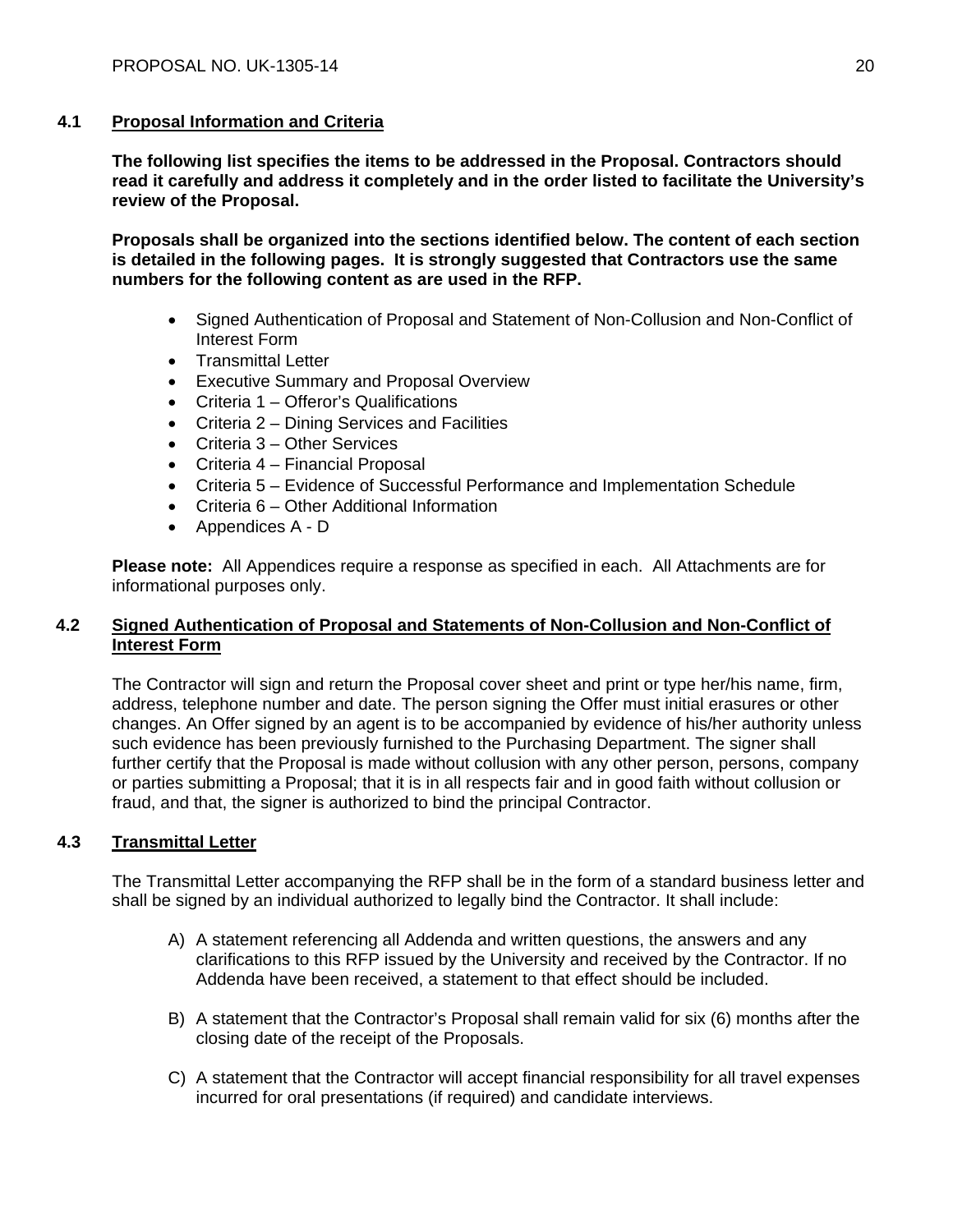- D) A statement that summarizes any deviations or exceptions to the RFP requirements and includes a detailed justification for the deviation or exception.
- E) A statement that identifies the Confidential Information as described in the Contractor's Financial Statements
- F) A statement of compliance with all requirements of the RFP specifications.

# **Note: Contractors shall not submit your standard terms and conditions as exceptions to the RFP Terms and Conditions. Each exception to a University term and condition shall be individually addressed.**

# **4.4 Executive Summary and Proposal Overview**

The Executive Summary and Proposal Overview shall condense and highlight the contents of the Proposal in such a way as to provide the evaluation committee with a broad understanding of the entire Proposal.

# **4.5 Criteria 1 – Offeror's Qualifications**

The purpose of the Offeror's Qualifications Section is to determine the ability of the Offeror to respond to this Request for Proposal. Offeror must describe and Offer evidence of their ability to meet each of the qualifications listed below.

- A. Provide evidence of technical experience, organization, and support staff that will be assigned to the University.
- B. Provide the company's true name, corporate officers, national and regional officers.
- C. If publicly held, submit an annual report and 10-K for the last full fiscal year. If privately held, either audited financial statements (to include a detailed balance sheet) or income tax statements for the past two fiscal years.
- D. A listing of and resumes for all principal officers and key executives. National companies must submit the same information for its principal operating officers as well as all regional/district executives and management personnel that would be assigned to manage or support this account.
- E. A list of all dining accounts in higher education that your firm has lost in the last five years along with a contact name, telephone number and e-mail address for those persons most knowledgeable about your performance. Please feel free to include a brief explanation of why you believe you lost the account (i.e. bid process, change in administration, etc.).

# **4.6 Criteria 2 – Dining Services and Facilities**

Offerors are expected to review service requirements as detailed in the RFP and describe in detail how Offeror will fulfill these requirements including, but not limited to services to be provided and personnel to be assigned to the University.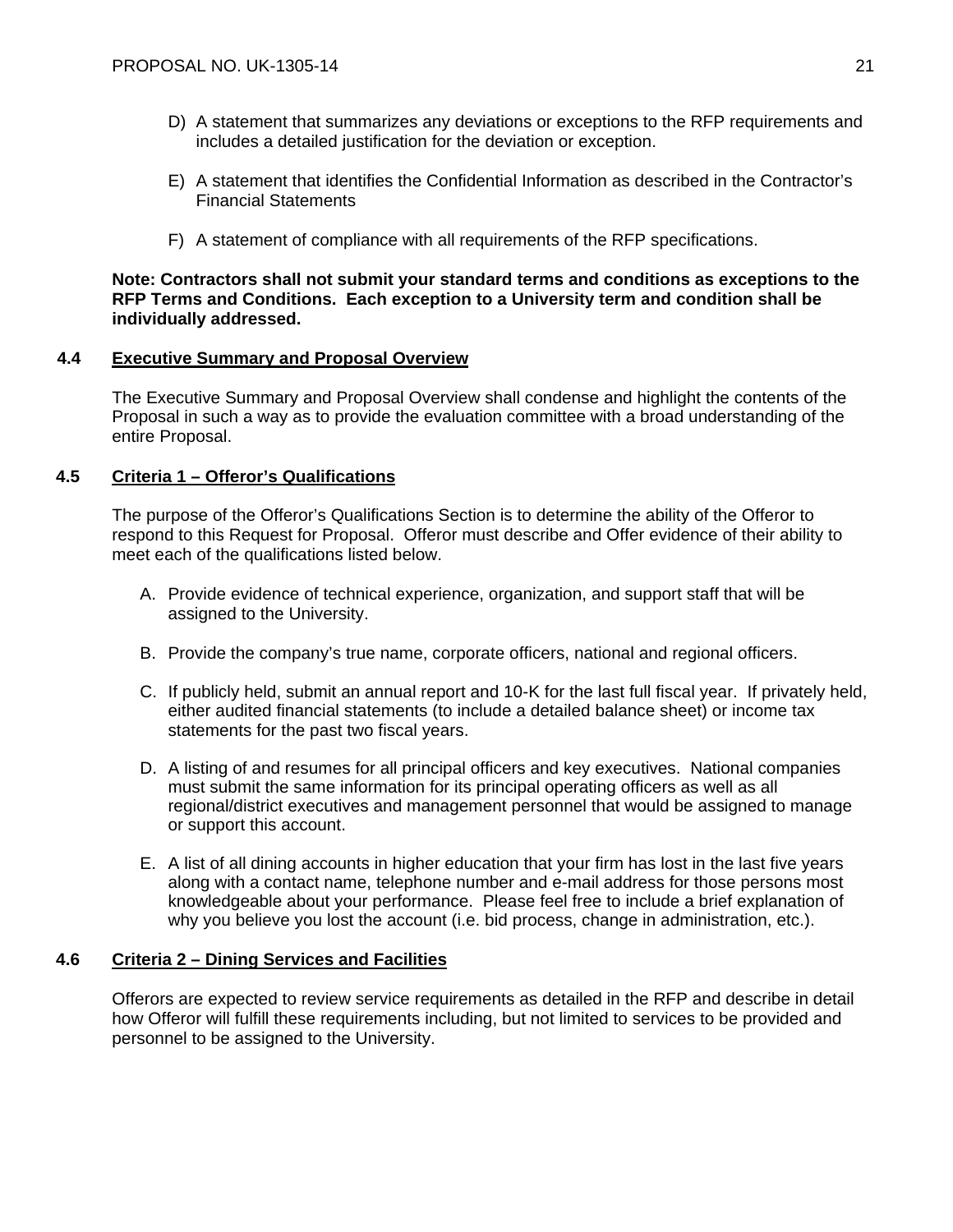# **4.6.1 Vision**

Based upon the information provided in this RFP, provide a detailed plan of the Offeror's proposed vision for the UK Dining program for two contract periods: Option 1 is a ten (10) year contract; Option 2 is a fifteen (15) year contract. Specifically outline for each contract period option the steps that would be achieved and a timetable for attaining the vision. The vision shall include all components of UK Dining identified in Section 2.4 of this RFP.

Additionally, provide a detailed proposed Strategic Plan for the first year of operation covering the program components identified in Section 2.4 of the RFP.

# **4.6.2 Dining Services Program Enhancements**

Provide a narrative discussing how the proposed dining service program will meet the educational and social needs of the students and university community. What principles will be utilized to support the University of Kentucky in its mission of recruiting and retaining the best and brightest students? How will the program support and enhance the University's growth?

# **4.6.3 Capital Construction of New Dining Facilities**

Based upon Envision Strategies and Sasaki Master Housing Plan Reports provide for a strategy to achieve the recommended dining facilities in the report. The Haggin Dining Pavilion, currently under construction as cold-dark shell space, will include approximately 11,000 square feet. The Offeror will be expected to fund the construction and fit out of this space and other dining spaces identified in each residential zone (Central, North, and South) throughout either of the contract option periods (Option 1 or Option 2). All new construction shall be LEED certified and must comply with the Commonwealth of Kentucky prevailing wage rates. The University and Contractor will negotiate any necessary lease for any required space. Contractor must have the capability of providing, at its sole cost and expense, professional architectural and design services for layout of future facilities as may be required by the University.

Planned occupancy dates for the facilities are Fall 2014 for Champions Court I and II on North Campus and Woodland Glen buildings I and II, and Haggin on Central Campus; and, in Fall 2015 for Woodland Glen buildings III, IV, and V on Central Campus. Future dates for occupancy of facilities on North and South Campus are not final. Offeror's capital construction plan shall include any temporary residential dining facilities, if necessary. The existing UK Dining Storage Building comprising 18,000 square feet of space that houses the UK Dining Administrative offices and the main food warehouse will be demolished in June 2014. Offeror shall take this into consideration in their Proposal.

Provide a detailed Project budget. Include a detailed description of the Project's financing package plan showing that the Project is by facility. Identify funding sources and a detailed description of revenue streams. Funding sources are expected to be debt free, 100% equity financing. Any investment in facilities, furniture, fixtures, equipment, and leasehold improvements made by Contractor under the terms of this agreement shall be solely at Contractor's expense. University shall take full title to any furniture, fixtures, equipment, and capital/leasehold improvements.

Provide financial pro forma statements for each facility for both options -- ten-year and fifteen-year contract periods (See Appendix E). Provide, as part of the pro forma, a specific list of assumptions made in preparing the pro forma. If necessary to Offeror's Proposal, submit alternative extended amortization schedule tied to higher capital investments.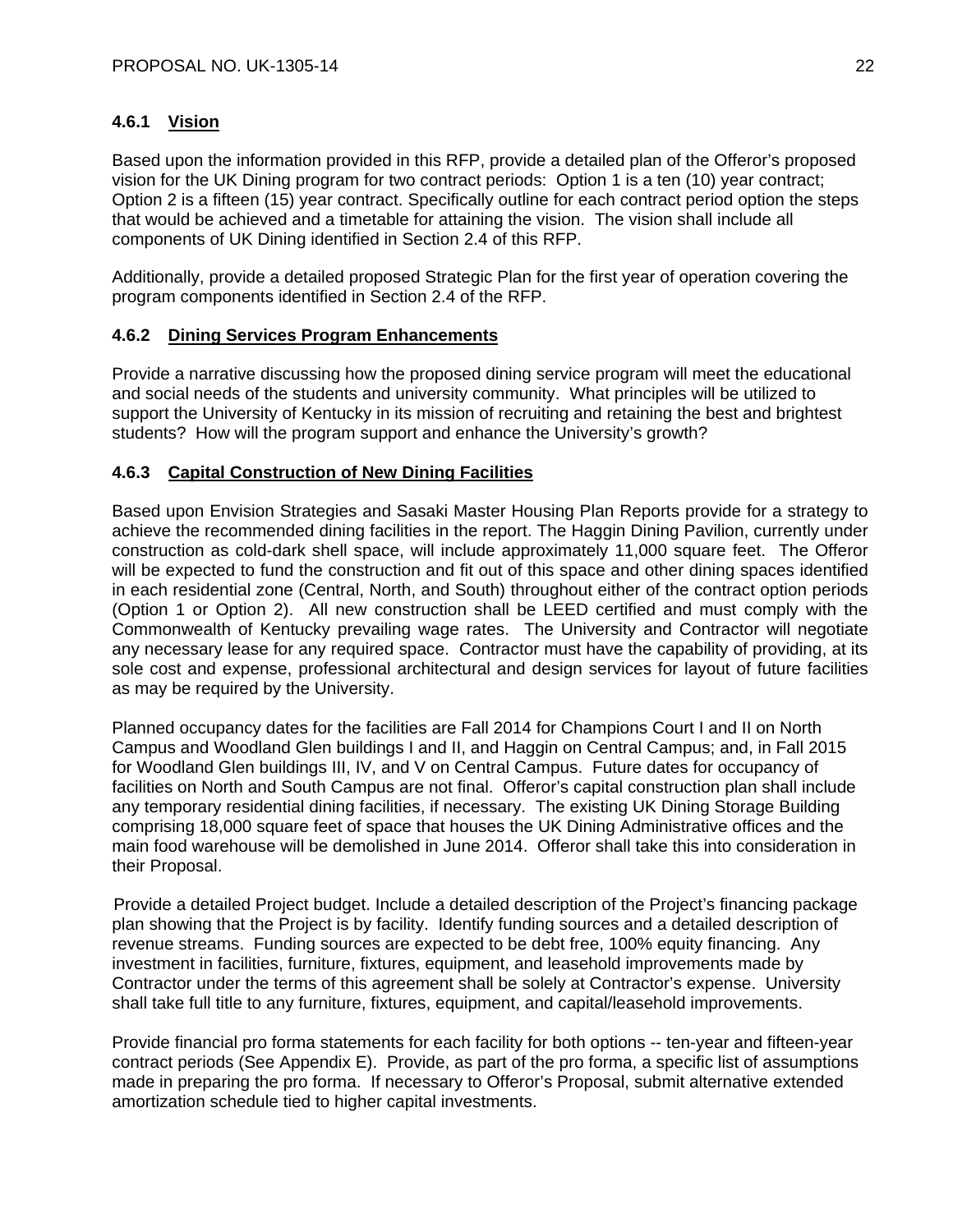# **4.6.4 Proposed Facilities & Renovation of Existing Facilities**

Provide a detailed description and time line of each facility it plans to operate including an evaluation of each unit. Propose recommendations and state an overall strategy for renovations of existing facilities together with justifications for any changes. Submit any suggested changes in existing building décor and desirable equipment additions. Provide an estimated construction/renovation project budget by facility.

Any proposed additions, alterations or improvements require the prior approval of the University and the University will oversee the work performed. All costs for renovations and improvements approved by the University will be borne by the Offeror unless otherwise agreed to in advance and evidenced in writing.

All construction, renovation or improvements on University buildings must follow the University standards as stated at http://www.uky.edu/EVPFA/Facilities/CPMD/standards/div00/div00.htm

# **4.6.5 Existing Board Residential Dining Operations**

Submit a plan to provide for the existing dining needs of the students living on campus that are served by Blazer Café, Commons Market, and Ovid's. For planning purposes, Blazer Café is anticipated to remain online through May 2016, and Commons Market online until a replacement venue is determined. Include the following information for each venue:

- A. Concepts/stations
- B. Menus<br>C. Retail (
- Retail Gate prices
- D. Décor/Signage for stations
- E. Hours of operation (Use Appendix A form)
- F. Staffing (Use Appendix B form)

Include a financial pro forma statement for each residential venue for each option: ten-year and fifteen-year contract periods (See Appendix E). Additionally, provide an eighteen month pro forma, per venue (See Appendix F). Include a specific list of assumptions made in preparing the pro formas.

Provide the proposed FY 14-15 Dining Plan Pricing Structure (Appendix F).

# **4.6.6 Existing Self Branded Concepts**

Submit a plan to provide for the existing dining needs served by the self-branded units within academic buildings currently met by Intermezzo, Ag Deli, Fusion, Bluechips, Bluegrass Café, Apothecary Café and ED-UK-ATE.

Include the following information for each venue:

- A. Concepts/stations
- B. Menus
- C. Retail Gate prices
- D. Décor/Signage for stations
- E. Hours of operation (Use Appendix A form)
- F. Staffing (Use Appendix B form)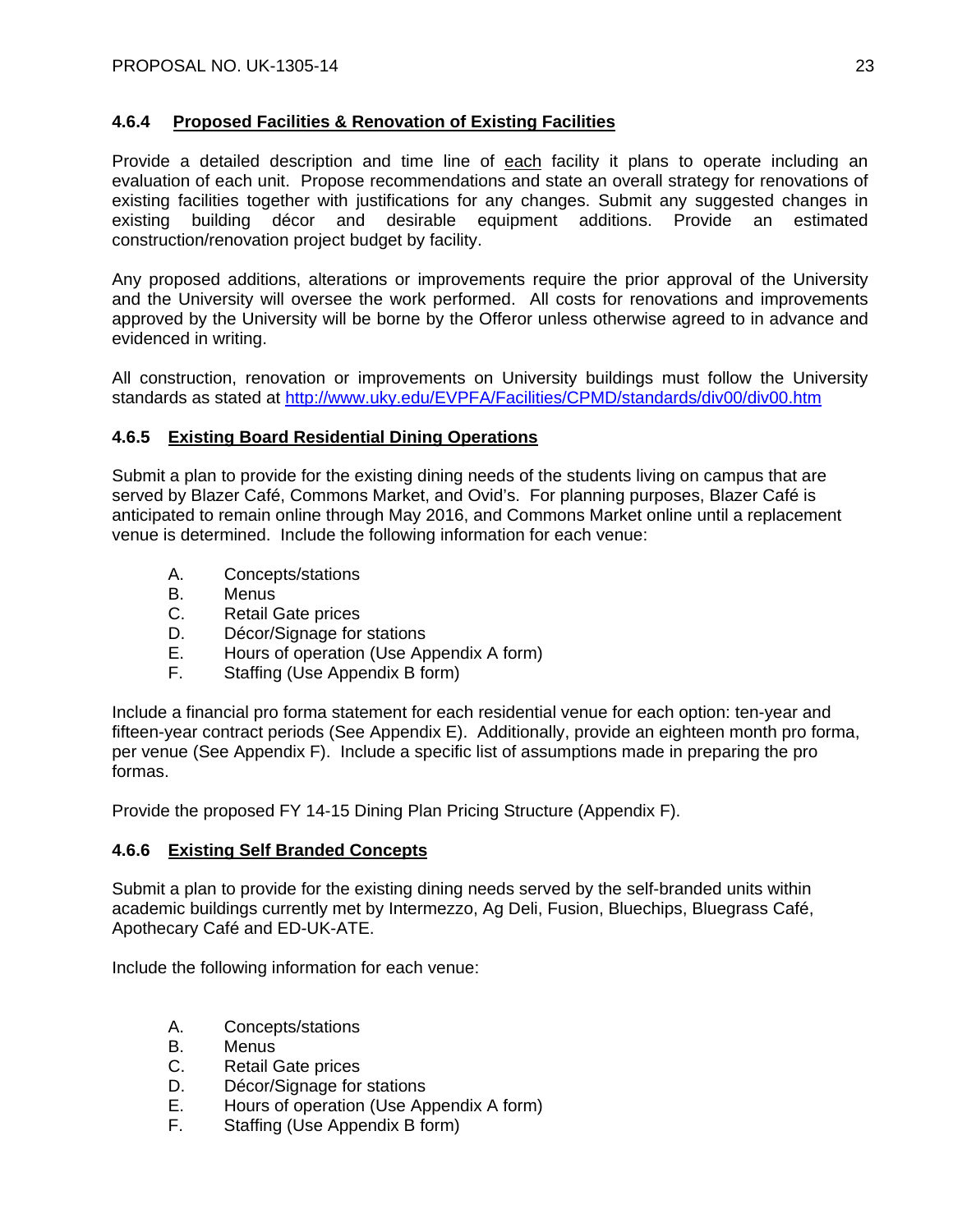Include a financial pro forma statement for each residential venue for each option: ten-year and fifteen-year contract periods (See Appendix E). Additionally, provide an eighteen month pro forma, per venue (See Appendix F). Include a specific list of assumptions made in preparing the pro formas.

# **4.6.7 Food Court**

Submit a plan to provide for the existing dining needs served by the four national franchise units and one self-branded unit within the Student Center Food Court presently served by Chick-fil-A, Sbarro, Subway, Panda Express, and Say Cheese. Summaries of the current agreements are as follows:

| Facility                   | Open Date                                                                                | <b>Notes</b>                                                          |
|----------------------------|------------------------------------------------------------------------------------------|-----------------------------------------------------------------------|
| Chick-fil-A <sup>®</sup>   | 9/2006                                                                                   | Contractually mandated Chick-fil-A® remodel due 8/12.<br>٠<br>Delayed |
| <b>Sbarro</b> <sup>®</sup> | 8/2008                                                                                   | Contractually mandated refresh/remodel due 2013/14.<br>٠              |
| <b>Subway®</b>             | $1st$ store 4/08<br>$\bullet$<br>$2nd$ store<br>$\bullet$<br>8/09<br>mobile cart<br>8/12 | Refresh is an ongoing expectation<br>٠                                |
| Panda Express <sup>®</sup> | 4/20/2011                                                                                | Contractually mandated remodel required in 2016<br>٠                  |

Include the following information for each venue:

- A. Concepts/stations
- B. Menus
- C. Retail Gate prices
- D. Décor/Signage for stations
- E. Hours of operation (Use Appendix A form)
- F. Staffing (Use Appendix B form)

Include a financial pro forma statement for each residential venue for each option: ten-year and fifteen-year contract periods (See Appendix E). Additionally, provide an eighteen month pro forma, per venue (See Appendix F). Include a specific list of assumptions made in preparing the pro formas.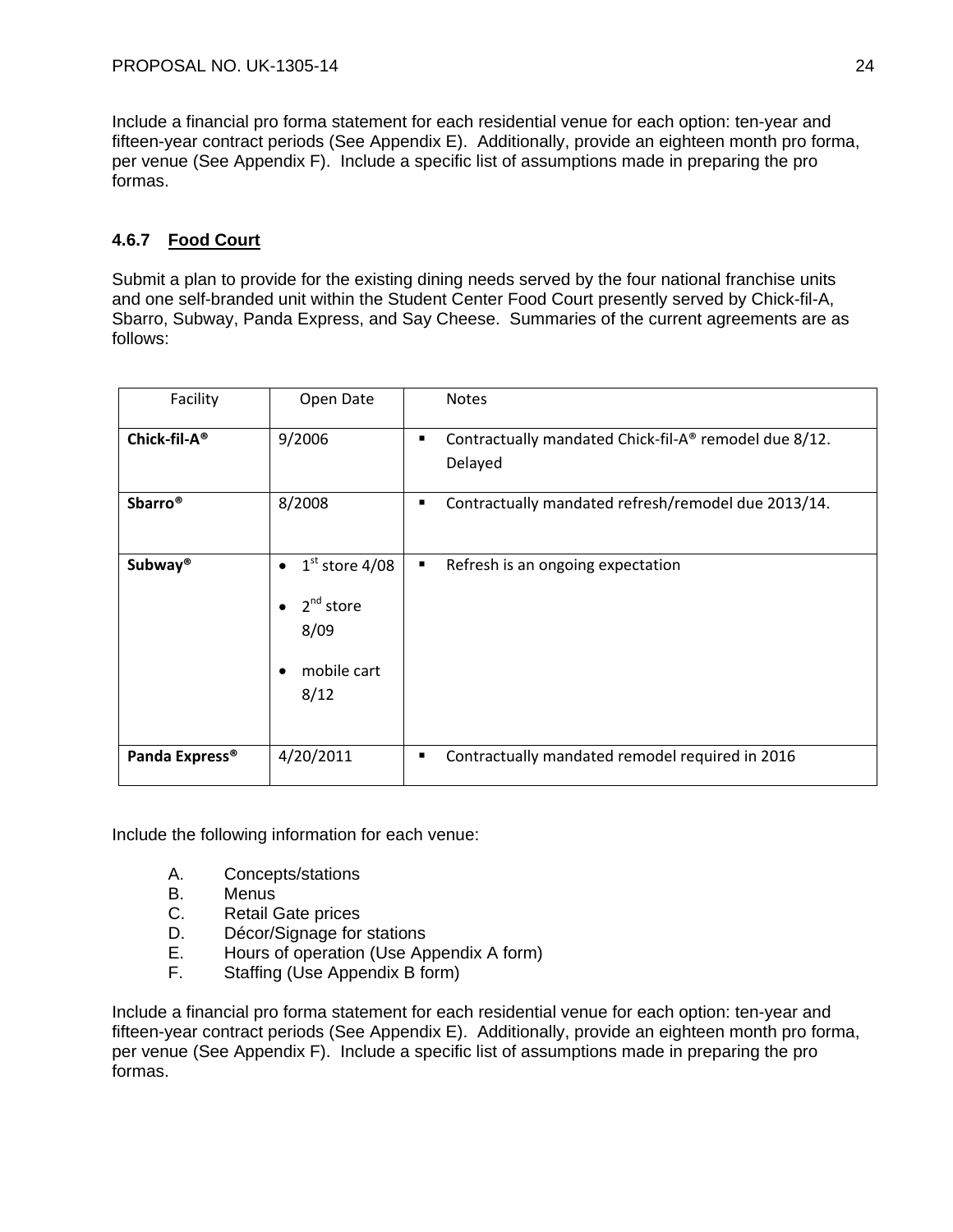# **4.6.8 Starbucks**

Submit a plan to provide for the four national franchise Starbucks locate throughout campus at the Student Center, Commons, The Kentucky Clinic, W.T Young Library. Summaries of the current agreement are as follows:

| Facility                                              | Open date  | <b>Notes</b>                                                                                                                                                                                                |
|-------------------------------------------------------|------------|-------------------------------------------------------------------------------------------------------------------------------------------------------------------------------------------------------------|
| <b>Student Center</b><br><b>Starbucks<sup>®</sup></b> | 11/19/2001 | Master Licensing Agreement (MLA) franchise fee of \$30,000<br>٠<br>paid 2011.<br>Contractually mandated Student Center remodel due 2013.<br>٠<br>Delayed due to uncertainty with the SC remodel.            |
| <b>Commons</b><br><b>Starbucks<sup>®</sup></b>        | 8/19/2002  | Master Licensing Agreement (MLA) franchise fee of<br>٠<br>\$30,000 paid 2012.<br>Contractually mandated Commons remodel (On time<br>8/2012, outside 2/2014).                                                |
| <b>KY Clinic</b><br><b>Starbucks<sup>®</sup></b>      | 8/3/2004   | MLA franchise fee of \$30,000 due 8/2014.<br>٠<br>Contractually mandated Clinic remodel (On time 8/2014,<br>٠<br>outside 2/2016).                                                                           |
| Ovid's Starbucks <sup>®</sup>                         | 8/21/2006  | MLA franchise fee of \$30,000 due 8/2016.<br>٠<br>Contractually mandated refresh (On time 8/2011, outside<br>$2/2013$ ).<br>Contractually mandated Ovid's remodel (On time 8/2016,<br>٠<br>outside 2/2018). |

Include the following information for each venue:

- A. Concepts/stations<br>B. Menus
- **Menus**
- C. Retail Gate prices
- D. Décor/Signage for stations
- E. Hours of operation (Use Appendix A form)
- F. Staffing (Use Appendix B form)

Include a financial pro forma statement for each residential venue for each option: ten-year and fifteen-year contract periods (See Appendix E). Additionally, provide an eighteen month pro forma,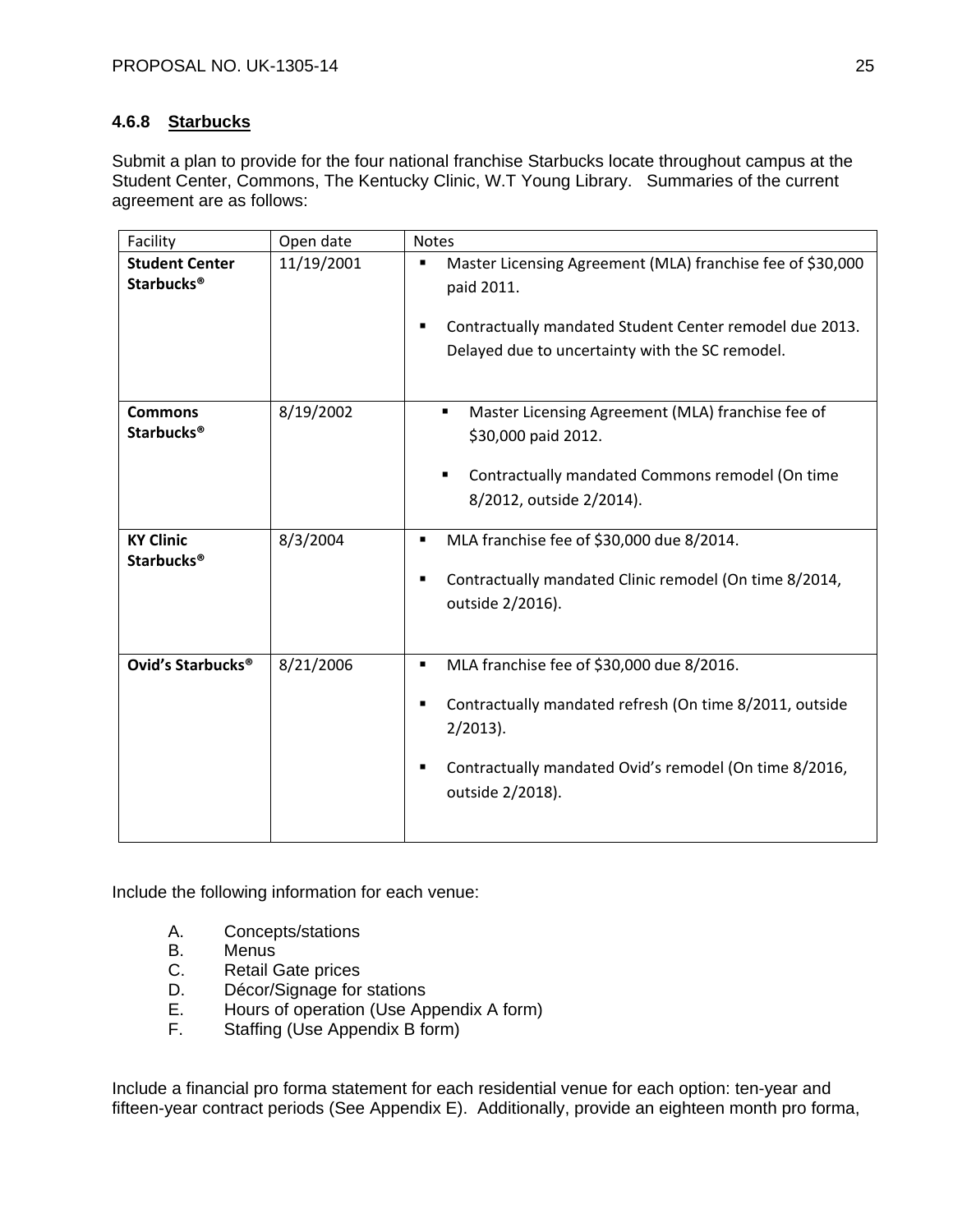per venue (See Appendix F). Include a specific list of assumptions made in preparing the pro formas.

Submit a plan to provide dining needs for the requirements of camps and conferences. Current camp and conference rates are as follows:

| Breakfast | \$5.95  |
|-----------|---------|
| Lunch     | 7.50    |
| Dinner    | 9.25    |
| Total     | \$22.70 |

2012-13 Camp and Conference volume usage and revenue data are included in Attachment 28.

Offeror to provide proposed rates for camps and conferences (See Appendix H).

# **4.6.10 Big Blue Community Plan**

The plan is a flex dollar account with a declining balance which is accepted at all UK Dining restaurants and convenience stores on campus. The account can be accessed using the UK or BCTC student card or the UK faculty or staff ID card. An additional 10% bonus is added to deposits.

The 10% bonus applies to:

- · The initial deposit to a new Big Blue Community Plan
- · A deposit made into an existing Big Blue Community Plan
- · A deposit made to an existing flex account of a dining plan (the initial dining plans that all residence hall receive at the start of the fall or spring semesters do not get the bonus)

The Dining & Plus Account Office processes these accounts:

- · The student is billed for the initial deposit, and subsequent deposits are billed
- · The 10% bonus is added to the student account.

Faculty and staff would also get the bonus if they set up a Big Blue Community Plan or established a dining plan and then made an additional deposit into the flex account. The 10% bonus figures for 2012-2013 were as follows:

| <b>Big Blue Community Plans</b> | \$8,993.70 |
|---------------------------------|------------|
| Dining Plan Flex Additions      | \$734.31   |
| Total                           | \$9,728.01 |

Offeror shall provide a detailed non-board plan program including costs and discounts/incentives for commuter students, Greeks, and faculty/staff (See Appendix I.

# **4.6.11 Convenience Stores and Quick Stops**

Submit a plan for Convenience stores; include the following information:

- A. Concept description
- B. Menu for grab and go items as well as groceries and sundries
- C. Prices and portions for proposed menu, grab and go and grocery/sundry items.
- D. Hours of operation (Use Appendix A form)
- E. Staffing (Use Appendix B form)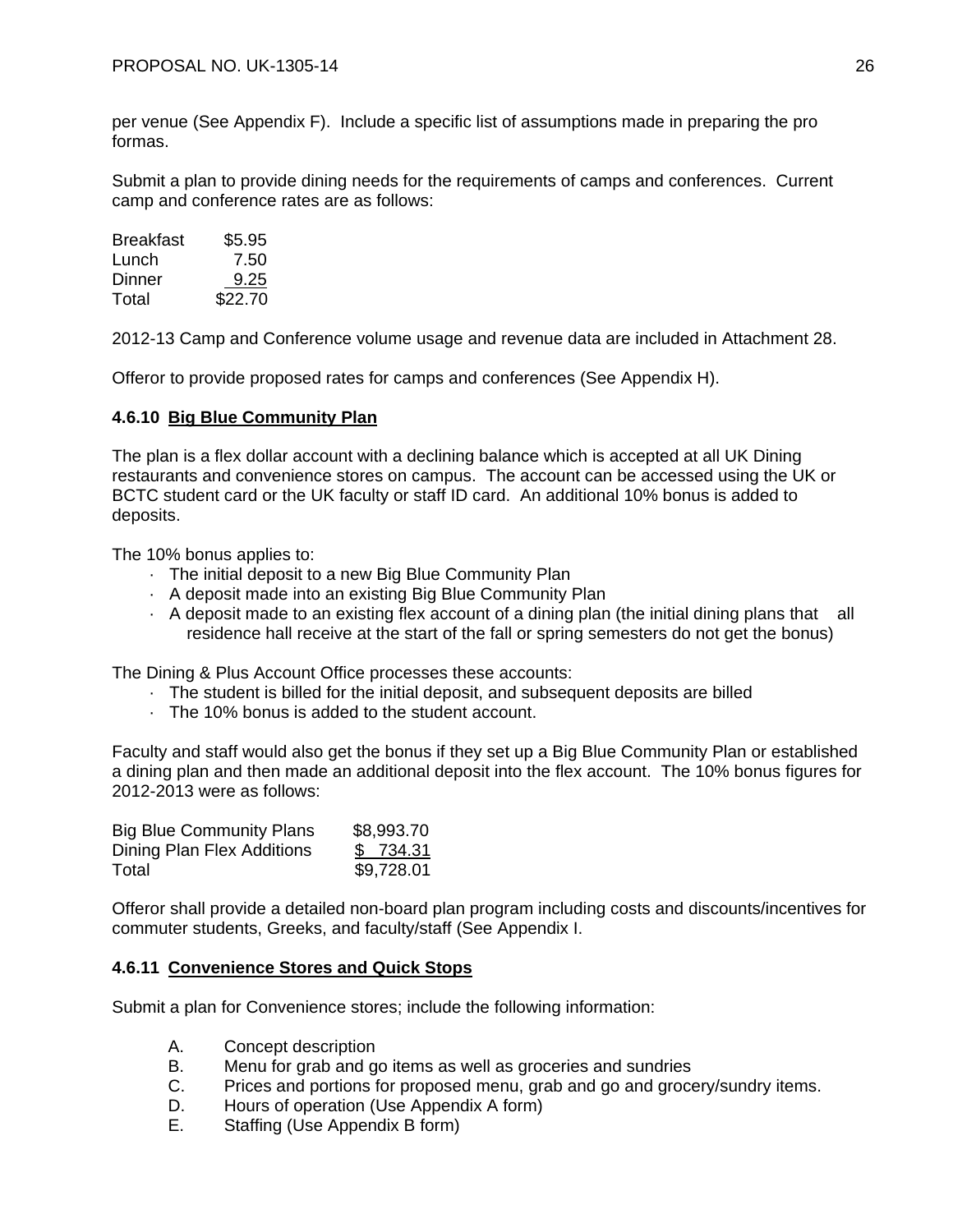Currently UK has three that are located in the Student Center Food Court, Blazer Hall, and Commons. If an investment is proposed include a financial pro forma statement for each venue for each option: ten-year and fifteen-year contract periods. Include a specific list of assumptions made in preparing the pro formas.

# **4.6.12 Catering**

The Contractor must service all groups and functions requested by the University on any day during the period of the contract. The Contractor will be required to create a detailed catering brochure including menus, prices, policies, and additional costs (i.e. delivery, linens, etc.). There shall be a catering brochure outlining "no frills" options that are affordable to cost-conscious faculty, staff, and student organizations with limited budgets. The Contractor will accept the University's Purchase card (currently VISA) for departmental purchases of Catering Services.

Submit a catering plan to include:

- A. Menus, portions and pricing for four levels of service:
	- 1. Table linens with china
	- 2. Disposable service-ware
	- 3. Pick-up/carry-out (no frills)
	- 4. Student Organizations
- B. Typical staffing levels per customer for seated service, buffet service, receptions
- C. A brief description of the process your firm would use to receive, process, affirm and confirm catering orders and software program used
- D. Catering Policies and Procedures Manual
- E. Sample brochure with menus/marketing information
- F. Sample event planning policies and procedures
- G. Sample Catering billing forms
- H. Customer follow-up/satisfaction process
- I. Other pertinent catering data unique to your firm to include average number of events handled at higher education institutions of comparable size and scope.
- J. Ancillary pricing for items not included in the standard catering pricing such as linens, alcohol service, etc.

Include a financial pro forma statement for each residential venue for each option: ten-year and fifteen-year contract periods (See Appendix E). Additionally, provide an eighteen month pro forma, per venue (See Appendix F). Include a specific list of assumptions made in preparing the pro forma.

Provide, as part of your response, a consolidated venue pro forma as provided in Appendix F.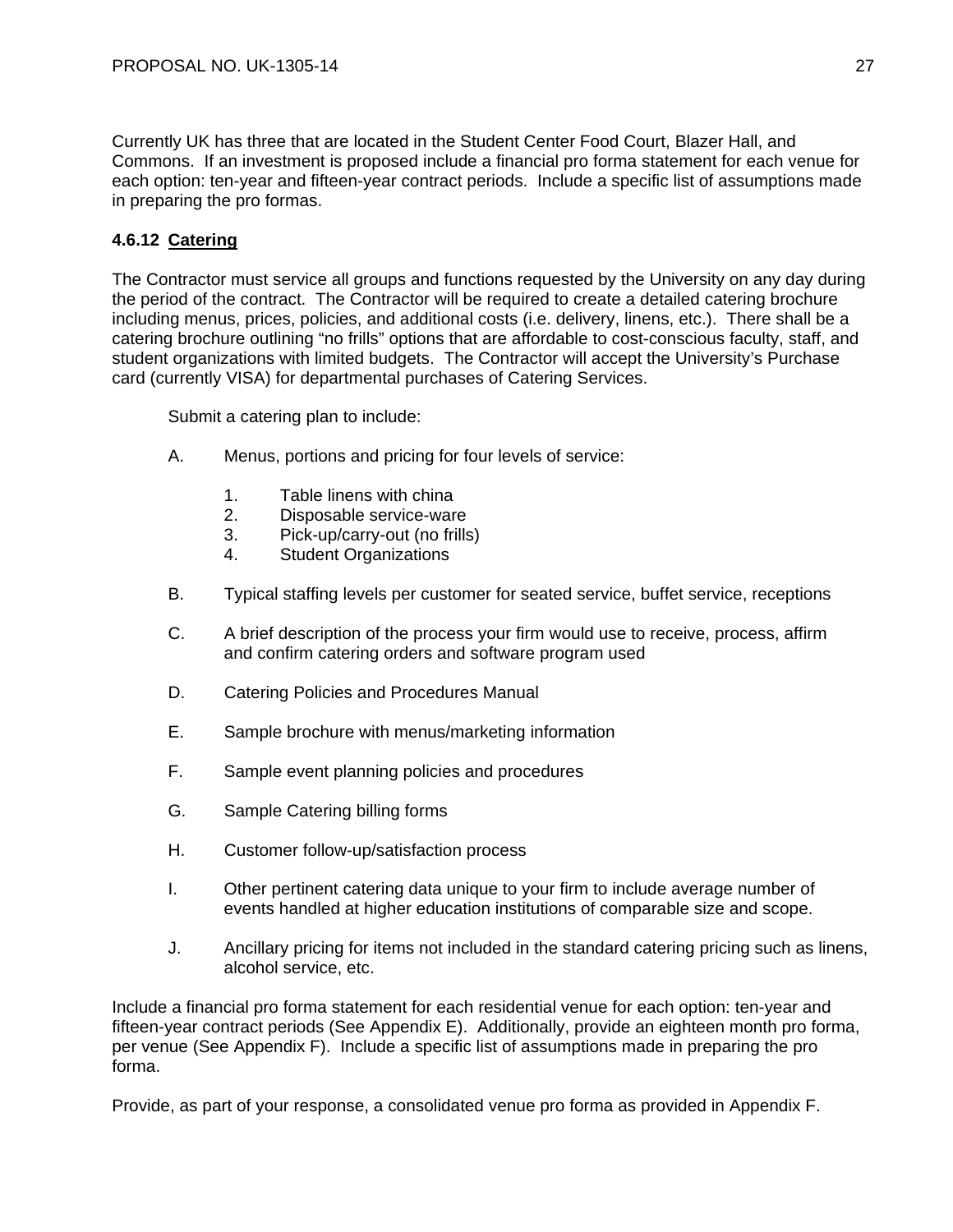# **4.7 Criteria 3 - Other Services**

# **4.7.1 Staffing and Personnel**

The Contractor agrees to reimburse the University of Kentucky for all 114 current dining employees on payroll as of February 1, 2013 and as reflected in Attachment 5. See the Attachment for detail by job title with salary and benefit totals. The Contractor may offer direct employment to any current University Dining employee without prior consent required from the University

The Contractor must notify the University and obtain approval prior to hiring any former University employee and/or if that employee has previously been refused either as a contract staff member or as an employee by the University. The University may refuse any Contractor staff member at any time with or without cause.

The Contractor agrees to assign to the University and maintain a management staff with the background, education, training and experience to operate and manage a dining operation of this magnitude. The University shall review and approve all management and supervisory position candidates before any commitment or hiring by the Contractor.

The Contractor shall have an independent registered, licensed dietician on-site to coordinate a Nutrition Education Program, review students' special dietary needs, evaluate menus, and observe food production standards during the academic year (Mid-August to Early-May). The dietician shall submit a monthly written summary (with RD license number) of all activity with a copy on file in the UK Dining office and copy to the University Dining Liaison. Consider innovative opportunities for collaboration with UK's Dietetics program (e.g. coordination with the Nutrition Education program).

The Offeror shall provide the following information:

- A. Please use the Appendix C form for to present a consolidated total account staffing chart summarizing all of the staffing FTE's presented in the concepts section plus all support, administrative, and other management staff not assigned specifically to one of the units. There should be a print copy of the forms in the hard copy of the Proposal and Excel copies in the electronic submittal.
- B. Identify the anticipated number and type of positions that will be made available to UK students.
- C. Provide an outline or table of contents of your Employee Training Manual that ensures that all employees, full-time, part-time and students are trained in their position, and fully understand the job before working the position.
- D. The completed Benefits Form (See Appendix D)
- E. Organization charts for:

On-site reporting Regional/District reporting Corporate reporting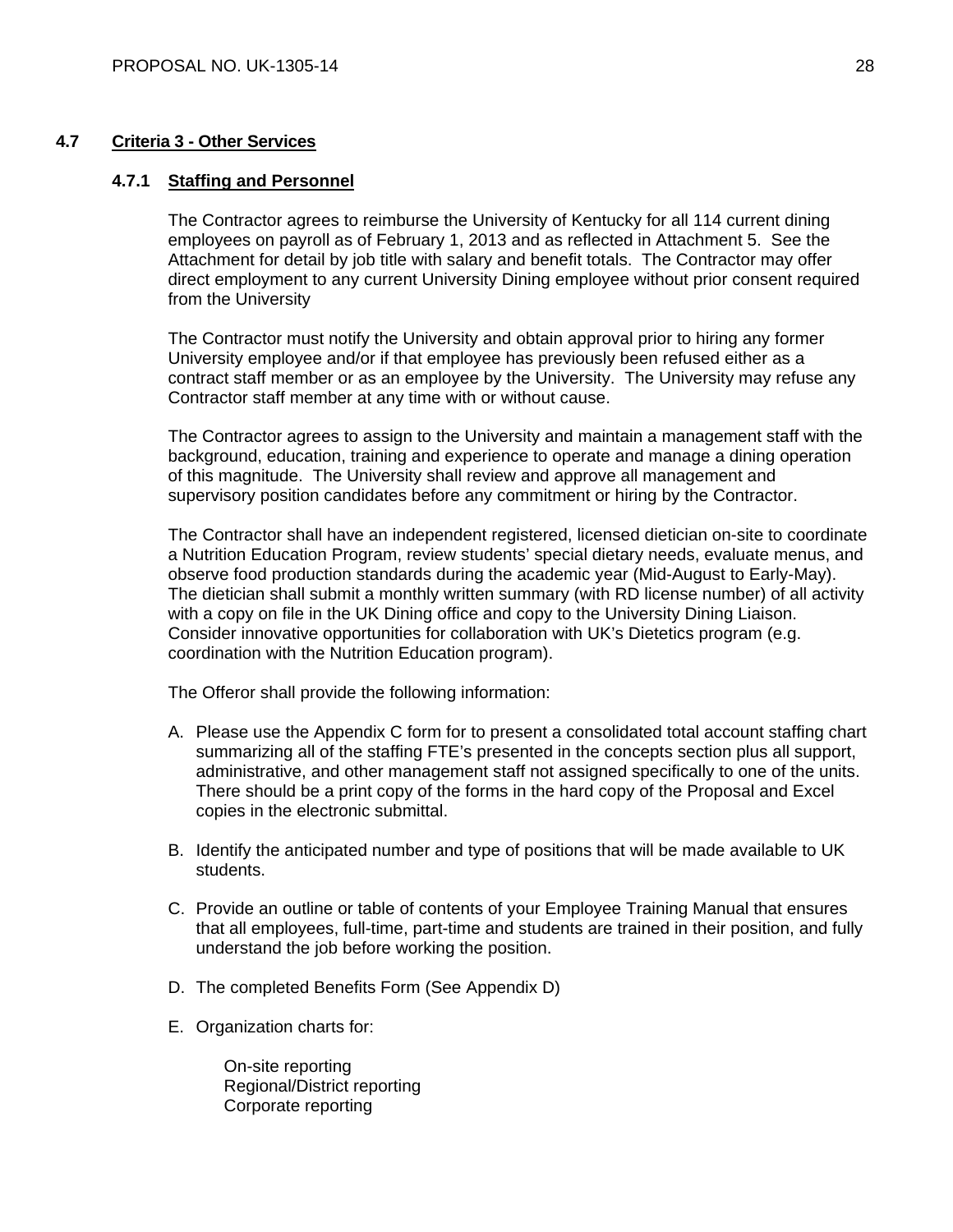F. Sample resumes for the Resident District Manager, Marketing Manager, Executive Chef and Catering Director that would be assigned to this account.

# **4.7.2 Sustainability**

A. Submit a plan to support the University's commitment to sustainably in dining services.

Background: UK Dining spent approximately \$800,000 of all food purchases with local (Lexington, KY and counties that surround it) farmers and producers representing about 12% of all expenditures. They spent an additional one million dollars (confirm as of 6/30/2013) with vendors certified by "Kentucky Proud" (http://www.kyproud.com/) and are within the state of Kentucky.

The Contractor must state their local purchasing definitions and annual commitments relative to purchasing local products and to expansion of the direct farm impact of UK food dollars.

- B. At a minimum your plan should address:
	- 1. Your corporate policy and proposed practices regarding organic and locally sourced foods.
	- 2. Your implementation plan for the Kentucky Proud program. Provide a strategic plan that demonstrates a commitment to locally grown and produced food products. Explain the internal and external organizational structures that will be implemented to ensure the program's success. Outline how specific tasks to successfully promote and expand locally grown food products throughout the duration of the contract.
	- 3. Your plan on how our company would exceed current spending and grow spending levels for locally produced food options and over what period of time.
	- 4. Your plan for a position to perform the role of a sustainability liaison/advocate, both on-campus and off-campus.
	- 5. Your plan for how your company would form a collaborative relationship with the President's Sustainability Advisory Council or other designated entity.
	- 6. Describe your commitment to environmental sustainability including reducing the carbon footprint of dining (including but not limited to energy consumption), reducing the utilization of limited natural resources, and reduction of unnecessary waste.
	- 7. Describe how your company would propose to help reduce, reuse and recycle waste (e.g. composting) and partner with the University's Recycling Program for continual improvement in minimizing waste in all aspects of operations.
	- 8. The cost impact of offering organic locally sourced options in the dining venues
	- 9. Describe how disposable service ware standards will be implemented on campus.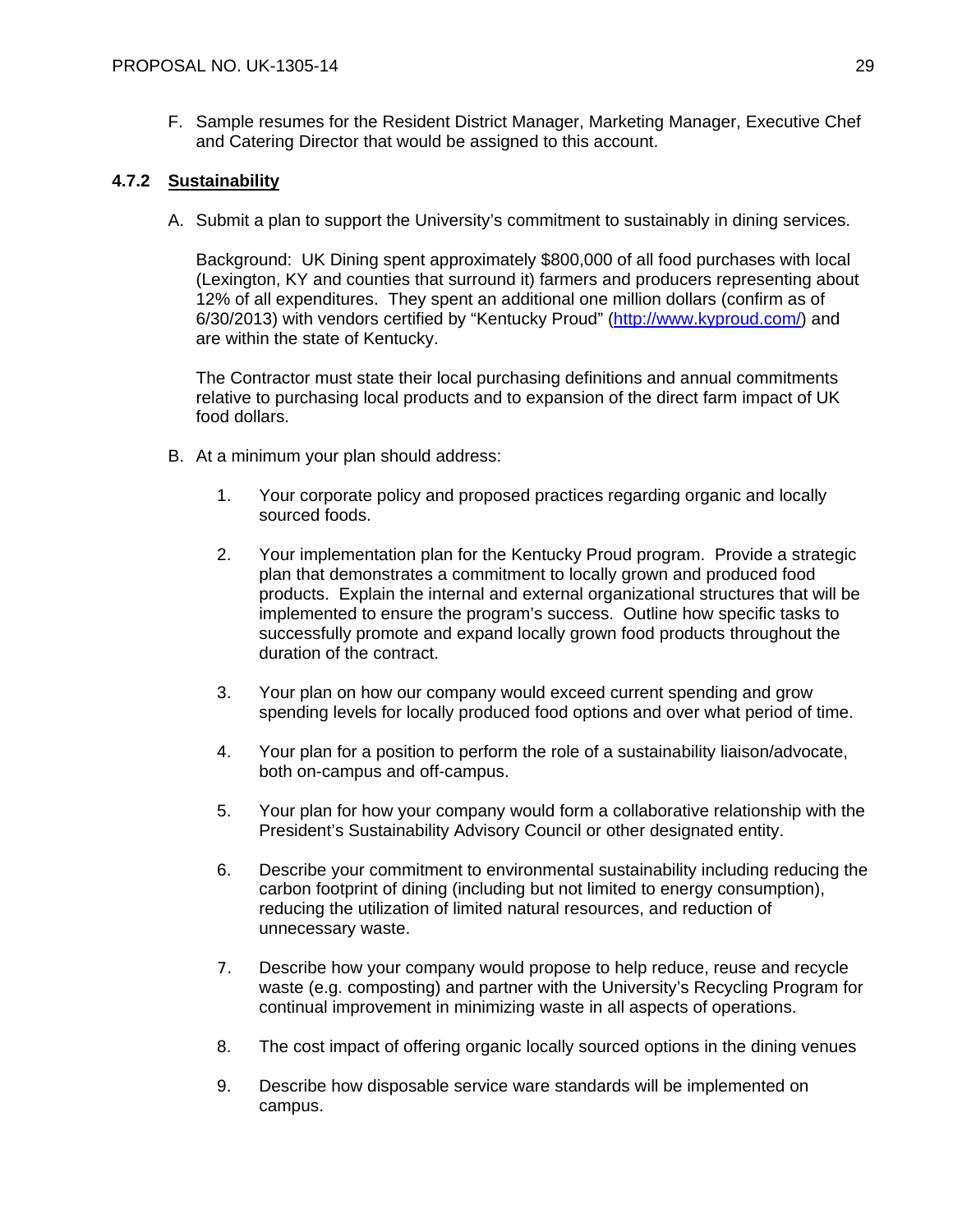10. Submit a plan to consider the use of biodegradable disposable service ware including the products that would be used, time line for implementing their use and the cost impact in terms of per item sold price increase. Discuss your commitment to creating a green cleaning program that protects human health and the environment following Green Seal standards.

# **4.7.3 Wellness**

- A. Describe the wellness oriented programs you would implement on campus including but not limited to nutrition awareness programs, weight management programs, flu/isolation meals, and any other programs that encourage good health.
- B. Identify how you will assure that there are special diet accommodations including but not limited to gluten free, vegan, vegetarian, allergy free etc. in all dining facilities.

C. Identify how your management staff will provide services of a Registered Dietician. How will these services partner with UK Dietetics academic and research programs? Consider innovative opportunities for collaboration with UK's Dietetics program (e.g. coordination with the Nutrition Education program).

# **4.7.4 Marketing**

Submit a marketing plan to sufficiently address the requirements identified in Section 7.1.18 of the RFP.

# **4.7.5 Safety, Sanitation, and Security**

Submit data to support the existence of programs that your company brings to an operation with respect to providing a safe, sanitary and secure work and dining environment. Please note the type and frequency of training programs and mandated procedures that support safety, sanitation and security.

Provide procedures for implementing corrective measures required as a result of health inspections.

Provide the methodology used to deal with food recalls and food borne illness.

# **4.7.6 Quality Assurance and Performance Measurement**

- A. Submit a plan to provide quality assurance with respect to all aspects of the campus dining program to include:
	- 1. Sample inspection/quality audit forms used internally and as part of any per meal, per day quality maintenance inspections and district/regional visitations
	- 2. Follow-up procedures for customer complaints
	- 3. On-going as well as periodic customer service monitoring. Provide your target customer satisfaction rating.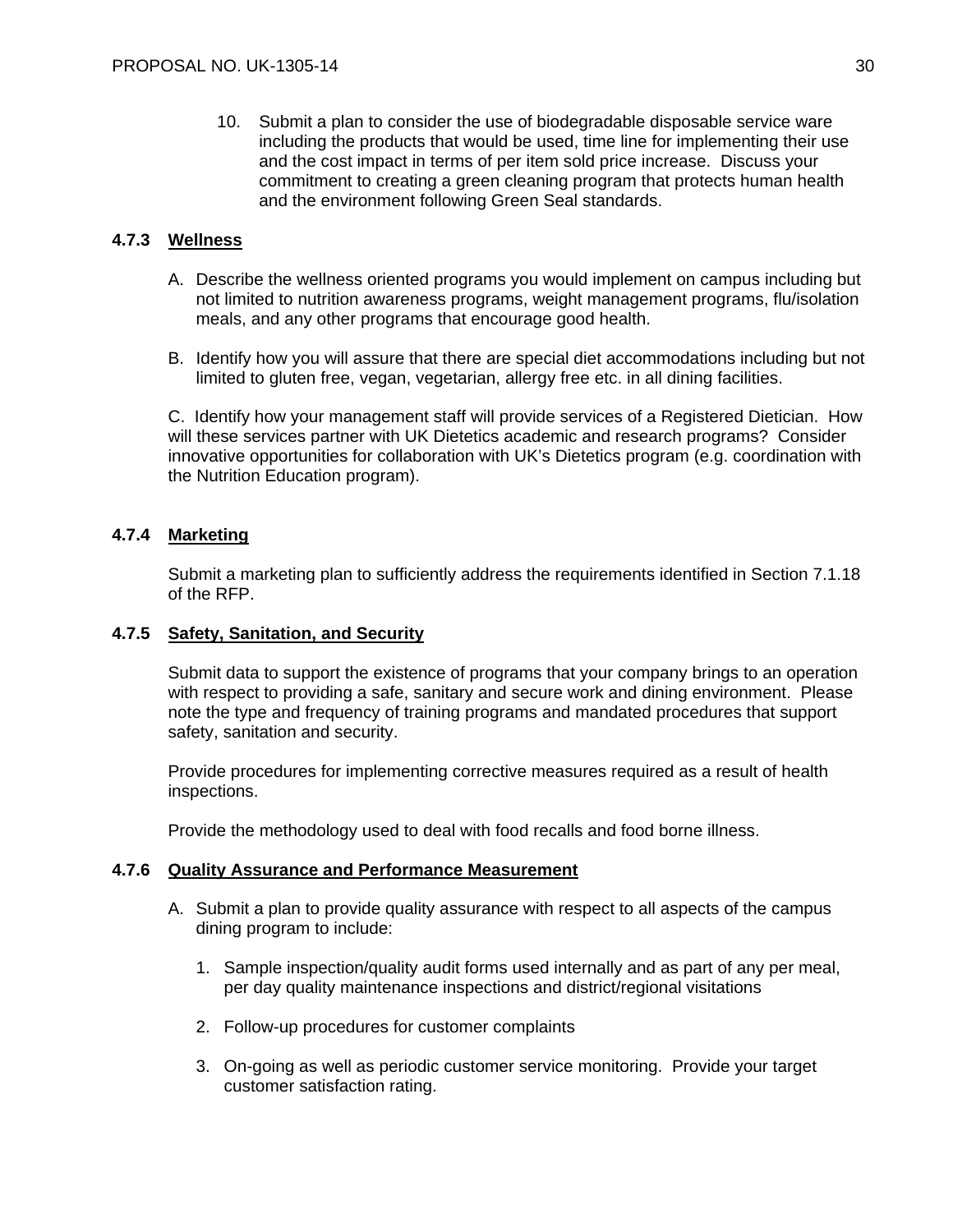- 4. A system for regular monitoring of menu items to include identification and replacement of unpopular menu items.
- B. The Contractor shall develop, in cooperation with the University, Key Performance Indicators (KPI) as part of a comprehensive performance management program based upon mutual performance, financial, and customer satisfaction objectives. Towards this end, propose performance indicators, including benchmarks, for each of the program components identified in Section 2.4 of the RFP.

# **4.7.7 Value Added Programming**

The Contractor, by working with authorized members of the University and student committees, is expected to provide a variety of programs and special means in the all-youcare-to-eat dining operations to meal plan students at no extra charge. These theme meals (or monotony breakers) may be anything from mini-specials to full special meals complete with decorations, costumes, etc. All theme meals are to be included in the annual marketing plan.

The Contractor shall provide, once per semester, an activity open to all students on a meal plan (at no additional charge) and guests (at casual meal rates) at alternate locations to be determined and approved by the University. Additionally, the University participates in a variety of opening school events including K-Week, sorority/band move-in, living learning program move-in, and freshmen move-in. The Contractor, at its expensed, is expected to provide programmatic and meal support for these events.

With this information in mind, provide a detailed explanation of specific programs your company will conduct over and above day-to-day service. Specifically provide examples of program efforts including, for example, large-scale theme meals, free food giveaways, etc.

# **4.7.8 Equipment Use and Maintenance**

Submit a plan to assure the University that all Dining service employees will receive initial and ongoing training in the proper use (in accordance with Manufacturer specifications) and cleaning of all university owned capital equipment. With so many facilities and some aging equipment this is very important to the University and will be monitored closely.

# **4.7.9 Financial Controls and Systems**

Submit samples of forms and procedures your company uses to assure the safe and accurate accounting for all financial matters related to the operation of campus dining.

# **4.7.10 PCI Compliance**

- A. Please indicate whether or not your point of sale system/payment application/payment gateway is PCI compliant as outlined in section 6.27.
- B. Provide the name under which it is listed on the PCI and/or Visa compliance web sites.
- C. Submit your requirements for UK to provide a compliant implementation: Firewall requirements for scanning, network requirements for isolation, access requirements for least privileged access and any others.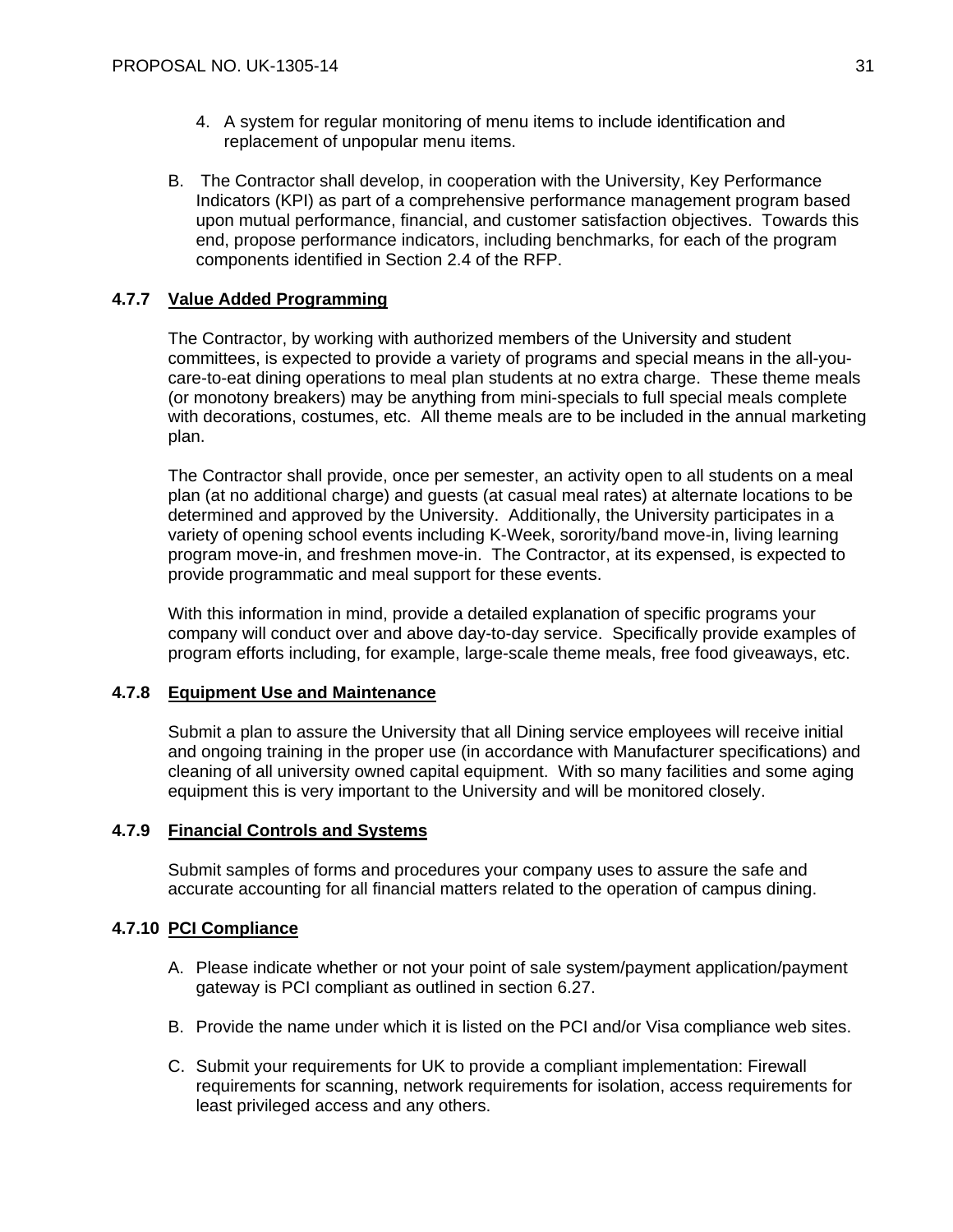# **4.8 Criteria 4 – Financial Proposal**

The Financial Summary Form shall contain the complete financial offer made to the University using the format contained in Section 8.0. **All financial information must be submitted in a sealed envelope under separate cover.**

# **4.9 Criteria 5 - Evidence of Successful Performance and Implementation Schedule**

- A. Offerors shall supply names, addresses, and telephone numbers of three (3) business references from the management of other higher education customers for whom the Offeror has provided products and services similar to those outlined within the RFP specifications. The Offeror must grant permission to the University to contact the references.
- B. Offerors shall submit a plan of implementation and transition to the University under both a six (6) month and nine (9) month scenario. The implementation and transition plan should include target completion tasks associated with planning and implementing the conversion from self-operated to Contractor-managed.

# **4.10 Criteria 6 – Other Additional Information**

- A. Please provide any additional information that the Offeror feels should be considered when evaluating their Proposal.
- B. Offeror may present any creative approaches that might be appropriate. The Offeror may also provide supporting documentation that would be pertinent to this RFP.
- C. The University will consider Proposals to incorporate Athletic Department concessions and UK HealthCare dining, however, such Proposal shall be submitted as an alternate Proposal.

Alternate proposals shall include the following information:

- 1. Provide an overall strategy to assume and manage the Athletic concessions and/or the UK HealthCare dining.
- 2. Provide a transition plan.
- 3. Provide an implementation schedule.
- 4. Provide a detailed listing of services to be undertaken by venue.

Copies of existing contracts identifying the expected scope of work for UK HealthCare dining and Athletics concessions are depicted in Attachments 26 and 27 respectively.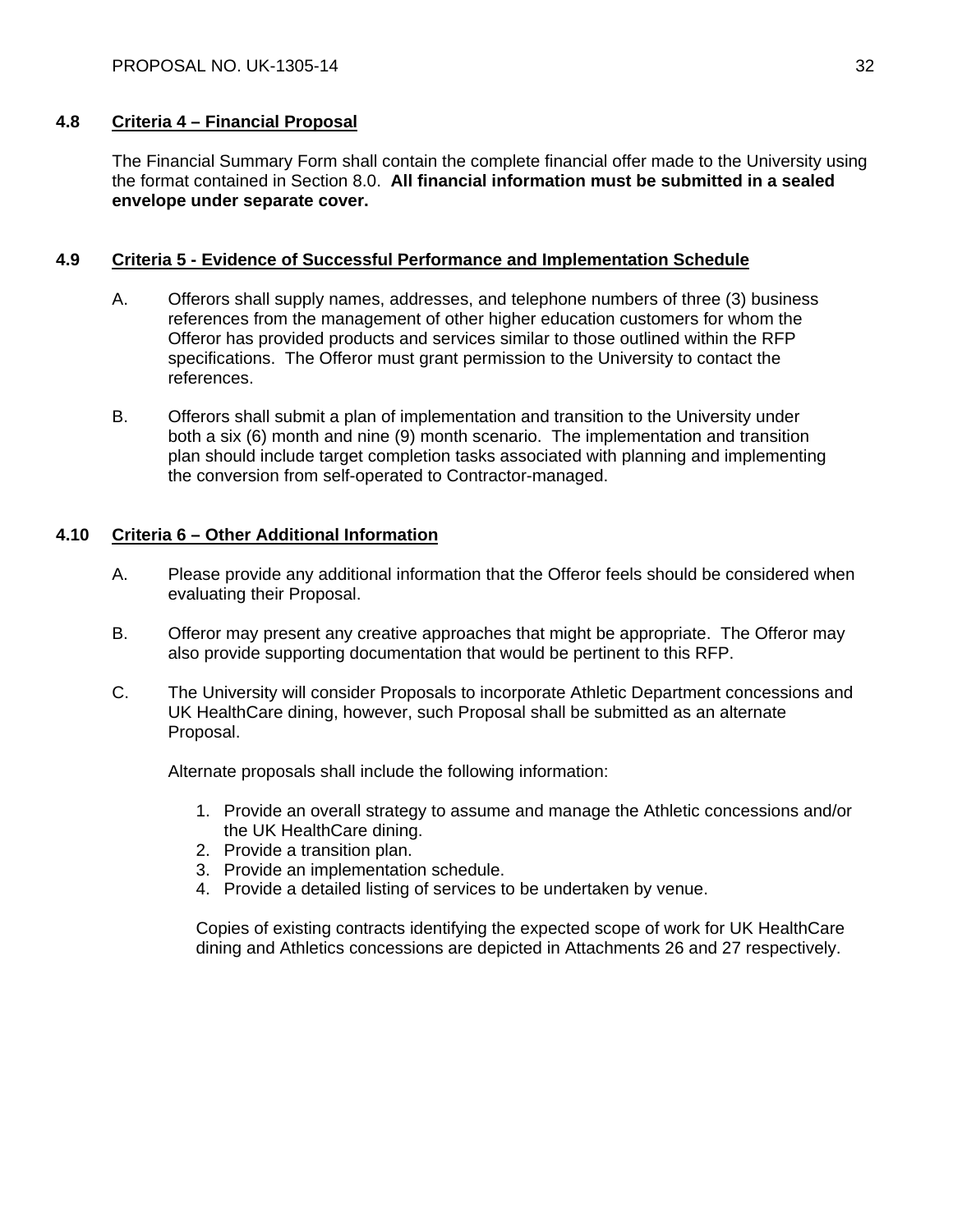# **5.0 EVALUATION CRITERIA PROCESS**

A committee of University officials appointed by the Director of Purchasing or his designee will evaluate Proposals and make a recommendation to the Director of Purchasing or his designee. The evaluation will be based upon the information provided in the Proposal, additional information requested by the University for clarification, information obtained from references and independent sources, and oral presentations, if requested.

The evaluation of responsive Proposals shall then be completed by an evaluation team, which will determine the ranking of Proposals. Proposals will be evaluated strictly in accordance with the requirements set forth in this Solicitation, including any Addenda that are issued. The University will award the Contract to the Offeror whose Proposal is determined to be the most advantageous to the University, taking into consideration the evaluation factors set forth in this RFP.

The evaluation of Proposals will include consideration of responses to the list of criteria in Section 4.0. Offerors must specifically address all criteria in their Proposal. Any deviations or exceptions to the specifications or requirements must be described and justified in a transmittal letter. Failure to list such exceptions or deviations in the transmittal letter may be considered sufficient reason to reject the Proposal.

The relative importance of the criteria is defined below:

# **Primary Criteria**

- Criteria 1 Offeror's Qualifications
- Criteria 2 Dining Services and Facilities
- Criteria 3 Other Services
- Criteria 4 Financial Proposal
- Criteria 5 Evidence of Successful Performance and Implementation Schedule

# **Secondary Criteria**

Criteria 6 - Other Additional Information

The University will evaluate Proposals as submitted and may not notify Offerors of deficiencies in their responses.

Proposals must contain responses to each of the criteria, listed in Section 4 even if Offeror's response cannot satisfy those criteria. A Proposal may be rejected if it is conditional or incomplete in the judgment of the University.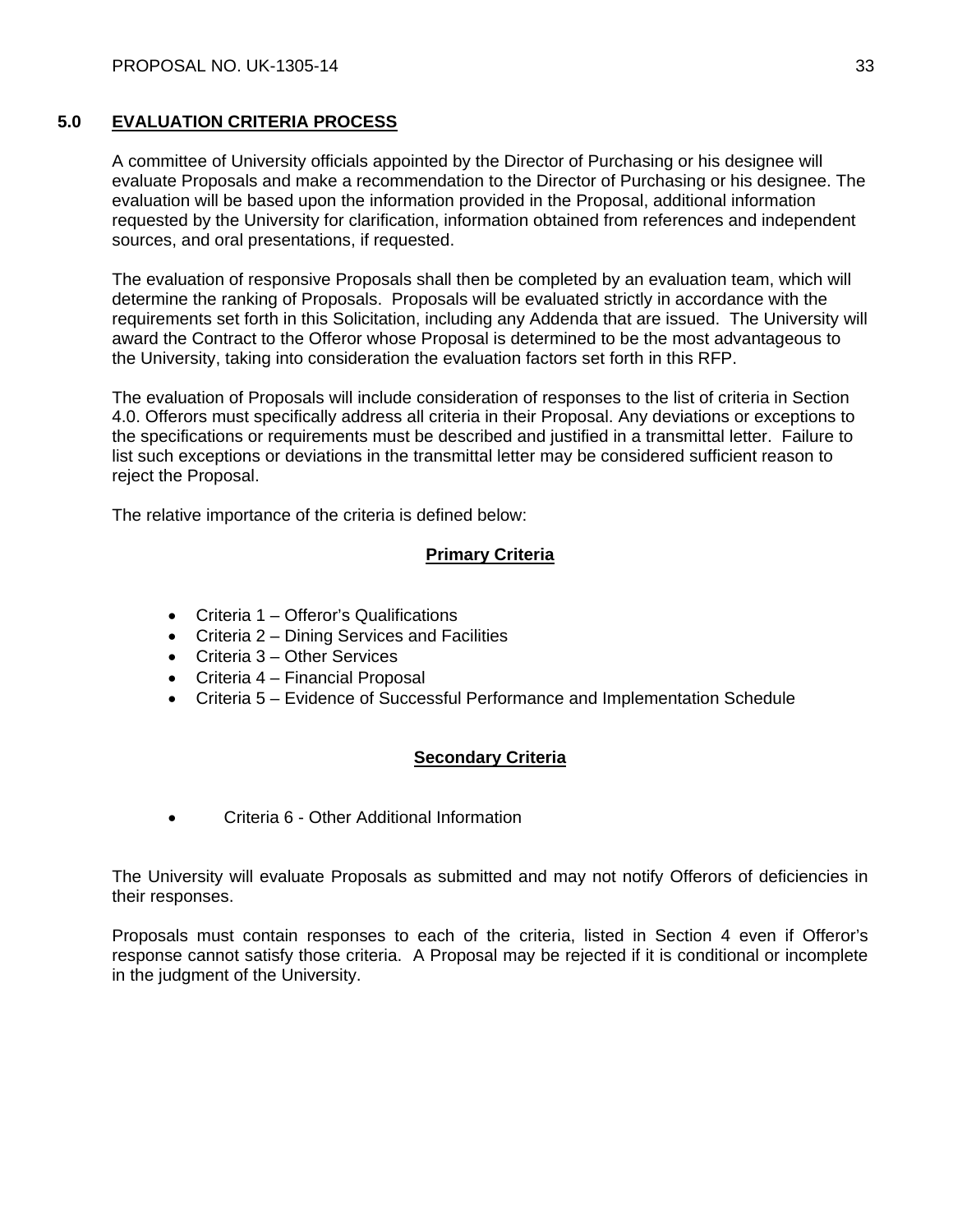# **6.0 SPECIAL CONDITIONS**

# **6.1 Contract Term**

The contract resulting from this RFP shall be effective upon signature of both parties and shall be effective for either Option  $1 - \text{ten}$  (10) years or Option  $2 - \text{fifteen}$  (15) years contract period. The University reserves the right, at its discretion, to extend the contract for a term or terms as deemed necessary for the best interests of the University.

# **6.2 Effective Date**

The effective date of the contract shall be the date upon which the Parties execute it and all appropriate approvals have been obtained.

# **6.3 Competitive Negotiation**

It is the intent of the RFP to enter into Competitive Negotiation as authorized by KRS 45A.085.

The University will review all Proposals properly submitted. However, the University reserves the right to request necessary modifications, reject all Proposals, reject any Proposal that does not meet mandatory requirement(s) or cancel this RFP, according to the best interests of the University.

Offeror(s) selected to participate in negotiations may be given an opportunity to submit a Best and Final Offer to the Purchasing Agency. All information-received prior to the cut-off time will be considered part of the Offeror's Best and Final Offer.

The University also reserves the right to waive minor technicalities or irregularities in Proposals providing such action is in the best interest of the University. Such waiver shall in no way modify the RFP requirements or excuse the Offeror from full compliance with the RFP specifications and other contract requirements if the Offeror is awarded the contract.

# **6.4 Appearance before Committee**

Any, all or no Offerors may be requested to appear before the evaluation committee to explain their Proposal and/or to respond to questions from the committee concerning the proposal. Offeror(s) are prohibited from electronically recording these meetings. The committee reserves the right to request additional information.

# **6.5 Additions, Deletions or Contract Changes**

The University reserves the rights to add, delete, or change related items or services to the contract established from this RFP. No modification or change of any provision in the resulting contract shall be made, unless the Contractor and the Director of Purchasing mutually agree to such modification in writing, and incorporated as a written modification to the contract. Memoranda of Understanding and correspondence shall not be interpreted as a modification to the contract.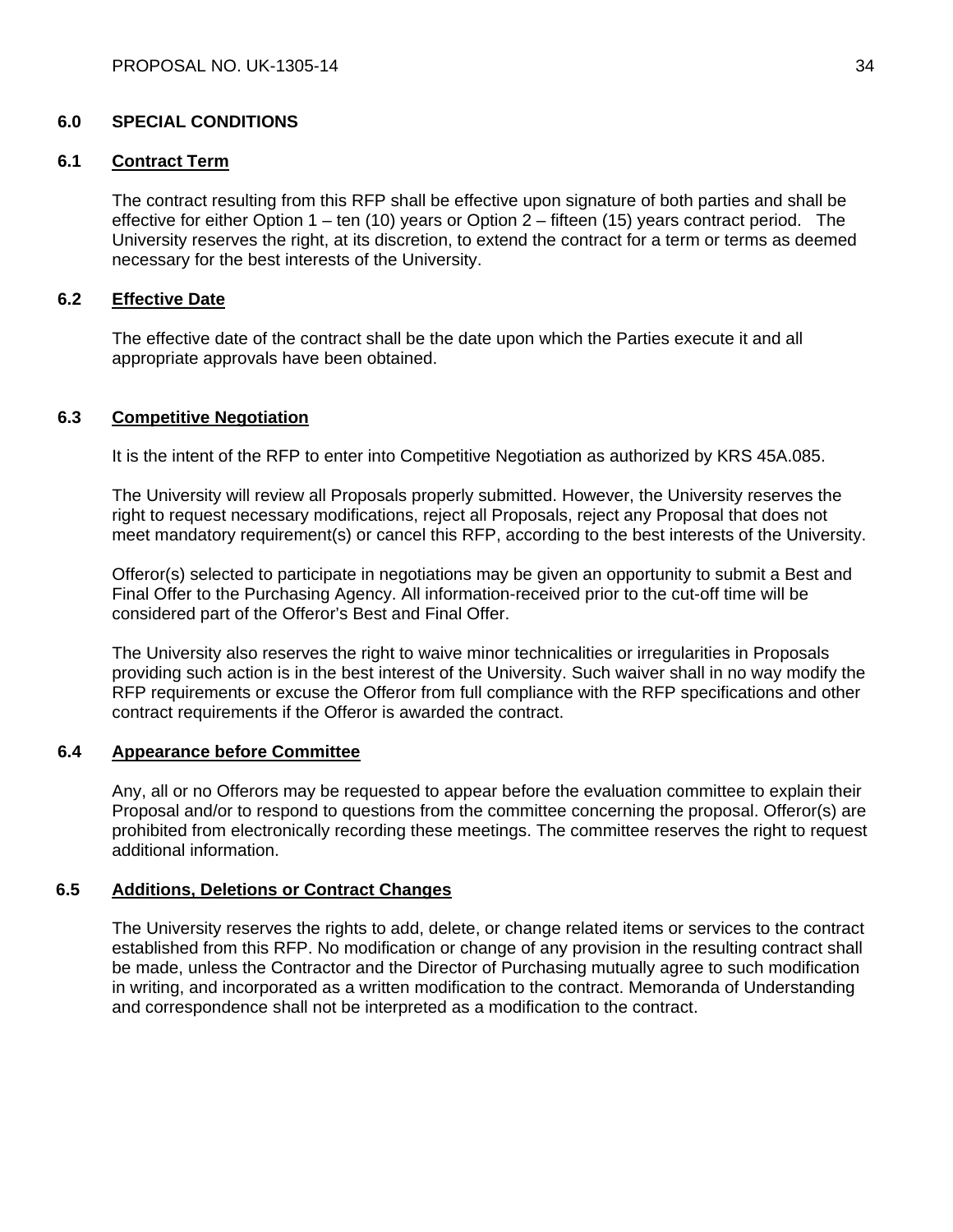# **6.6 Contractor Cooperation in Related Efforts**

The University reserves the right to undertake or award other contracts for additional or related work to other entities. The Contractor shall fully cooperate with such other Contractors and University employees and carefully fit its work to such additional work. The Contractor shall not commit or permit any act, which will interfere with the performance of work by any other Contractor or by University. This clause shall be included in the contracts of all Contractors with whom this Contractor will be required to cooperate. The University shall equitably enforce this clause to all Contractors, to prevent the imposition of unreasonable burdens on any Contractor.

# **6.7 Entire Agreement**

The RFP shall be incorporated into any resulting Contract. The resulting contract, including the RFP and those portions of the Offeror's response accepted by the University shall be the entire agreement between the parties.

# **6.8 Governing Law**

Contractor shall conform to and observe all laws, ordinances, rules and regulations of the United States of America, Commonwealth of Kentucky, and all other local governments, public authorities, boards or offices relating to the Property or the improvements upon same, or the use thereof, and will not permit the same to be used for any illegal or immoral purposes, business or occupation. The resulting contract shall be governed by Kentucky Law and any claim relating to this contract shall only be brought in the Franklin Circuit Court in Accordance with KRS 45A-245.

# **6.9 Termination for Non-Performance**

# **Default**

The Director of Purchasing may terminate the resulting contract for non-performance, as determined by the University for such causes as:

- Failure to provide satisfactory quality of service, including, failure to maintain adequate personnel, whether arising from labor disputes, or otherwise any substantial change in ownership or proprietorship of the Contractor, which in the opinion of the University is not in its best interest, or failure to comply with the terms of this contract
- Failure to keep or perform, within the time period set forth herein, or violation of, any of the covenants, conditions, provisions or agreements herein contained.
- Adjudication as a voluntarily bankrupt, making a transfer in fraud of its creditors, filing a petition under any section from time to time, or under any similar law or statute of the United States or any state thereof, or if an order for relief shall be entered against the Contractor in any proceeding filed by or against Contractor thereunder. In the event of any such involuntary bankruptcy proceeding being instituted against the Contractor, the fact of such an involuntary petition being filed shall not be considered an event of default until sixty (60) days after filing of said petition in order that Contractor might during that sixty (60) days period have the opportunity to seek dismissal of the involuntary petition or otherwise cure said potential default.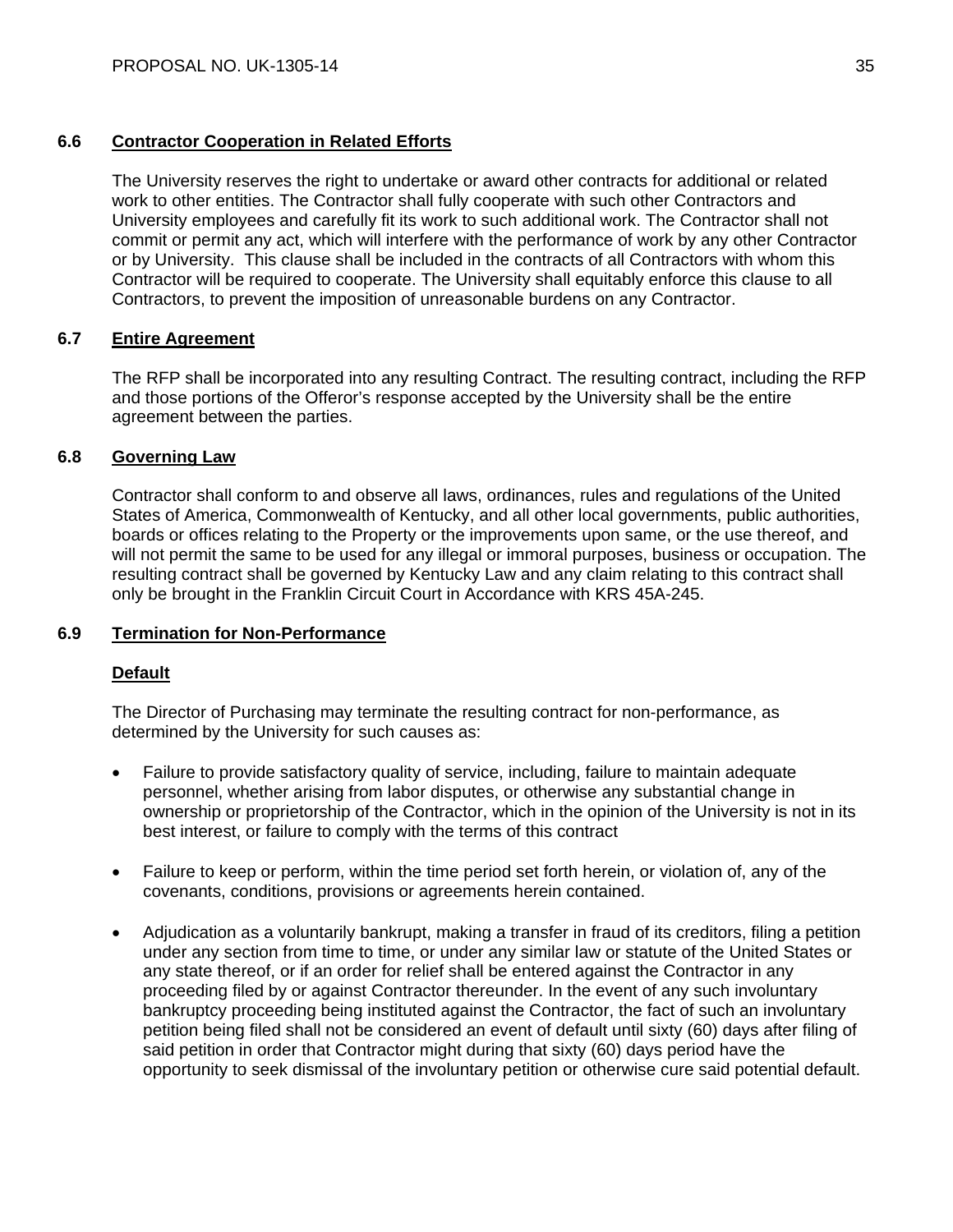Making a general assignment for the benefit of its creditors, or taking the benefit of any insolvency act, of if a permanent receiver or trustee in bankruptcy shall be appointed for the Contractor.

# **Notification**

The University will provide ten (10) calendar days written notice of default. Unless arrangements are made to correct the non-performance issues to the University's satisfaction within thirty (30) calendar days, the Director of Purchasing may terminate the contract by giving ninety (90) days' notice, by registered or certified mail, of its intent to cancel this contract.

# **6.10 Prime Contractor Responsibility**

Any contracts that may result from the RFP shall specify that the Contractor or Contractors is (are) solely responsible for fulfillment of the contract with the University.

# **6.11 Assignment**

The Contractor(s) shall not assign the contract in whole or in part without the prior written consent of the University. Any attempted assignment shall be void.

# **6.12 Permits, Licenses, Taxes and Commonwealth Registration**

The Contractor shall procure all necessary permits and licenses and abide by all applicable laws, regulations and ordinances of all federal, state, and local governments in which work under this contract is performed.

The Contractor must furnish certification of authority to conduct business in the Commonwealth of Kentucky as a condition of contract award. Such registration is obtained from the Secretary of State, who will also provide the certification thereof. However, the Contractor need not be registered as a prerequisite for responding to the RFP.

The Contractor shall pay any sales, use, personal property and other taxes arising out of this contract and the transaction contemplated hereby. Any other taxes levied upon this contract, the transaction, or the equipment or services delivered pursuant hereto shall be the responsibility of the Contractor.

The Contractor will be required to accept liability for payment of all payroll taxes or deductions required by local and federal law, including, but not limited to old age pension, social security or annuities.

# **6.13 Attorneys' Fees**

In the event that either party deems it necessary to take legal action to enforce any provision of the contract, and in the event the University prevails, the Contractor agrees to pay all expenses of such action, including attorneys' fees and costs at all stages of litigation.

# **6.14 Patents, Copyrights and Trademarks**

The Contractor shall protect the University from any and all damages or liability arising from alleged infringements of patents, copyrights or trademarks.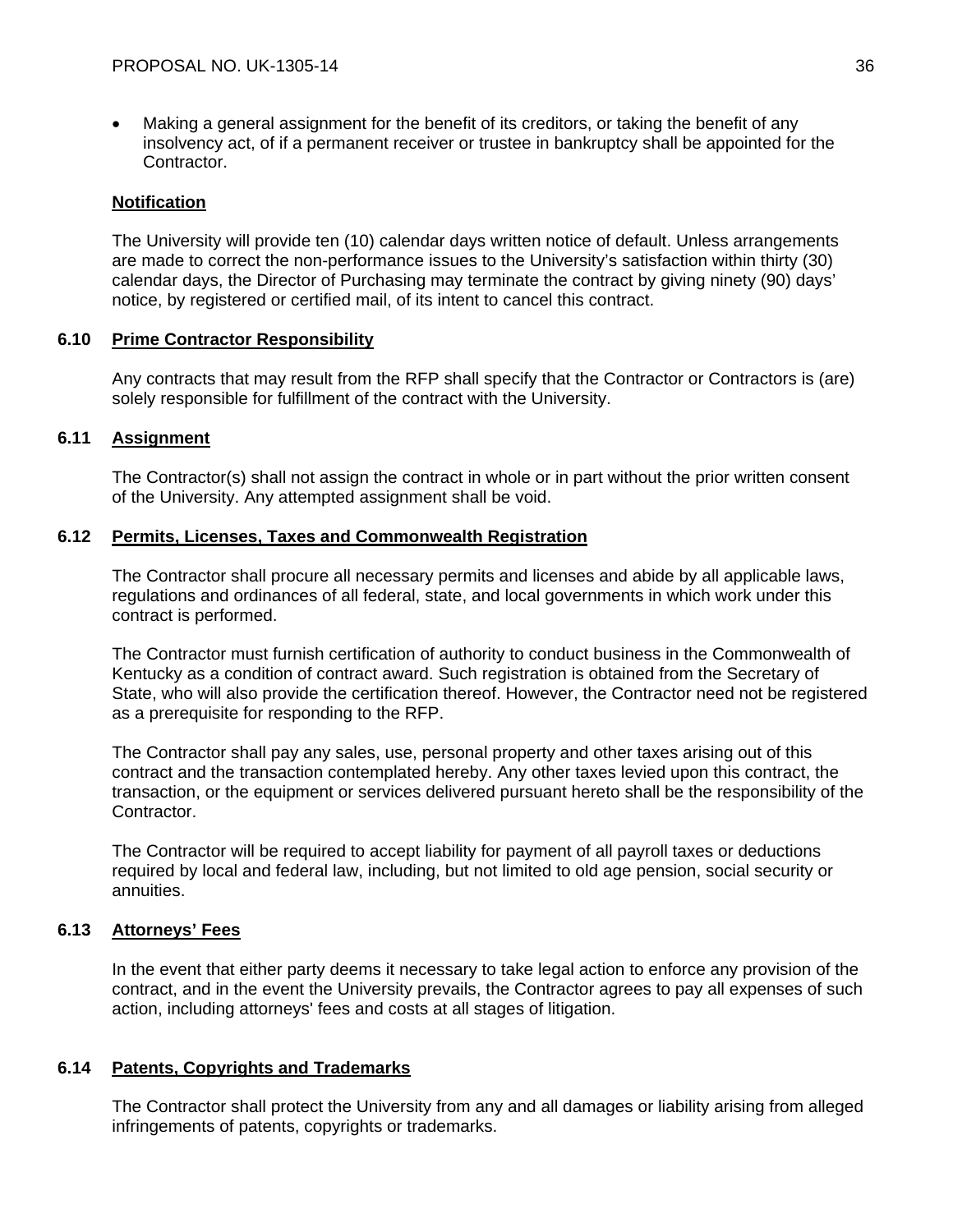# **6.15 Indemnification**

The Contractor shall indemnify, hold and save harmless the University, its affiliates and subsidiaries and their officers, agents and employees from losses, claims, suits, actions, expenses, damages, costs (including attorney fees of attorneys of the University's choice and court costs) expenses, all liability of any nature or kind arising out of or relating to the Offeror's response to this RFP or its performance or failure to perform under the contract awarded from this RFP. This clause shall survive termination for as long as necessary to protect the University.

# **6.16 Insurance**

The successful Contractor shall procure and maintain, at its expense, the following minimum insurance coverage's insuring all services, work activities and contractual obligations undertaken in this contract. These insurance policies must be with insurers acceptable to the University.

| <b>COVERAGES</b><br><b>Workers' Compensation</b>                                                                                                                                                     | <b>LIMITS</b><br><b>Statutory Requirements (Kentucky)</b>                                                    |
|------------------------------------------------------------------------------------------------------------------------------------------------------------------------------------------------------|--------------------------------------------------------------------------------------------------------------|
| <b>Employer's Liability</b>                                                                                                                                                                          | \$500,000/\$500,000/\$500,000                                                                                |
| <b>Commercial General Liability, including</b><br>operations/completed operations,<br>products, and contractual liability<br>(including defense and investigation<br>costs) including this contract. | \$3,000,000 each occurrence<br>(BI & PD combined) \$2,000,000 Products<br>and Completed Operations Aggregate |
| <b>Business Automobile Liability, covering</b><br>owned, leased, or non-owned autos                                                                                                                  | \$2,000,000 each occurrence<br>(BI & PD combined)                                                            |
| All Risk Property Insurance covering any<br>real or personal property, including<br>supplies and equipment owned by the<br>Contractor and required to be insured by<br>this contract.                | Replacement cost of the covered property.                                                                    |
| <b>Employment Practices Liability</b><br>Insurance.                                                                                                                                                  | \$5,000,000 each occurrence and aggregate.                                                                   |
| <b>Professional Liability/Errors &amp;</b><br><b>Omissions Insurance</b>                                                                                                                             | \$2,000,000 each occurrence and aggregate.                                                                   |

The Contractor agrees to furnish Certificates of Insurance for the above-described coverage's and limits to the University of Kentucky Division of Purchasing. The University, its trustees and employees and any of the University's partners as required by contract must be added as Additional Insured on the Commercial General Liability policy with regards to the scope of this RFP/contract. Any deductibles or self-insured retention in the above-described policies must be paid and are the sole responsibility of the Contractor. Coverage is to be primary and non-contributory with other coverage, if any, purchased by the University. All of these required policies must include a Waiver of Subrogation, except Workers' Compensation, in favor of the University, its trustees and employees and any of the University's partners as required by contract.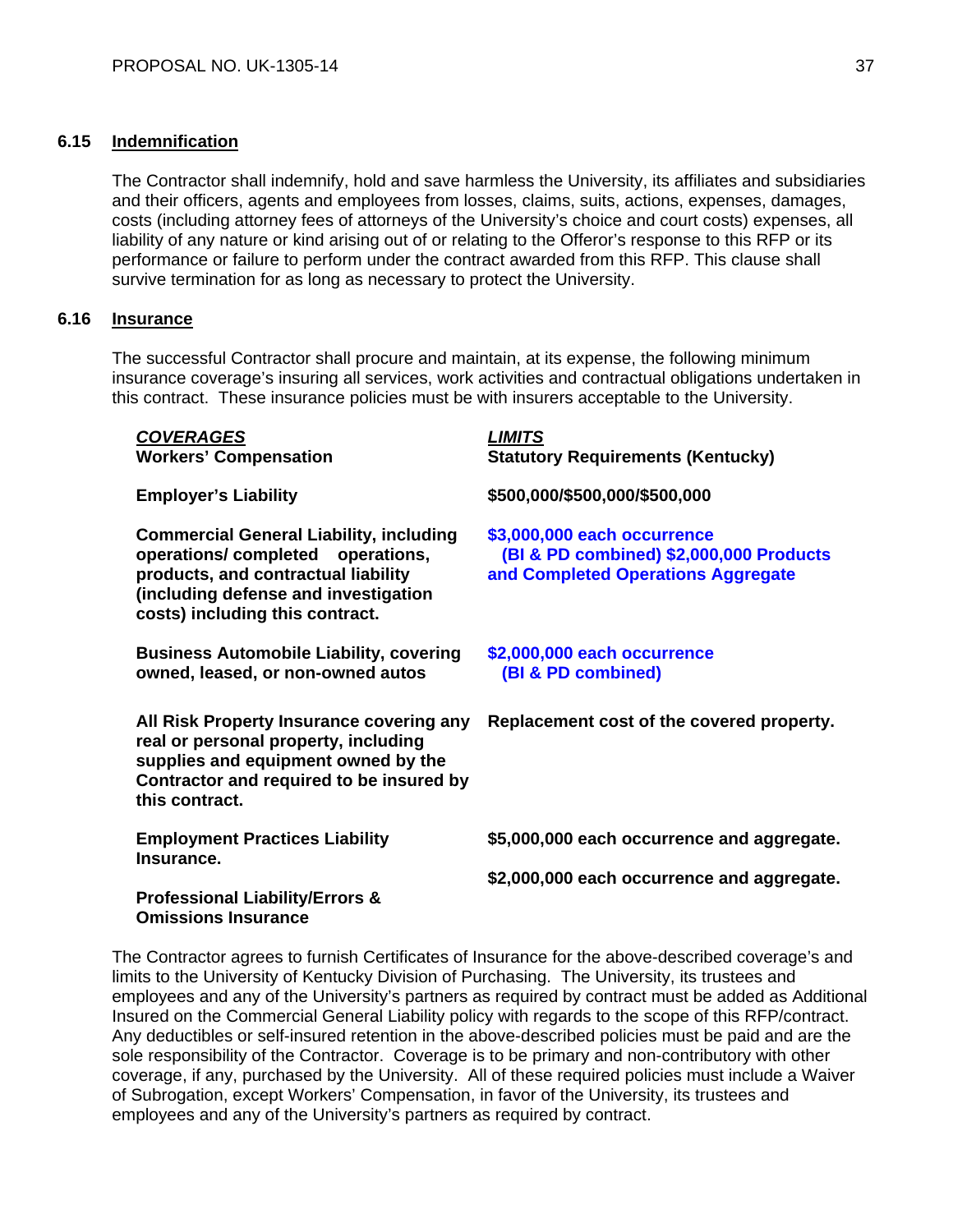# **6.17 Method of Award**

It is the intent of the University to award a contract to the qualified Contractor whose Offer, conforms to the conditions and requirements of the RFP, is determined to be the most advantageous to the University, cost and other factors considered.

Notwithstanding the above, this RFP does not commit the University to contract for any requirements detailed in this document. The University reserves the right to reject any or all Offers and to waive formalities and minor irregularities in the proposal received.

# **6.18 Reciprocal Preference**

In accordance with KRS 45A.494, a resident Offeror of the Commonwealth of Kentucky shall be given a preference against a nonresident Offeror. In evaluating Proposals, the University will apply a reciprocal preference against an Offeror submitting a Proposal from a state that grants residency preference equal to the preference given by the state of the nonresident Offeror. Residency and non-residency shall be defined in accordance with KRS 45A.494 (2) and 45A.494 (3), respectively. Any Offeror claiming Kentucky residency status shall submit with its proposal a notarized affidavit affirming that it meets the criteria as set forth in the above reference statute.

# **6.19 Reports and Auditing**

The University, or its duly authorized representatives, shall have access to any books, documents, papers, records, or other evidence which are directly pertinent to this contract for the purpose of financial audit or program review. Records or other information confidentially disclosed as part of the Solicitation process shall not be deemed as directly pertinent to the contract and shall be exempt from disclosure as provided by the Kentucky Open Records Act. Additionally, the Contractor recognizes that any books, documents, papers, records, or other evidence received during a financial audit or program review shall be subject to the Kentucky Open Records Act.

# **6.20 Confidentiality**

The University recognizes an Offeror's possible interest in preserving selected information and data included in the Proposal; however the University must treat such information and data as required by the Kentucky Open Records Act, KRS 61.870, et seq.

Information areas which normally might be considered proprietary, and therefore confidential, shall be limited to individual personnel data, customer references, formulae, and company financial audits which, if disclosed, would permit an unfair advantage to competitors. If a Proposal contains information in these areas and the Offeror declares them to be proprietary in nature and not available for public disclosure, the Offeror shall declare in the Transmittal Letter the inclusion of proprietary information and shall noticeably label as confidential or proprietary each sheet containing such information. Proposals containing information declared by the Offeror to be proprietary or confidential, either whole or in part, outside the areas listed above may be deemed non-responsive and may be rejected.

The University's General Counsel shall review each Offeror's information claimed to be confidentiality and, in consultation with the Offeror if needed, make a final determination as to whether or not the confidential or proprietary nature of the information or data complies with the Kentucky Open Records Act.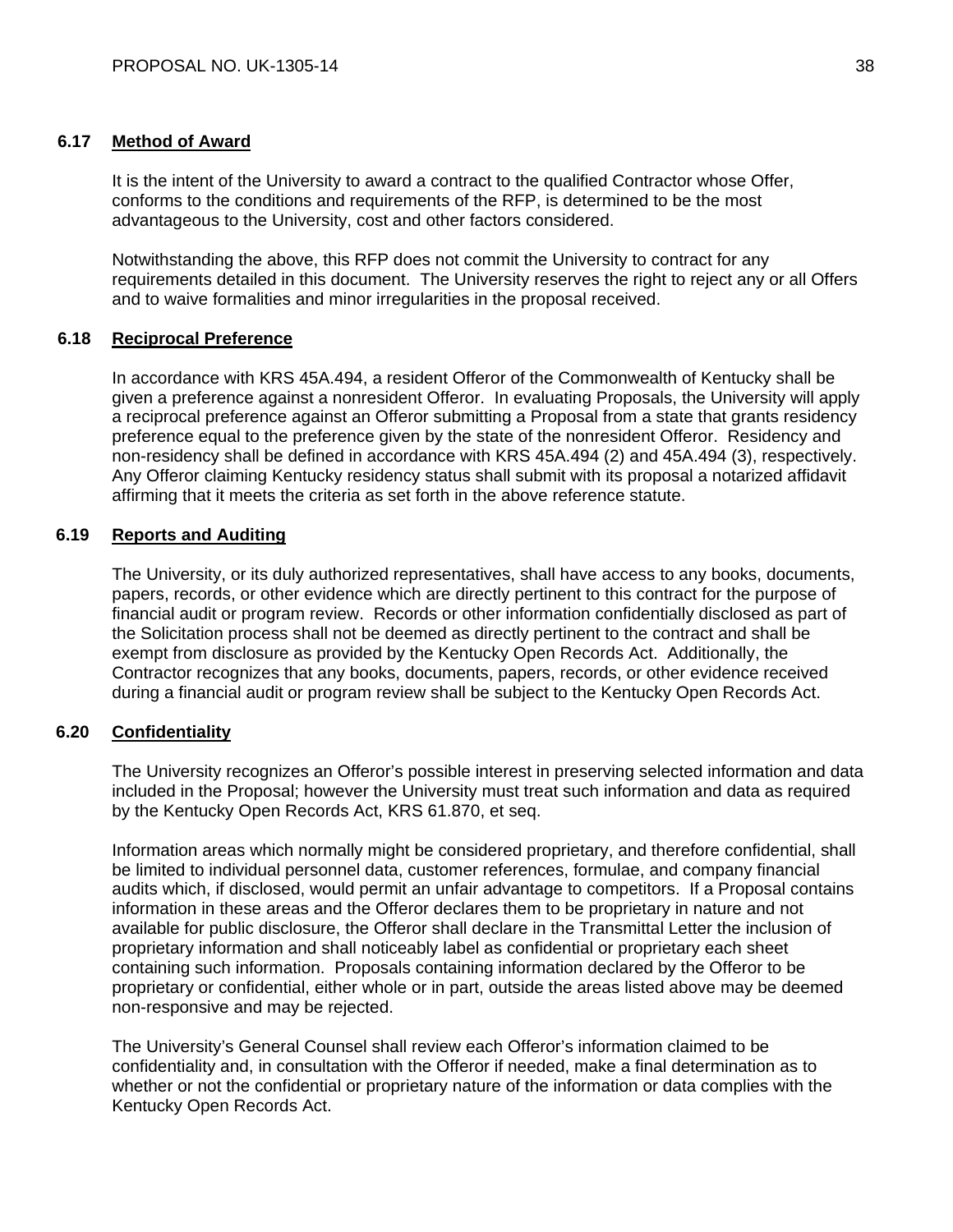# **6.21 Conflict of Interest**

This RFP and any resulting contract is subject to provisions of the Kentucky Revised Statutes regarding conflict of interest and the University of Kentucky's Ethical Principles and Code of Conduct (http://www.uky.edu/Legal/ethicscode.htm). When submitting and signing a Proposal, an Offeror is certifying that no actual, apparent or potential conflict of interest exists between the interests of the University and the interests of the Offeror.

A conflict of interest (whether contractual, financial, organizational or otherwise) exists when any individual, Contractor, or subcontractor has a direct or indirect interest because of a financial or pecuniary interest, gift, or other activities or relationships with other persons (including business, familial or household relationships) and is thus unable to render or is impeded from rendering impartial assistance or advice, has impaired objectivity in performing the proposed work, or has an unfair competitive advantage.

Questions concerning this section or interpretation of this section should be directed to the University Purchasing Officer identified in this RFP.

# **6.22 Personal Service Contract Policies**

Pursuant to the Kentucky Model Procurement Code (Code), the Government Contract Review Committee (GCRC) of the Kentucky General Assembly may establish policies that govern personal service contracts. Under the Code, a personal service contract is an agreement whereby an individual, firm, partnership, or corporation is to perform certain services requiring professional skill or professional judgment for a specified period of time at an agreed upon price.

# Professional Service Rate Schedules:

 The GCRC has established rate schedules for certain professional services and may impact any contract established under the Code. These rate schedules are located on the GCRC website at http://www.lrc.ky.gov/statcomm/Contracts/homepage.htm.

# Invoicing of Personal Service Contracts:

 The Code was recently amended to establish conditions for invoicing for fees for personal service contracts. It states, "No payment shall be made on any personal service contract unless the individual, firm, partnership, or corporation awarded the personal service contract submits its invoice on a form established by the committee." The Government Contract Review Committee has adopted a personal service contract invoice form that must be submitted as a condition of payment. A copy of the form is located on the GCRC website at

http://www.lrc.ky.gov/statcomm/contracts/PSC%20INVOICE%20form.pdf.

# **6.23 Copyright Ownership and Title to Designs and Copy**

The Offerors and University intend this RFP to result in a contract for services, and both consider the products and results of the services to be rendered by Contractor hereunder to be a work made for hire. Contractor acknowledges and agrees that the work and all rights therein, including, without limitation, copyright, belongs to, and shall be the sole and exclusive property of the University. For any work that is not considered a work made for hire under applicable law, title and copyright ownership shall be assigned to the University.

Title to all dies, type, cuts, artwork, negatives, positives, color separations, progressive proofs, plates, copy, and any other requirement not stated herein required for completion of the finished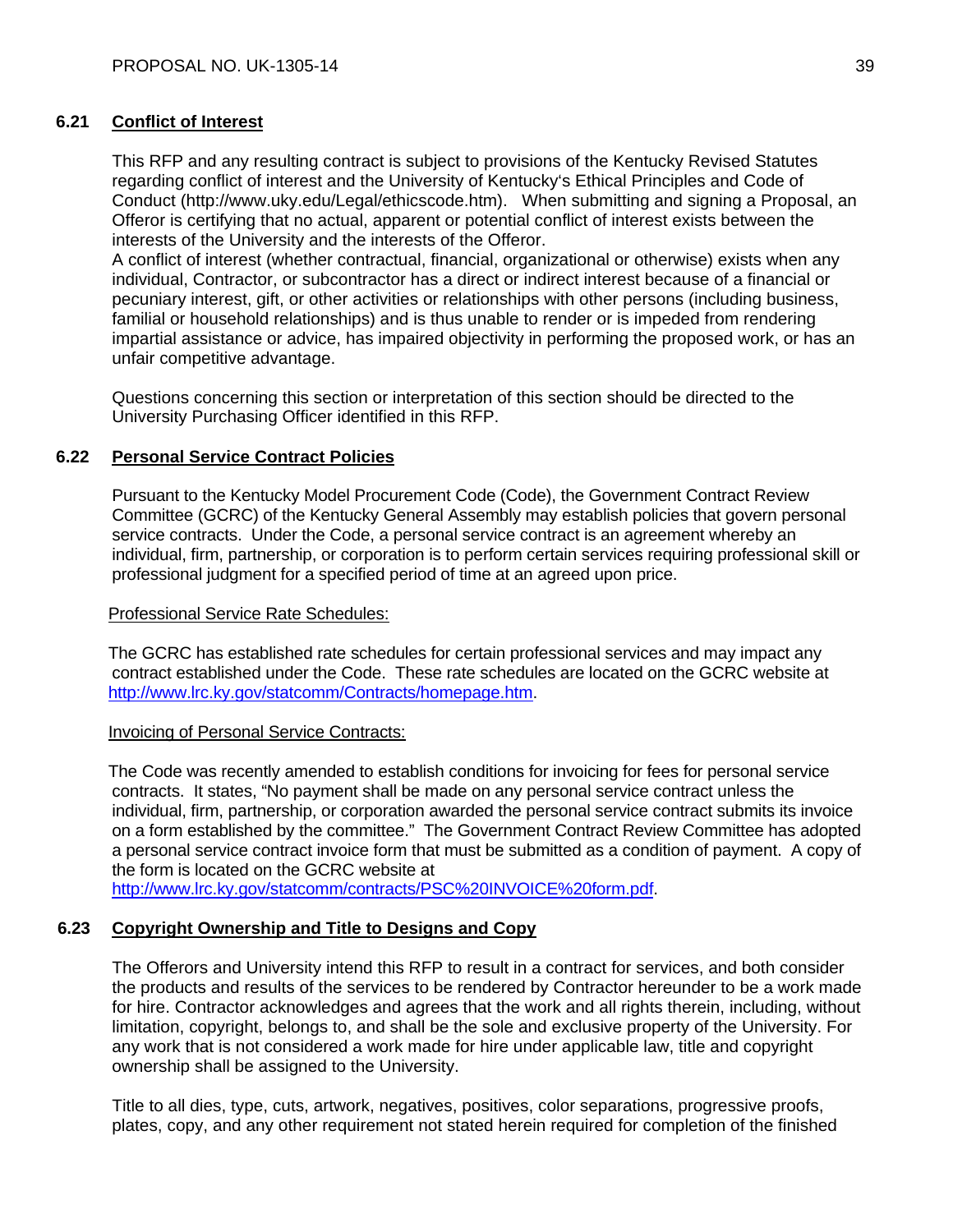product for use in connection with any University job shall be the property of and owned by the University. Such items shall be returned to the appropriate department upon completion and/or delivery of work unless otherwise authorized by the University. In the event that time of return is not specified, Contractor shall return all such items to the appropriate University department within one week of delivery.

# **6.24 University Graphic Standards**

The Contractor must adhere to all UK Graphics Standards. University Graphics Standards are maintained by the University Public Relations (UKPR) office and can be viewed at http://www.uky.edu/regs/graphics/. Non-adherence to the standards can have a penalty up to and including contract cancellation. Only the UKPR Director or designee can approve exceptions to the University standards.

# **6.25 PCI-DSS Information Security Requirements**

Contractor shall be required to comply with the Gramm-Leach-Bliley Act (GLBA). To the extent any purchase includes services, including support, such that the provider of the service (defined in the GLBA as "Service Provider") may receive "customer information" through the course of contracted activities with the University, Service Provider agrees to the following additional terms and conditions:

- (a) Throughout the term of this Agreement, Service Provider shall implement and maintain "appropriate safeguards", as that term is used in § 314.4(d) of the FTC Safeguard Rule, 16 C.F.R. § 314, for all "customer information," as that term is defined in 16 C.F.R. § 314.2(b), received by Service Provider pursuant to this Agreement.
- (b) Service Provider shall promptly notify the University, in writing, of each instance of (i) unauthorized access to or use of any customer information that could result in substantial harm or inconvenience to a customer of the University or (ii) unauthorized disclosure, misuse, alteration, destruction or other compromise of any customer information. Within 30 days of the termination or expiration of this Agreement, Service Provider shall destroy all records, electronic or otherwise, in its or its agents' possession that contains such customer information and shall deliver a written certification of the destruction to the University.
- (c) Service provider consents, upon reasonable advance notice, to University's right to conduct an on-site audit of Service Provider's security program.
- (d) Notwithstanding any other provisions of this Agreement, University may terminate this Agreement for cause if Service Provider has allowed a material breach of its security program, if Service Provider has lost or materially altered customer information, or if the University reasonably determines that Service Provider's security program is inadequate.
- (e) Service Provider shall defend, indemnify, and hold harmless University, its agents, officers, board members, and employees from and against any and all claims, damages, losses, and expenses, including reasonable attorney's fees, for any claims arising out of or in any way relating to any allegations of security breaches, violations of the Safeguard Rule caused by Service Provider's negligence, intentional acts or omissions, or any loss or material alteration of customer information.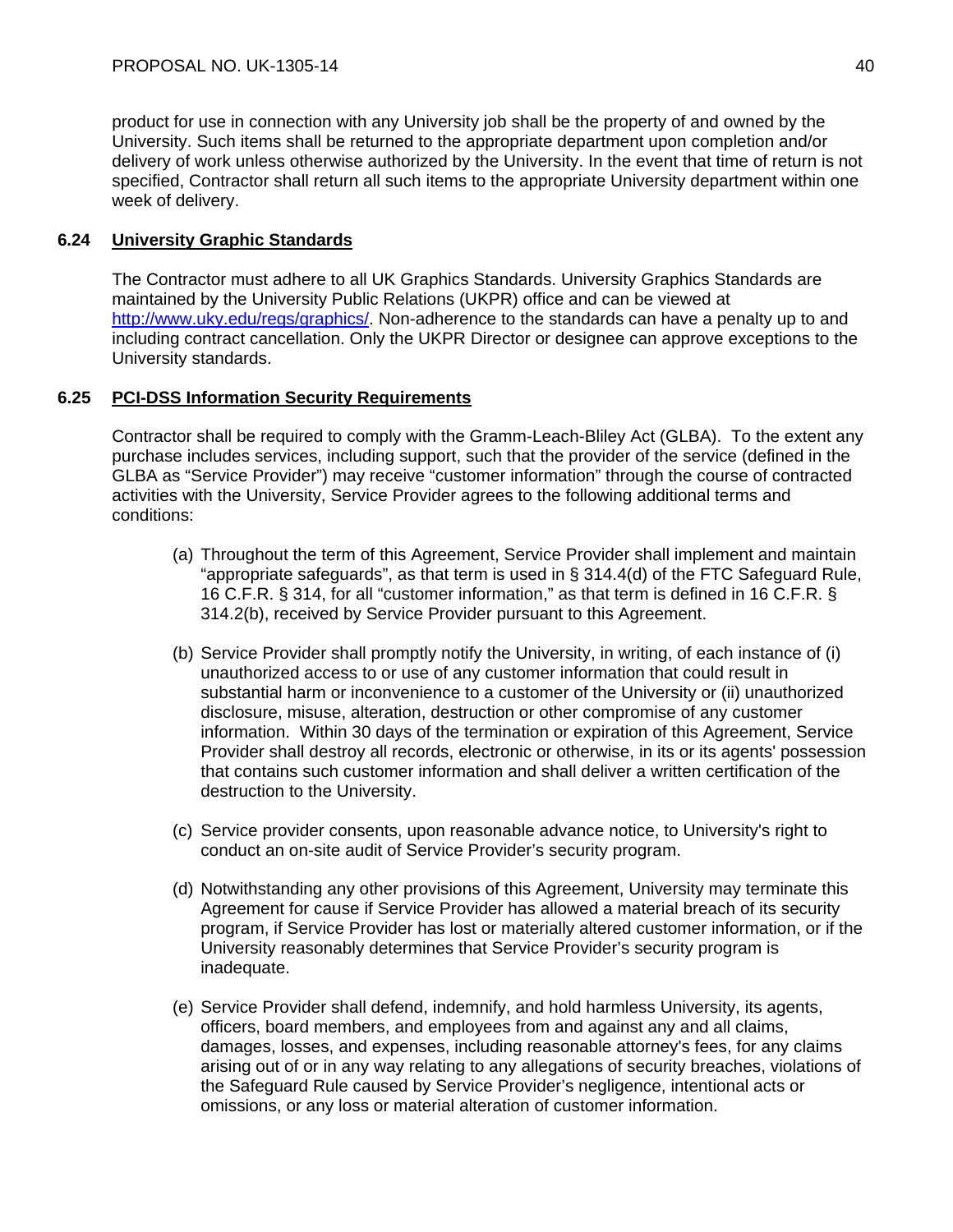(f) Service Provider shall reimburse the University for any damages, including but not limited to any costs required to reconstruct lost or altered information, resulting from any security breach, loss, or alteration of customer information.

Contractor hereby agrees as follows:

- (a) Contractor shall be responsible for the security of cardholder data that it possesses, even temporarily, including any functions relating to storing, processing and transmitting of cardholder data on behalf of the University of Kentucky. In the case of a payment processing system and/or equipment purchased from Contractor that is covered by PA DSS (Payment Application Data Security Standard), Contractor warrants and represents that its software and/or equipment shall not impede the University's PCI DSS (Payment Card Industry Data Security Standard) compliance efforts. In the event that Contractor's software and/or equipment does impede such efforts, the University may, in its sole discretion, upon thirty (30) days' notice and opportunity to cure, terminate this Agreement, with any prepaid amounts refunded to University on a pro-rata basis.
- (b) Contractor warrants and represents that, as of the effective date of this Agreement, it has complied with all applicable requirements for validation and compliance with the PCI DSS (Payment Card Industry Data Security Standard), as appropriate for its Service Provider level. Contractor agrees to supply the current status of its PCI DSS compliance, and evidence of its most recent validation of compliance, upon execution of this Agreement. Further, Contractor must supply to the University a new status report and evidence of validation of compliance at least annually and upon request by the University. Contractor will immediately notify the University if it learns that it is no longer PCI DSS compliant and will immediately report to the University the steps being taken to remediate the noncompliance status. In no event should Contractor's notification to the University be later than seven (7) calendar days after Contractor learns it is no longer PCI DSS compliant. Failure to maintain PCI DSS compliance shall be a breach of contract and the University may, at its sole discretion, terminate this Agreement if Contractor does not become compliant within thirty (30) days, with any prepaid amounts refunded to University on a prorata basis.
- (c) Contractor warrants and represents that, as of the effective date of this Agreement; it has complied with all applicable requirements for validation with the PA DSS (Payment Application Data Security Standard) for its payment processing system. Contractor agrees to supply evidence of its most recent validation upon execution of this Agreement. Further, Contractor agrees to maintain PA DSS validation for the installed payment processing system version throughout the term of any maintenance agreement with the University. If the PA DSS validation deadline for the payment system lapses, Contractor acknowledges that it shall be in breach of this Agreement and the University may, at its sole discretion, terminate this Agreement if Contractor does not become compliant within thirty (30) days, with any prepaid amounts refunded to University on a pro-rata basis.
- (d) While doing business in University facilities or on its property, if credit card payments will be processed over the internet via the Contractors own system and/or equipment and through its own merchant account, Contractor will provide its own internet connection to process such payments, and will not be permitted to use the University network and equipment.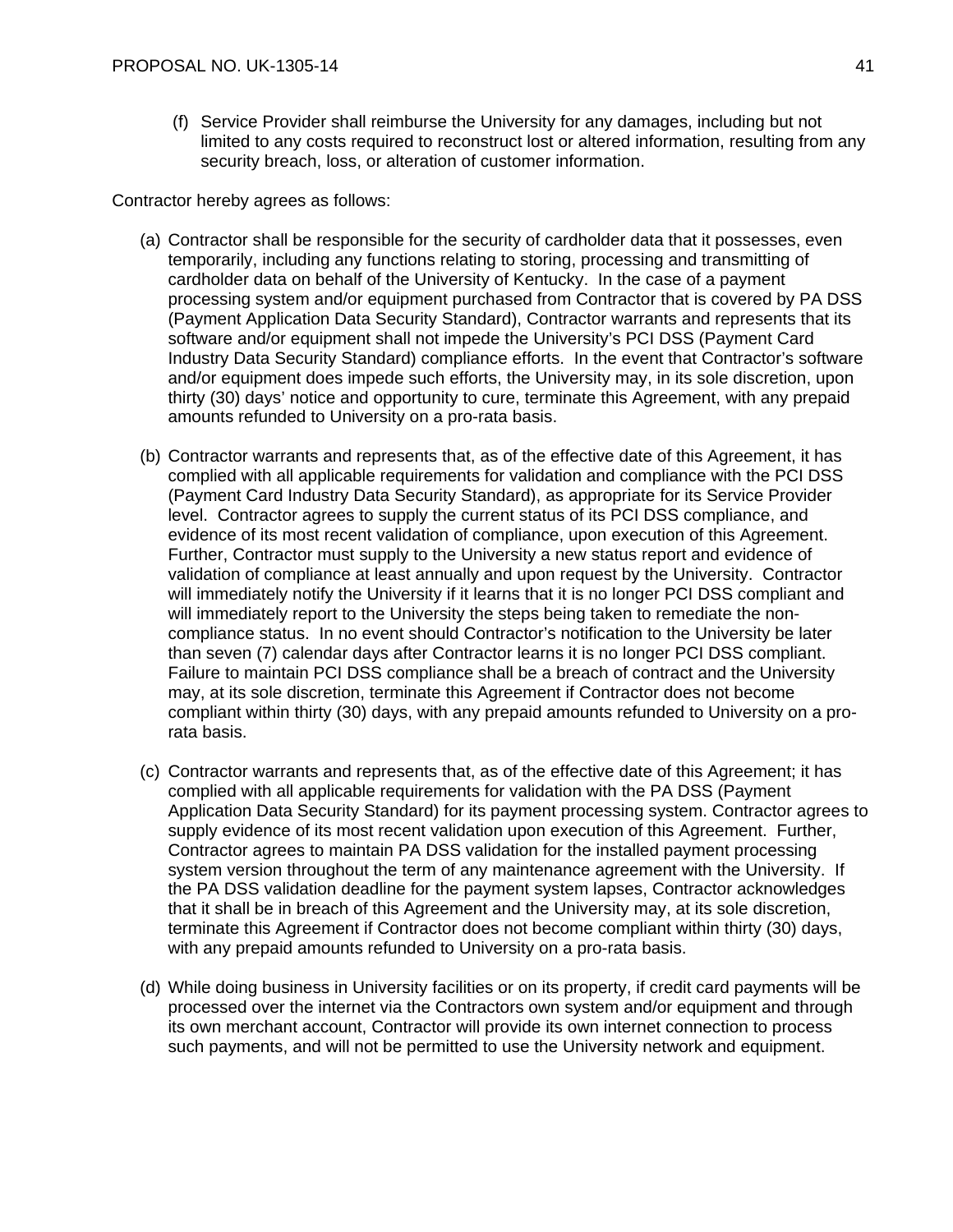# **6.26 Minority and Women Owned Businesses**

The University of Kentucky is committed to maximizing the utilization of minority and women owned businesses in the procurement process. All interested minority and women owned businesses are encouraged to submit a Proposal in response to this RFP. Additionally, all Offerors are expected to make a good faith effort to utilize minority and women owned businesses in subcontracting opportunities.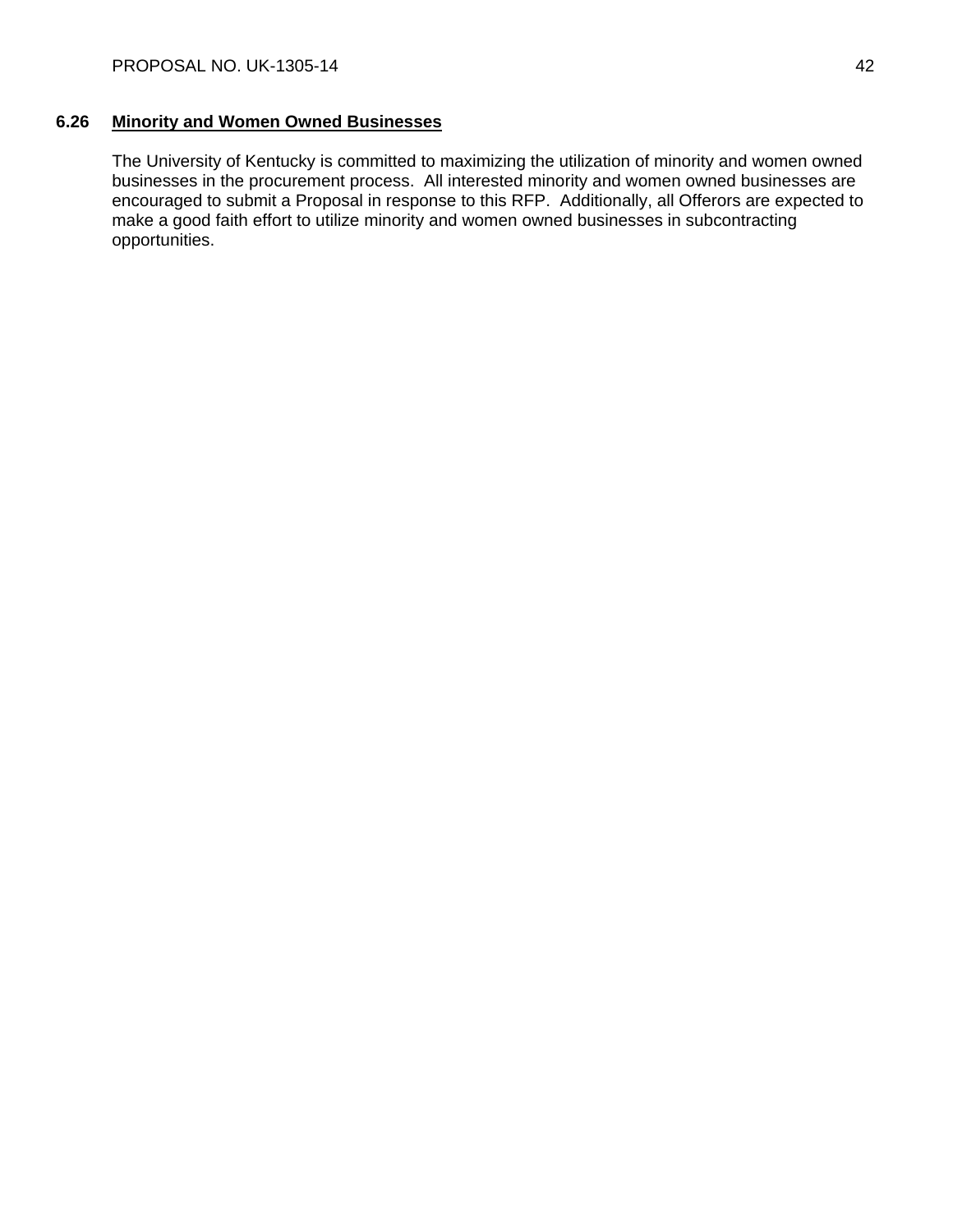# **7.0 Scope of Work and Services**

Contractor shall furnish all management, operations, labor, equipment, goods, and supplies necessary to provide professional Dining Service operations to the University of Kentucky to include full-service dining, accommodations for limited and controlled alcoholic beverage for future consideration, and non-alcoholic beverage services, including cash retail plans, short-term meal plan, catering plans and board plans all in accordance with the terms of the contractual agreement.

Exceptions to the scope of work include the following:

- Dining facilities and catering at the Boone Center and Spindletop Hall
- On-campus vending
- The Plus Card
- The University Bookstore
- The Cat's Den located in the Student Center
- Any research or agricultural stations located throughout the Commonwealth including, but not limited to Coldstream Research Park.
- Pouring Rights Agreement
- Isotonic Sideline Agreement

The University will consider Proposals to incorporate Athletic Department concessions and UK HealthCare dining, however, such Proposals shall be submitted as alternate Proposals. The scope of work required for each Proposal is identified in Attachments 26 and 27.

The University currently has entered into agreement for an exclusive beverage vending and pouring rights contract related to the dispensing sale, advertising, and promotion of beverages at the University (See Attachment 31). The Contractor shall work with the existing pouring rights contractor and the Contractor must adhere to the terms and conditions of the contract. The current contract term is through July 31, 2015 with renewal options through July 31, 2017. A percentage of competitive products are allowed in the contract; the University is interested in the Contractor providing water branded with the University logo within the convenience stores and grab and go locations on campus. Additionally, the University has a separate agreement for vending sales and it is excluded from this RFP.

The University, under an exclusive agreement, has conveyed Isotonic Beverage and Sideline Rights to a third party vendor. Contractor shall abide by the terms of this agreement including the dispensing of sports beverages to student athletes, coaches and staff at University athletic facilities and the advertising and merchandising rights on all athletic sidelines, including the use of marks and logos, as conveyed in the agreement.

The project scope consists of these major components.

- 1. The Contractor will be required to assume the entire activities related to current retail dining locations, including branded food concepts and convenient stores.
- 2. The Contractor to construct and or fit up of shell space. The University's Master Planner, Sasaki and Associates, working in consultation with EdR has recommended locating the dining facilities to accommodate the newly constructed student housing at these different locations:
	- a. A new Cold-Dark Shell space at Haggin Hall, available in summer 2014
	- b. A North Campus location to replace Blazer Café, in summer 2016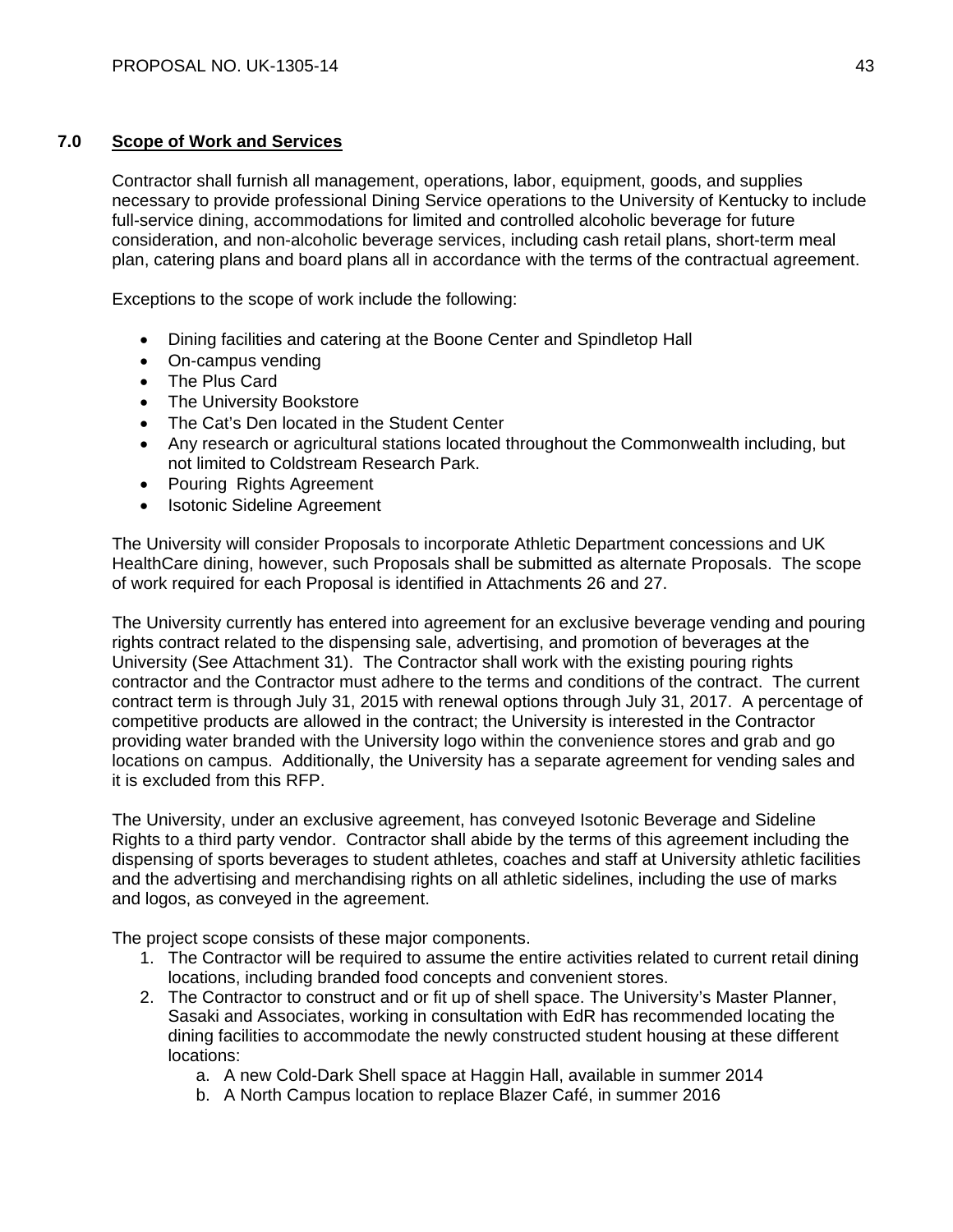- c. A student center satellite is currently number two on the University's capital request. If authorized by the legislature, the facility would be constructed on central campus in the 2014-16 biennium.
- d. Replacement for Commons, date to be determined
- e. Gatton College of Business, Vanilla Box, available In Fall 2015
- 3. The Contractor to assume the catering and other internal food service activities including athletic training tables.

The University's Dining currently has approximately 740 employees (114 full time, 125 temporary part time, and 501 student workers) and an essential priority within this RFP is to promote a smooth transition from an in-house operation to a contract provided dining service.

All full time University dining employees (on the payroll as of February 1, 2013) shall remain University employees with the same salary and benefits; the University will be reimbursed by the Contractor for all related employee expenses including salary, benefits and any other direct costs. Contractor will reimburse the University at time and a half (1 ½) for all University holidays (see Attachment 3). These employees will be under the direct management of the Contractor and will be required to follow the Contractor's Human Resource (HR) policies. The Contractor and University will work together to develop consistent HR policies to meet the needs of both parties.

The Contractor shall be directly responsible for managing all UK Dining employees including but not limited to:

- Supervise/manage day to day operations
- Evaluate performance
- Scheduling
- Promotions and pay increases
- Modifying job descriptions
- Grievance policies
- Disciplinary actions (up to and including firing)

The University shall be directly responsible for the following:

- Vacation accruals
- Sick leave accruals
- Holiday accruals
- Providing insurance
- Retirement

The Contractor shall employ all new hires. In addition, the Contractor is encouraged to make significant and effective use of student workers in the provision of dining service. See Attachments 5 and 6 for details on employee job titles as well as pay and benefit structure.

# **7.1 Dining Specifications**

# **7.1.1 Management and Personnel**

A. The Contractor shall maintain an adequate staff on duty at the University at all times to ensure a quality dining service operation. In order to maintain a high quality of service, the Contractor shall be responsible for providing expert, experienced, and qualified personnel for administration and supervision, menu planning and dietetics, production,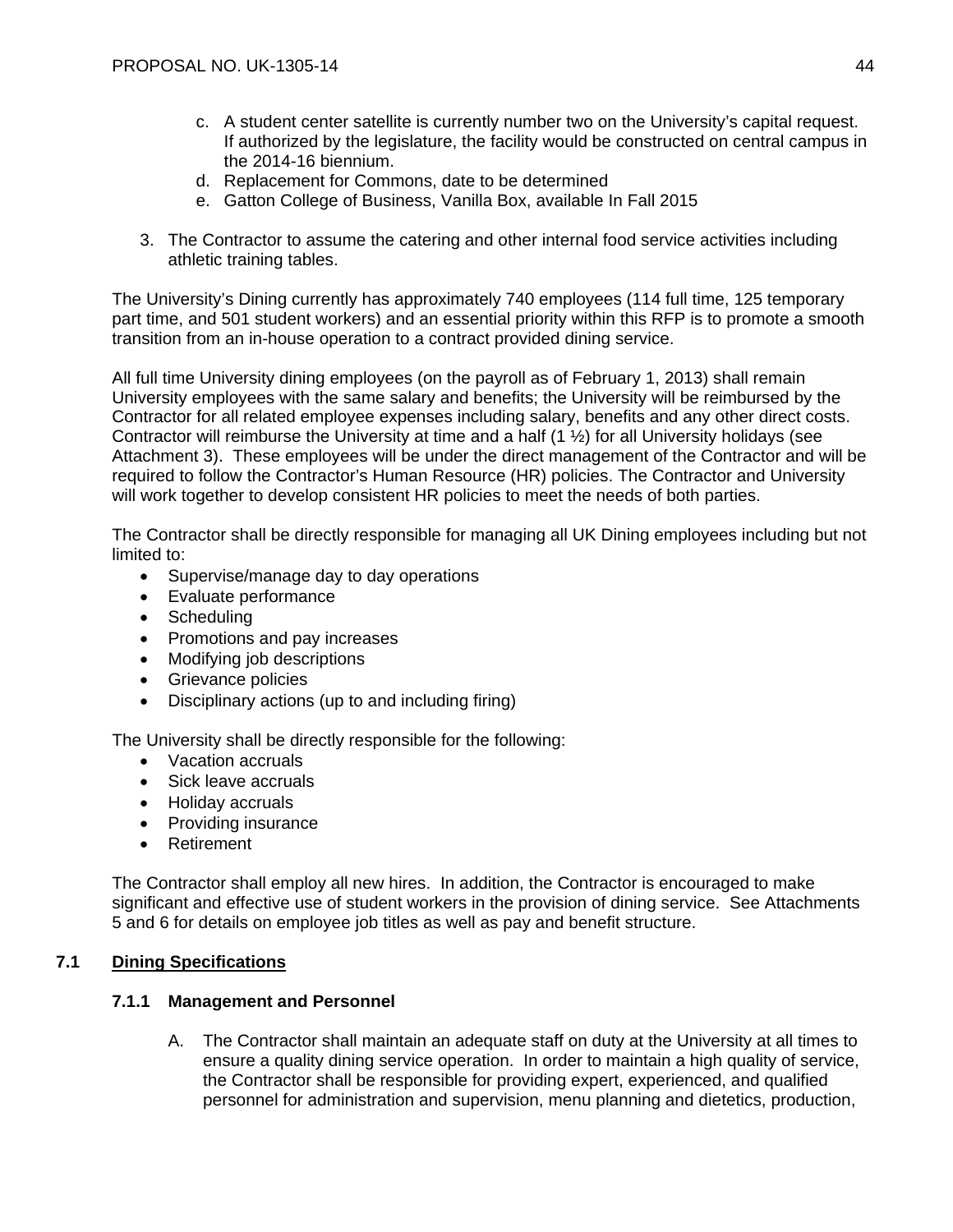purchasing, service, sanitation, and marketing on campus and/or at the Contractor's district, regional or corporate level.

- B. The Contractor shall be solely responsible for all personnel actions regarding employees (both direct and reimbursed). The Contractor shall have the capability of and be financially responsible for complying with all applicable federal, state, and local laws and regulations regarding the employment, compensation, and payment of personnel. This includes, without limitation, unemployment insurance, worker's compensation, and other taxes, health examinations, permits, and licenses. The Contractor shall act as an independent contractor, and not an agent of the University, in all aspects of any management and operational duties and responsibilities in its delivery of the University's dining services.
- C. The University shall have the right to conduct interviews of proposed candidates for the Contractor's Resident District Manager, Executive Chef, and Catering Manager positions (or equivalent position titles) and to review the Contractor's final recommendation before an appointment is made. While the University reserves the right to review and comment on such appointments, the Contractor alone will have the right to make such appointments and will be solely responsible for the employment decision. The Contractor shall not transfer or change the resident director unless thirty (30) days advance notice in writing is provided to the University and a suitable replacement is on-site.
- D. The Contractor is responsible for the on-campus behavior of all its employees. Contractor's employees will abide by all rules and regulations which govern the University' employees. Infraction of those rules and regulations may result in the University requesting that the individual no longer be employed at the Contractor's University account.
- E. As a courtesy and to assure that there is a known contact in charge for the Contractor in an emergency, the Contractor shall notify the University Dining Liaison when the Resident District Manager (or equivalent position title) will be out of town and who has authority to make decisions in his or her absence.
- F. Contractor shall conduct a thorough background check on all employees providing service to the University, which shall include a Pre-employment National Background Check, reviewing the National Sex Offender registry and drug testing. Contractor shall utilize the University's decision grid when hiring.
- G. Contractor and its employees will comply with all applicable ethical standards. Contractor shall provide the University with its proposed employee incentive plan on an annual basis.
- H. Contractor shall provide a thorough orientation and on-going training for its employees at the Contractor's expense. Training shall include, but not be limited to, areas of sanitation, food handling, equipment operation, safety, security, emergency procedures, customer relations, point-of-sale and electronic access system operation, energy conservation, recycling, nutrition awareness, sexual harassment training, and diversity training. A special emphasis should be made to ensure that student employees, including international student employees who may be learning English as a second language, are provided adequate orientation and training, especially safety training. A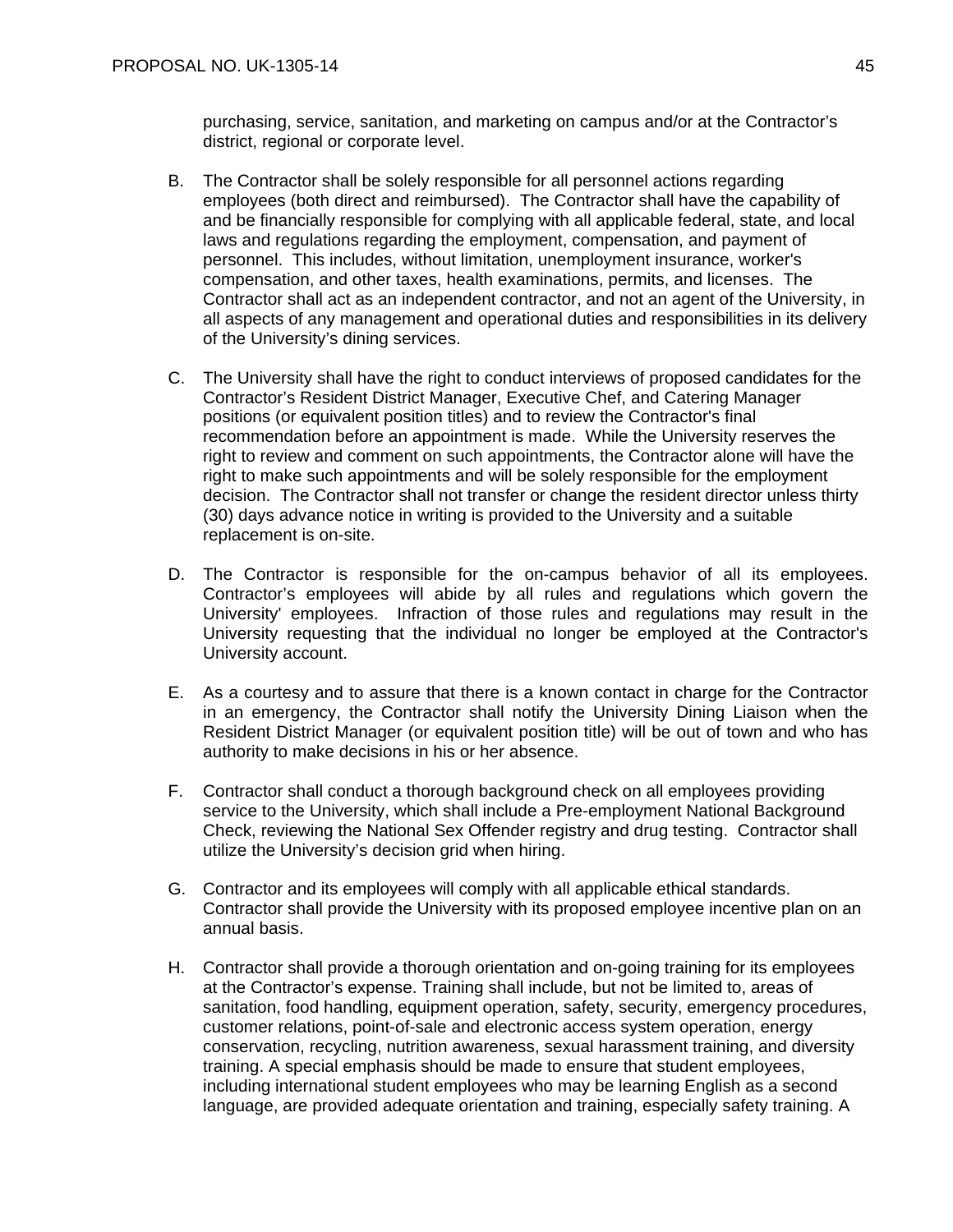copy of the proposed annual training schedule and program should be provided to the University each year.

- I. All employees who intend to park their personal vehicles on campus are required to purchase a campus-parking permit. The Contractor is also required to purchase a campus-parking permit for any Contractor owned or operated vehicles parked on campus. For further information see the University's Parking and Transportation at http://www.uky.edu/pts/.
- J. The University expects the Contractor to employ at least as many students as currently employed by UK Dining. UK will give important consideration to Contractor's plans regarding recruitment, retention and promotion of student workers. Recruitment, salary, and conditions of employment shall be in keeping with policies of employment for student workers in other comparable campus jobs. First priority for part-time employment must be given to registered UK students. A salary increase program shall be developed which recognizes merit and length of service and is consistent with UK student wage classification system. Favorable consideration will be given to Offerors for meaningful professional opportunities for students (e.g. internships).
- K. The University will provide Kronos for the current 114 UK employees to track time and interface with SAP. The Contractor has the option to use the same time clock for direct employees. The Contractor will have the responsibility to approve time worked by UK employees on a weekly basis. The University will provide a calendar and explanation of pay periods.
- **L. OPTIONAL:** UK reimbursed employees will continue to have access to UK Human Resources training and development at no cost. If Contractor wishes to extend this to Contractor employees it can do so under the following conditions. Per employee cost is approximately \$100 during year one per regular full-time employee. Future rates would be determined annually, based on **all employee headcount** excluding student workers and STEPS employees; timing of charges and payments to be determined.
	- UK Dining Contractor employees would be required to participate in UK New Employee Orientation.
	- New supervisors in UK Dining would be required to complete UK Supervision.
	- Any free T&D workshop would be available to UK Dining employees, either with the approval of their supervisors or on their own time.
	- Workshops that are fee-based (7 Habits, Experienced Leader Academy, Crucial Confrontations) would be available for the same fee charged to UK employees.
	- Registration for classes would occur through myUK as UK employees currently do. Contractor employees would be able to access the system as external learners.
	- UK Dining would be able to use the consulting services of T&D and request specialized training at no additional charge.
	- Career Development services would not be available to Contractor employees

# **7.1.2 Equipment - Inventory, Procurement, and Repairs**

A. Prior to the start of the Agreement, the University and the Contractor shall jointly inspect the inventory of small wares (e.g., china, glassware, flatware, trays and kitchen utensils), expendable and non-expendable supplies and service equipment. The Contractor and the University will then mutually develop a prioritized list of all university-owned small-wares that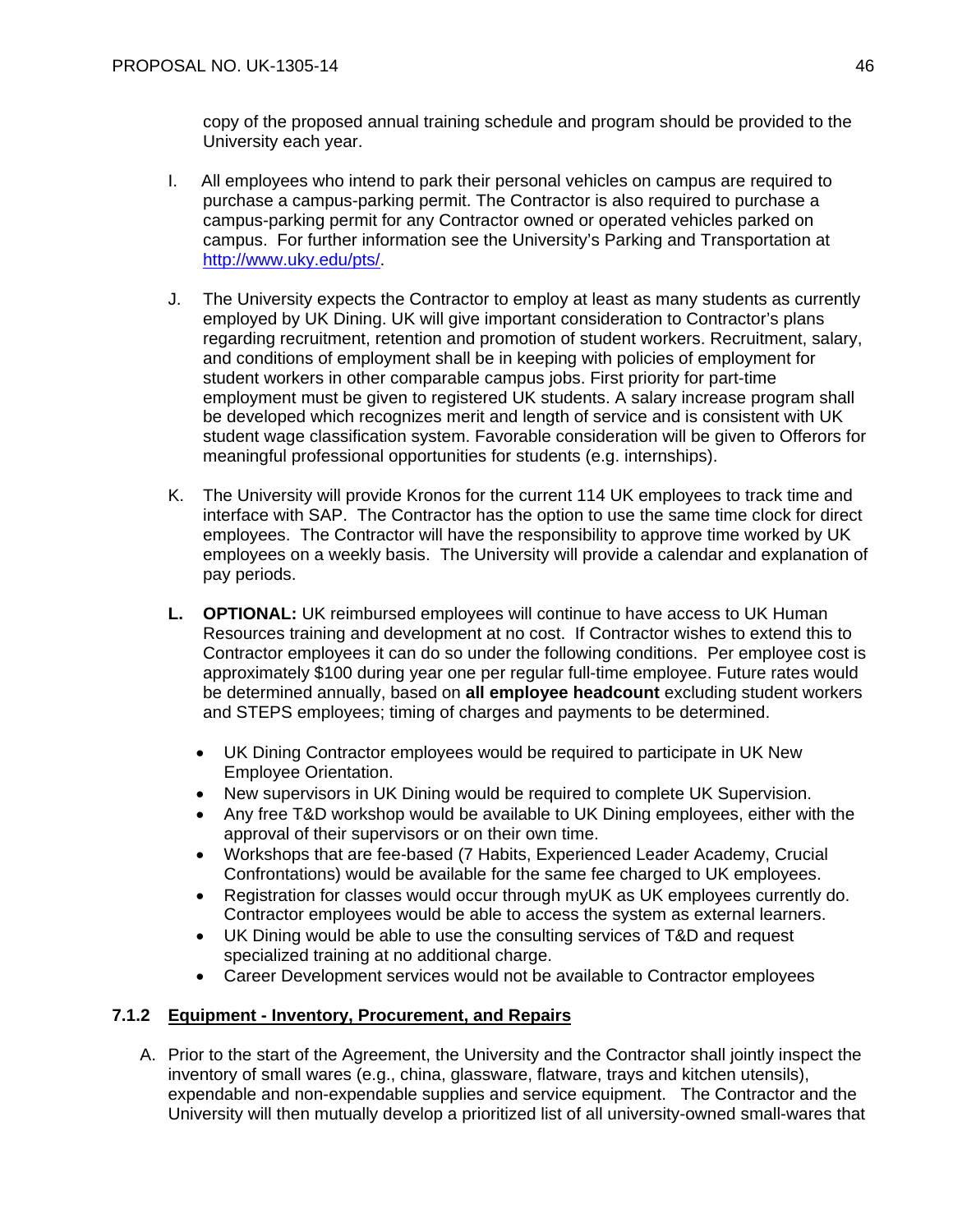the Contractor desires to use during the contract term. The Contractor shall maintain such minimum stock levels as a cost of doing business.

- B. Prior to the start of the Agreement, the University and the Contractor shall jointly inspect the inventory of capital equipment. The Contractor and the University will then mutually develop a prioritized list of all equipment that needs to be replaced as well as identify new types of equipment that need to be purchased. See Attachment 9 for the existing capital equipment inventory.
- C. The Contractor shall purchase and retain ownership of the 2013 27-foot food truck (see Attachment 10) in the amount of \$160,000.00.
- D. The Contractor will be responsible for purchasing all replacements for obsolete equipment or additional equipment; the Contractor shall transfer title to the University for all such equipment (excluding third party equipment). The Contractor agrees to provide the University with an itemized list and bill-of-sale that appropriately identifies the equipment being transferred within ninety (90) days of the purchase date of such equipment. The Contractor is responsible for all taxes, including sales tax, if applicable.
- E. The University shall provide office space as needed and agreed upon by both parties. The Contractor shall be responsible for maintenance of such space, keeping it in good condition and repair. The Contractor shall at its own expense furnish any additional office furniture not included in the current offices.
- F. On termination or expiration of the Agreement, the University shall conduct a physical inventory of all non-expendable supplies and capital equipment. At that time, the Contractor shall surrender the facilities and non-expendable supplies and equipment to the University in as good condition as at the start of the Agreement, excepting ordinary wear and tear and loss or damage by fire, flood, and other perils covered by extended coverage insurance. The inventory must be equal to the original inventory plus any additional (not replacement) equipment provided during the life of the Agreement. The un-depreciated value of additional capital equipment, (purchased by the Contractor and listed and agreed to by the University), at the time of a transition would be purchased by the new Contractor or the University. Depreciation will be straight-line method over ten or fifteen years depending upon the term length of the contract.
- G. The University will provide **existing** point of service equipment that is tied into the use of the Plus Card. Details on the system are provided in Attachment 11.
- H. The Contractor, at its cost, will provide any office machines necessary for the management of the dining service operation including computers (and software), printers, facsimile machines, copy machines, calculators, and other similar items.
	- a. The Contractor shall be responsible for performing the proper use and care for the equipment and facilities it is assigned and/or uses in the performance of its daily duties as specified by the equipment manufacturers. Kitchens, offices, storage areas, serveries, which are solely assigned to the Contractor will be cleaned and maintained solely by the Contractor. The Contractor shall be responsible for performing first level (Contractor) preventive maintenance on all equipment, fixtures, furnishings, and interior building components. The University requires that the Contractor provide and maintain a preventative maintenance plan, to be implemented by the Contractor for all UK owned equipment that will be utilized by the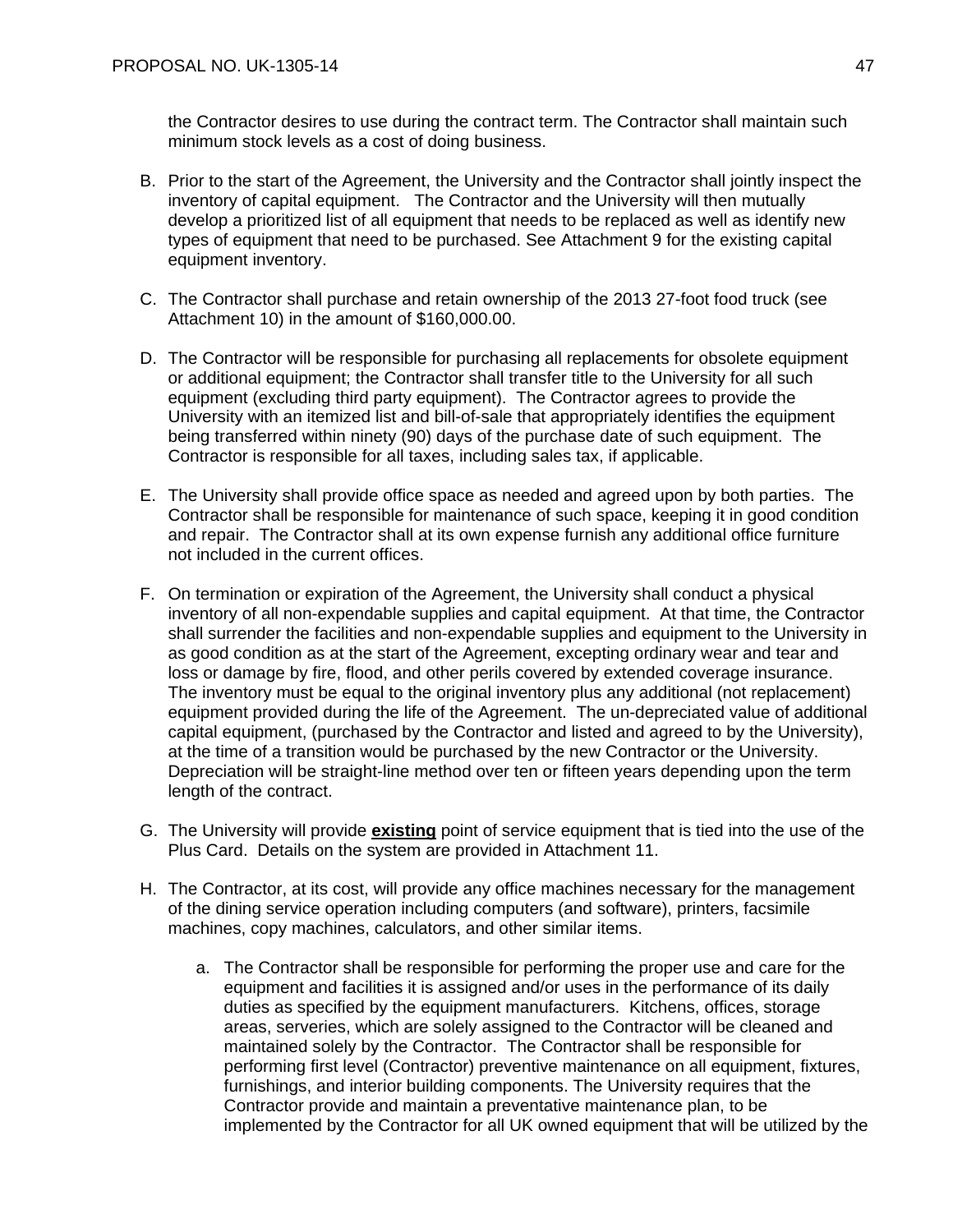Contractor. The University will be responsible for providing all services to the buildings and will be responsible for all exterior maintenance including exterior walls and roofs. The University shall only conduct the disposition or declaration as surplus of any capital equipment owned by the University.

- b. The Contractor has the option of utilizing the university's Managed Print Services Contract for all printing output devices.
- I. The Contractor shall provide, at its own cost, any other equipment not provided by the University that the Contractor deems necessary to implement its unique concepts. The installation of permanent Contractor or supplier owned equipment shall require the prior written approval of the University.
- J. The Contractor shall be responsible for repair and maintenance of all University owned equipment. The cost of these repairs will be paid by the Contractor, except where it has been determined by the University that damages were due to its negligence or an event under its direct control and responsibility.

# **7.1.3 Food and Other Supplies**

- A. The Contractor shall be responsible for all costs (as a part of doing business) for required food, paper, office, janitorial, and chemical supplies for the operation of the dining facilities.
- B. On expiration or termination of the Agreement, inventories of food and expendable supplies of the Contractor shall remain those of the Contractor.

# **7.1.4 Utilities & Technology**

- A. The University shall be responsible for providing electricity, gas, steam, water, sewer service, and air-conditioning, where applicable, for the Dining service operations. Where it is separately metered the Contractor shall be solely responsible for those utilities as a cost of doing business. The Contractor, through a recharge utilities fee, will pay for the remainder of the dining facilities on a prorated cost per square foot basis (See Attachment 12).
- B. The University does not guarantee an uninterrupted supply of water, steam, electricity, gas, heat, or air conditioning. However, the University shall take reasonable efforts to effect restorations of the service following an interruption. The University shall not be liable for any damages or losses attendant thereto, including without limitation, product loss that may result from the interruption or failure of any such utility services, nor any loss of use or lost profit.
- C. The Contractor shall assume responsibility for maximum utility/energy conservation. The Contractor shall adopt and enforce a policy of turning off or down lights, fans, water, ovens, steam equipment, and other energy consuming items when the Dining Service facilities are not in use or when business volume dictates a reduction in the use of utilities.
- D. The Contractor shall use the University telephone system and shall pay all connection fees and monthly long distance phone charges as a cost of doing business. For information regarding rates visit the UK Information Technology website at http://www.uky.edu/ukit/cns/rates.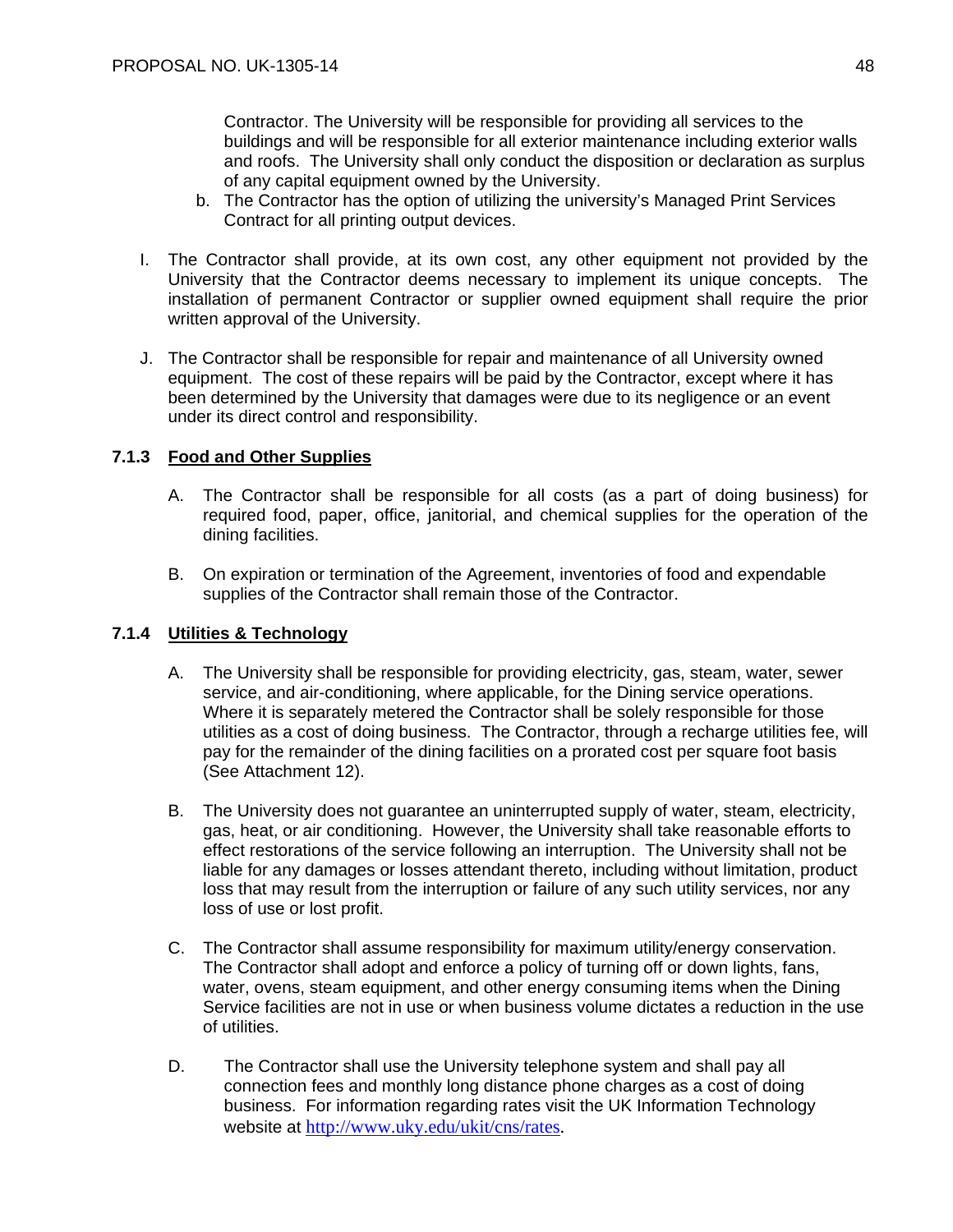E. The Contractor shall reimburse the University the costs of Microsoft and Adobe for the University reimbursed employees at a current 2013 cost of \$82.00 annually per employee. The Contractor, as a pass-through, will reimburse UK at future year actual expense costs for this software.

# **7.1.5 Sanitation and Safety**

- A. The Contractor shall provide daily housekeeping and all major cleaning/janitorial functions along with requisite sanitation services for **dedicated** food service areas. These facilities will include, but not be limited to, production and serving areas, dining rooms, convenience stores/snack bars, refrigerators, freezers, receiving and storage, trash and garbage, employee locker and rest rooms, offices, hallways, stairs, and related spaces used by the Contractor.
- B. The Contractor shall ensure that all employees are trained in the highest standards of sanitation and safety and supervised in a "clean as you go" policy that will result in a clean and orderly facility at all times.
- C. The Contractor shall develop, implement, and update cleaning and sanitation schedules for all equipment and areas as assigned. Cleaning must be sufficient to provide protective maintenance against unnecessary deterioration, and provide a clean, neat, and sanitary appearance. Upon review and approval by the University Dining Liaison, schedules will be posted and implemented within (30) thirty days of the beginning of the Agreement. Sanitation must meet the standards of the Kentucky Department of Agriculture and the University.
- D. The Contractor shall be responsible for routine cleaning of the hood exterior and interior surfaces and filters. The Contractor will submit a monthly cleaning report for cleaned hoods and ducts to the University Dining Liaison.

For purposes of risk management, the University shall retain responsibility for all maintenance functions for the hood and fire extinguisher system. The University will recharge the Contractor, based on actual costs from a third party, for the annual cleaning and inspection of interior hood duct, plenums, related vents and fans and fire extinguisher system.

The Contractor, at its expense, shall clean the grease traps on a regular basis to maintain the efficiency of the trap. A cleaning rotation log and log for the grease trap shall be kept to ensure that it is kept operating in peak condition. If the Contractor does not properly maintain any grease trap, the University shall call in a professional service at the Contractor's expense.

E. When the UK Dining areas are closed for University holidays or shutdowns, these areas will be left in a clean and ready-for-inspection condition. These down times will be used by the Contractor, at its expense, to do deep cleaning services of carpets, upholstery, strip/waxing floors, steam cleaning equipment, window washing, ceiling tile and lighting cleaning and dusting.

An annual joint inspection between the Contractor and the University Dining Liaison shall be conducted of all facilities at the close of each academic year.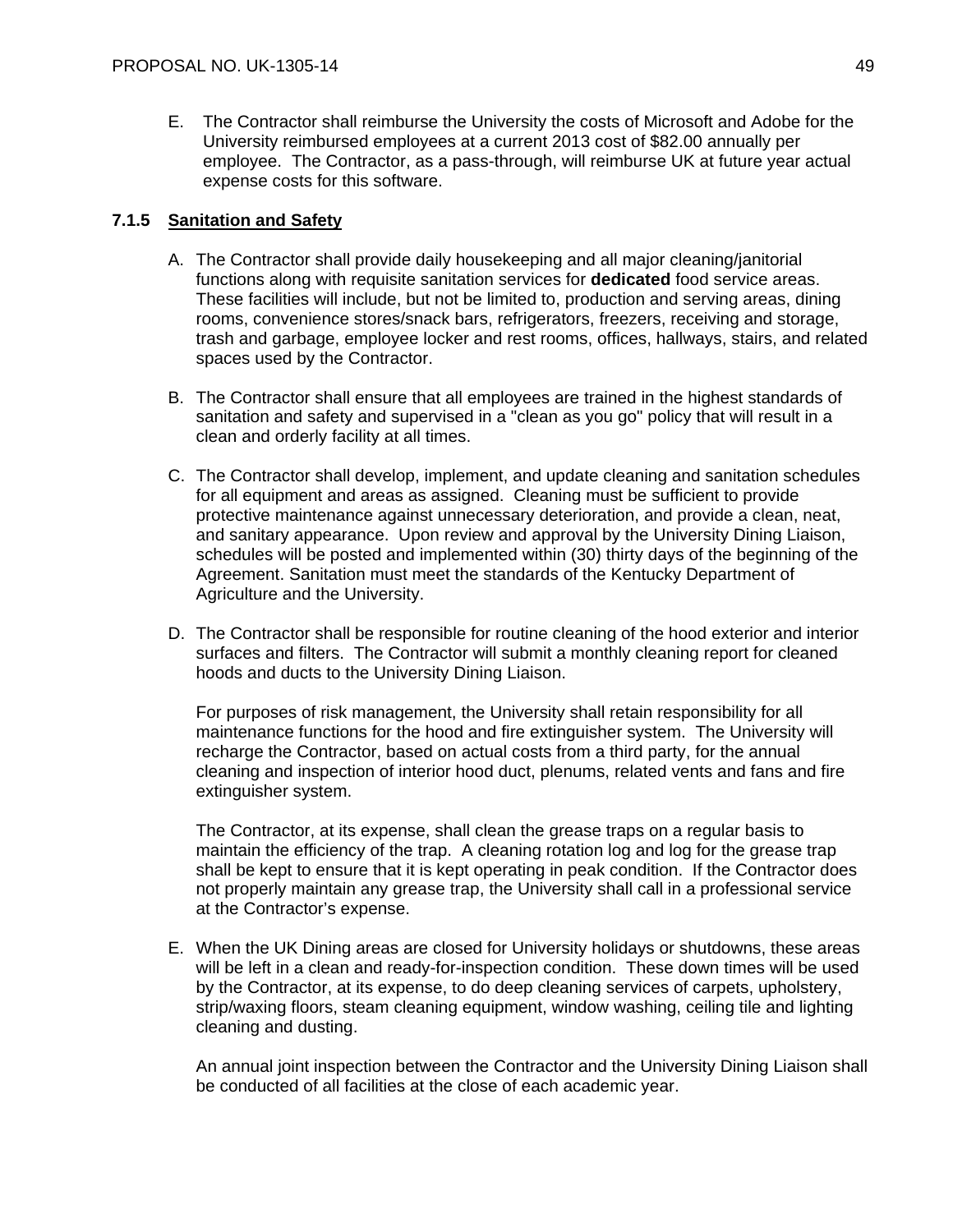- F. The Contractor shall be responsible for providing, cleaning, and maintaining an adequate inventory of table linens, aprons, towels, and other related dining service linens.
- G. The Contractor shall be responsible for providing food handler certificates and/or medical examinations as required by law and shall make such records available for review upon University request. All employees will receive a sanitation orientation and/or in-service training as to the minimum sanitation and hygiene requirements. All management and supervisory personnel must be ServSafe certified.
- H. Employees shall be in uniform as approved by the University Dining Liaison and wear a visible nametag identification at all times while on duty. Management shall be appropriately dressed (but not necessarily in uniform) and wear nametag identification. The Contractor will be responsible for providing five new UK Dining uniforms to all full time employees and enough uniforms for part-time employees to have clean uniforms for one week's shift's each summer.
- I. The Contractor's employees shall be neat and tidy in appearance and shall follow established hygiene legal mandates and dining service industry best practices in the handling of food.
- J. The Contractor shall not allow employees to work with known illnesses (those transmitted through the air or via the food products, equipment, or other mediums), open sores, or other symptoms. Any contagious disease such as hepatitis must be reported immediately to the University.
- K. The University shall be responsible for all costs of insect and pest control in all assigned areas for production, service, and storage and will back charge the Contractor on an agreed to pro rata basis.
- L. The Contractor shall comply with both present and future recycling programs as adopted by the University. The Contractor shall cooperate with the University on any recycling programs it undertakes which may include recycling and donating excess food, packaging, and other items. The Contractor shall comply with both present and future sustainability and social justice programs as adopted by the University. In addition the Contractor shall be pro-active in working with the campus to bring new sustainability and social justice ideas to the campus.
- M. The Contractor shall immediately report fires, unsafe conditions, thefts, and security hazards to the University. The Contractor should first contact University of Kentucky Police Department (UKPD) to complete an incident report, then the contract administrator and building representative. The Contractor shall immediately fix and report to the University any conditions cited in any citations by local, state, or federal agencies or those identified by the University's Dining Liaison for unsafe conditions to the University.
- N. The University reserves the right to periodically conduct an unannounced inspection with or without the Contractor. Consultant inspectors for all state and local authorities and from the University shall have complete cooperation from the Contractor. When state and local authorities arrive for inspection, the University shall be notified and, whenever practical, will be present for the inspection. The Contractor shall transmit to the University a copy of the inspection report within (48) forty-eight hours of receipt. Within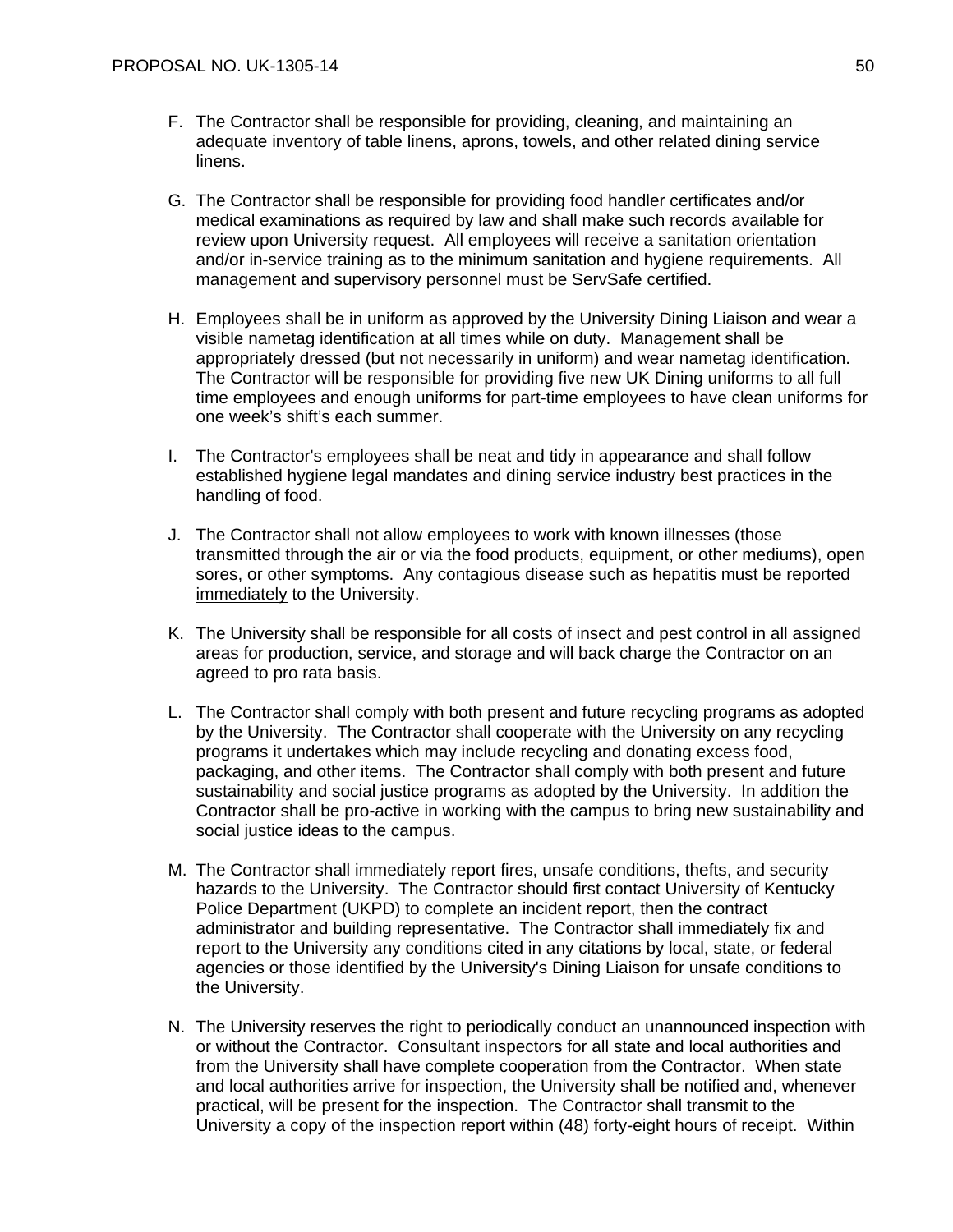five (5) working days, the Contractor shall provide the University with a written report of corrective action if necessary. In the event that corrective action is a joint responsibility, the Contractor shall notify the University of its responsibility in the matter and will work with the University in the implementation of such action.

- O. The University shall furnish and maintain fire extinguisher equipment and supplies. The Contractor shall notify the University immediately after any fire extinguisher use or discharge.
- P. The University shall provide, at Contractor's expense, the removal of any recycling, trash and garbage taken to the designated area of each facility on an agreed to pro rata basis. The Contractor will cooperate with the University in minimizing disposal costs. Storage of refuse and recycling should be in appropriate clean containers and in unobtrusive areas of the facility, not in the production or dining areas.

# **7.1.6 Space Use**

- A. The University retains the right, without unreasonably interfering with normal food service operation, to use the dining areas for a variety of activities that may or may not be food service related. The University shall schedule with the Contractor prior to such usage. The University shall perform appropriate setup and cleanup with no cost charged to the Contractor. Facilities will be restored to conditions mutually satisfactory to the Contractor and the University at the conclusion of the non-food service use.
- B. When the Contractor uses areas which are not assigned to it pursuant to this Agreement, or which are not primarily intended for dining service, e.g., meeting rooms and lounges for such purposes (cater meals, receptions, etc.), the Contractor will perform the appropriate setup and cleanup for that area. Facilities will be restored to conditions satisfactory to the University before the next scheduled use of the area. This includes maintenance and sanitation of the area and equipment and trash removal to a designated trash collection container.

# **7.1.7 Security**

- A. The University shall provide general security to the campus locations occupied by the Contractor. It is agreed that the campus locations assigned to the Contractor are for use solely to fulfill the Contractor's duties. And, that the Contractor shall, at all times, keep University facilities secured. In the event the Contractor is required to share premises, e.g., when a cafeteria dining room is used for programming, the University shall return the dining room to its standard of security during those times when the Contractor's portion of the facility is closed. The Contractor shall be responsible for any loss or damage resulting from the Contractor's failure to provide adequate security under these circumstances.
- B. The Contractor shall be responsible for accounting for the location of all keys or locking devices provided to the Contractor at the onset of the Agreement. The Contractor shall be responsible for the cost of replacement of lost keys. If the University determines that keys lost by the Contractor or its employees could compromise campus security, the Contractor shall be responsible for paying all costs associated with re-keying designated locations. Prior to the commencement of the Agreement, or at any time during the Agreement term, the Contractor may request the University to re-key the facilities with the Contractor paying any costs of such re-keying. The Contractor shall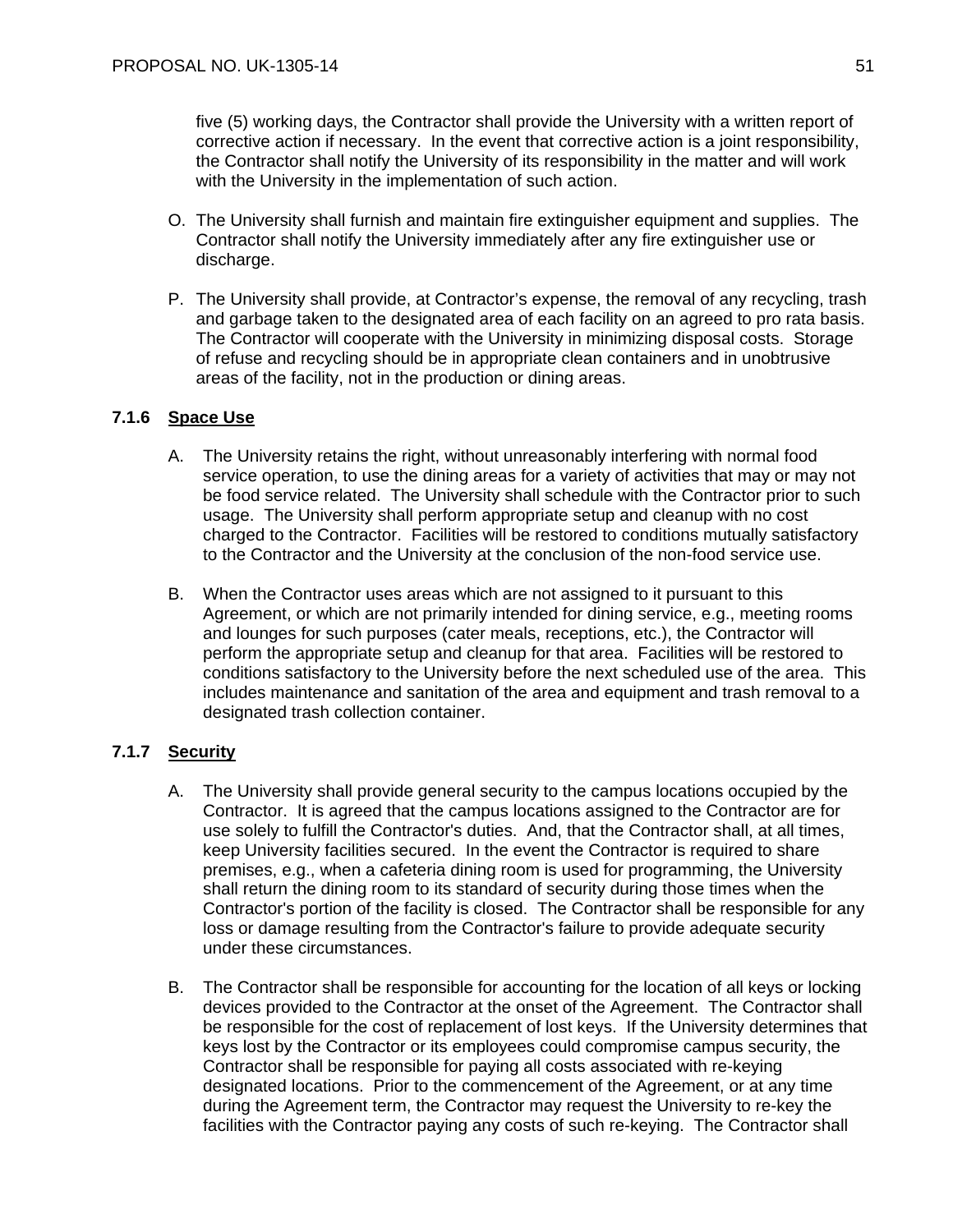be responsible for purchase of and replacement of the "ONE-CARD" for all employees. Procedures will be in place for reporting lost or stolen cards.

C. The Contractor shall be responsible for immediately reporting to the UKPD any breakins or unauthorized entries into the dining service areas and all property losses associated therewith. The Contractor shall be responsible for reporting to the University all accidents involving its staff or customers and all disputes or behavioral incidents involving staff, students or patrons that occur in or around the premises. The Contractor should first contact UKPD to complete an incident report, then the contract administrator and building representative. The University shall not be responsible for the criminal acts of third parties.

# **7.1.8 Marketing**

- A. The University of Kentucky requires the Contractor to be responsible for the marketing of dining services. These marketing services are to include, but not limited to, advertising food items, types of dining services offered, and information about Contractor's key personnel.
- B. The Contractor shall regularly employ marketing, advertising, and promotional efforts to further the visibility and image of UK Dining. Contractor shall provide an annual strategic Marketing Plan to University Dining Liaison based on University preferences and needs identified by customer input. The Marketing Plan shall include target marketing, advertising, couponing, and promotional programs and strategies. Contractor shall actively and aggressively market the Services to be provided at each Dining Service Location, including the use of web page, social media outlets, etc.
- C. The University of Kentucky shall encourage and cooperate with the Contractor to promote the merchandise services and products to the fullest extent to attract students, staff, guests and faculty to enjoy and fully utilize the facilities. UK desires that the Contractor bear all costs associated with design, development, and printing of promotional brochures, banners, signs, etc., except as may specifically be agreed upon in advance by UKPR representatives.
- D. The University requires that Contractor develop and publish, no later than May  $31<sup>st</sup>$ each year, a student information brochure available for distribution to students during summer orientation and to those enrolling for the fall and spring semesters. UKPR and the UK Dining Liaison shall approve the brochure in advance.
- E. The University requires that Contractor develop and distribute a monthly calendar identifying special events, premium entree nights, food specials, and any other promotional dining activities.
- F. The University requires that Contractor's Marketing Manager be available to coordinate and/or assist with joint promotion of products and services. Additionally, the Contractor's Resident District Manager (or equivalent position title) will meet with UK representatives as mutually agreed and as needed. The Contractor's Resident District Manager (or equivalent position title) will also participate in meetings of the University's Dining Advisory Committee as required.
- G. The Contractor agrees to maintain the University of Kentucky on their preferred client list as available for reference visits.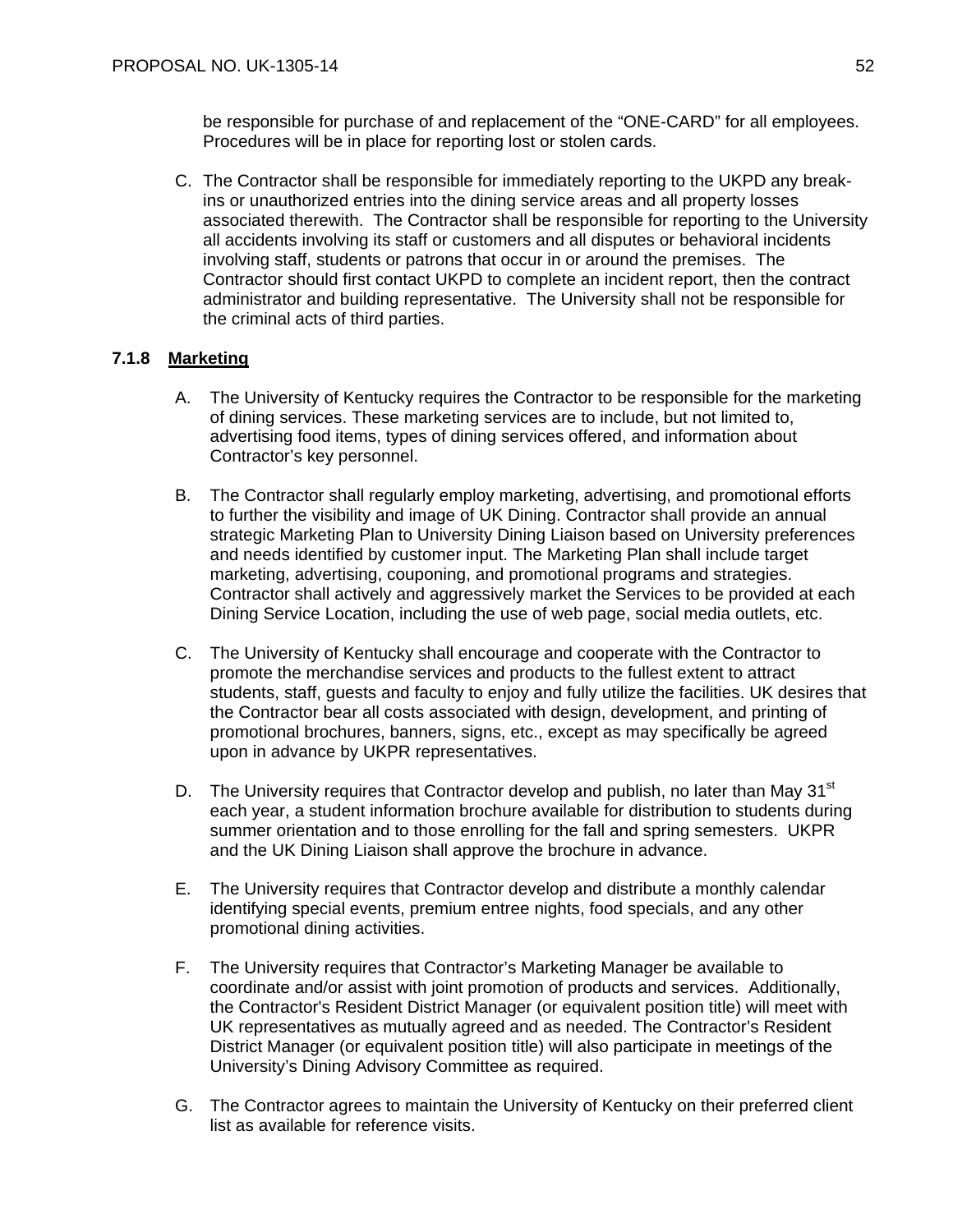Contractor should note that UK retains ownership and controls use of all University trademarks, trade names, logos and similar proprietary material. All such items belong to exclusively to UK. Prior written approval from UKPR must be obtained in connection with any use of UK marks.

# **7.1.9 Customer Monitoring**

The Contractor shall cooperate with the University in monitoring customer satisfaction for value received through an objective evaluation system involving customer representation from a cross section of the University community, including University guests. All satisfaction survey instruments used must be approved by the University Dining Liaison prior to distribution and the results thereof shared as part of the quarterly reviews. The Contractor is expected to conduct web-based surveys once per semester. Other feedback, including for example social media and e-mails, shall be reported on a quarterly basis.

There will be a website link for the campus community to communicate both compliments and suggestions regarding campus dining to include catering. The University's Dining Liaison and the Contractor's Resident District Manager (or equivalent position title) shall both receive these communications and mutually agree on the manner in which each is handled.

# **7.1.10 University Dining Advisory Committee**

A University Dining Advisory committee will be established to include representatives of both contract board and retail customers. The Contractor shall regularly meet with Committee members to discuss a variety of issues including, but not limited to, menus, pricing and portions, menu specials, premium and festive meals, sustainability, preparation and service standards and practices, hours, trends, and news of the Dining service industry.

# **7.1.11 Wellness/Nutrition Awareness**

A nutrition awareness program planned and executed under the leadership of the Contractor shall be provided and shall be designed to communicate in a positive, upbeat style through a variety of informational formats, the need for a commitment to lifelong maintenance of good health through correct eating habits and physical activity. The program shall meet the following minimum requirements:

- A. Provision of nutritional analysis, by portion, of each menu item, to indicate amounts of calories, fat (animal and trans fat must be clearly identified), sodium, sugar, carbohydrates, etc. All entrees/sauces that contain meat shall have the types of meat listed on the menu card. The University may request additional nutritional information based on current industry and market trends. The Contractor shall be responsible for all expenses relative to the labeling. The serving area for each food item must display this information.
- B. Availability of recipe files for customer review of nutrition information is a requirement.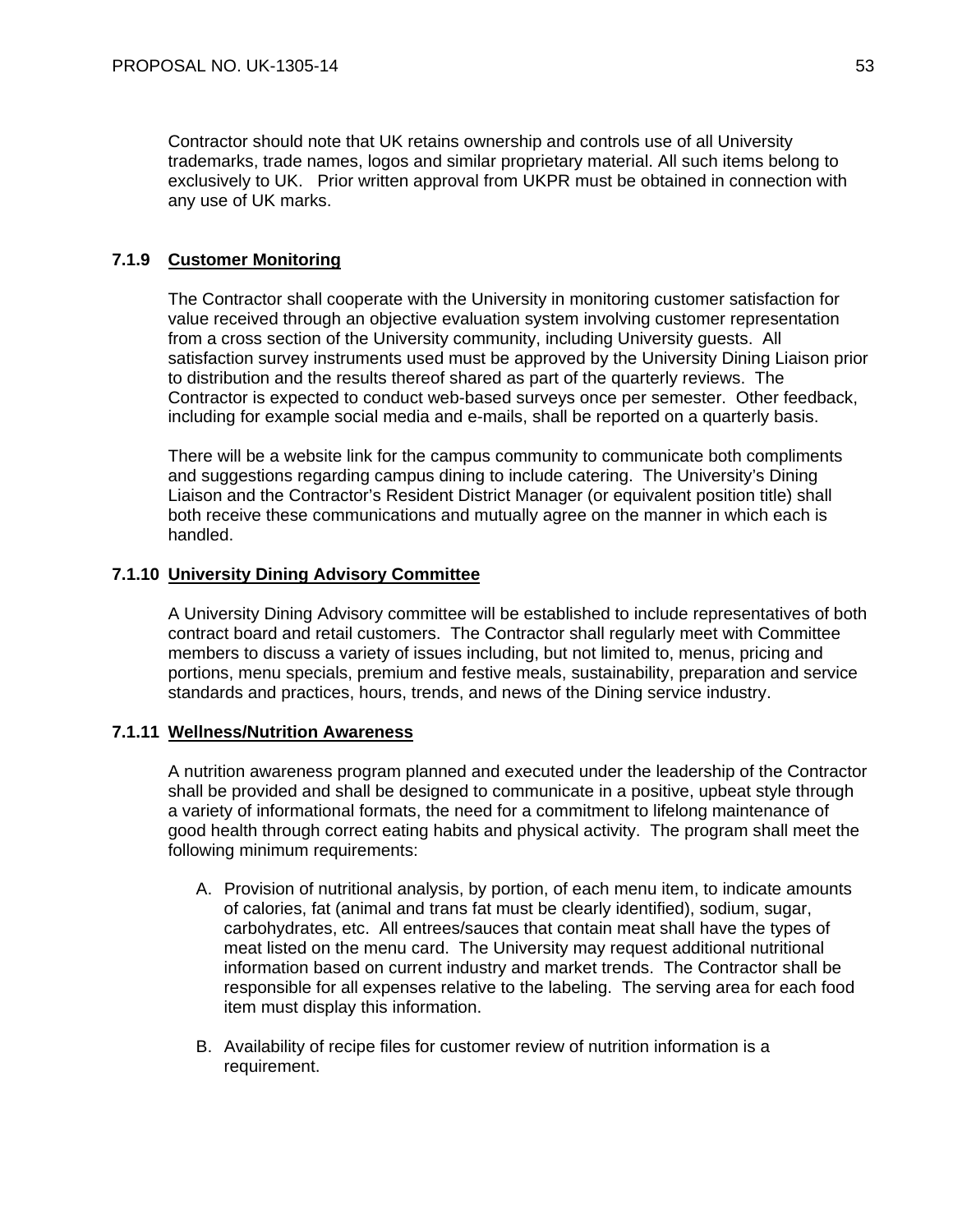- C. All products that might be medically harmful (i.e. peanuts, gluten and/or soy products) or violate religious dietary laws must be clearly identified at the point of service (all dining locations and all catering events)*.*
- D. Provision of a Food Intolerance station. This station shall have food specifically prepared for students with gluten intolerance, lactose intolerance or other food allergies. Appropriate signage shall reflect offerings, and that students with severe nut allergies may still need further assistance. A meat item, a vegetable, a starch, bread and dessert meeting the student's special dietary requirements are to be offered daily,

# **7.1.12 Menu**

- A. Menu selections shall be planned to enable the University community clientele to meet appropriate recommended dietary allowances set by the Food and Nutrition Board of the National Research Council. In addition to popularity and cost factors, menus shall be planned to be appealing to sight, taste and smell and shall take into consideration contrasts in color, shape, texture, and flavor of foods.
- B. Weekly board and retail menus shall be designed to be attractive and posted in prominent places in the dining areas, on the web site, and other locations agreed upon with the University. Daily menus shall be posted in prominent locations of the dining areas and substitution of menu items shall be noted. Menus shall be available at least 72 hours before they go into effect in both print and electronic mediums.

# **7.1.13 Purchasing Standards**

- A. The Contractor is required to purchase and promote locally grown food products, particularly those companies participating in the Kentucky Proud Program. Food products can include those from the fruit, vegetable, nut, poultry, dairy, cattle, peanut, soybean, swine, and aquaculture industries. Local purchases must have direct farm to table value as outlined in the KY Department of Agriculture's "Restaurant Rewards" program for **Kentucky ProudTM** members.
- C. Purchase of food, supplies, and equipment shall meet requirements of the United States Department of Agriculture (USDA), Food and Drug Administrations (FDA), and National Sanitation Foundation (NSF). In the absence of grade labeling, the Contractor shall provide the University, upon request, with package labeling codes or industry accepted grade equivalent standard to verify the minimum grades specified are being provided. In addition, the Contractor must be prepared to assure the University that all of its food and supply vendors meet, if not exceed, all regulatory body laws and standards.

 Food purchased by the Contractor shall meet or exceed the purchasing specifications for each item listed below. Natural, organic and locally grown foods should be considered preferable whenever cost effective. Minimum food specifications as follows:

- Beef and Veal USDA Choice, except for meat used in extended dishes that may be USDA Standard.
- Pork and Lamb USDA Grade A (#1).
- Poultry USDA Grade A.
- Seafood USDA Grade A.
- Eggs USDA Grade A (Large or Medium).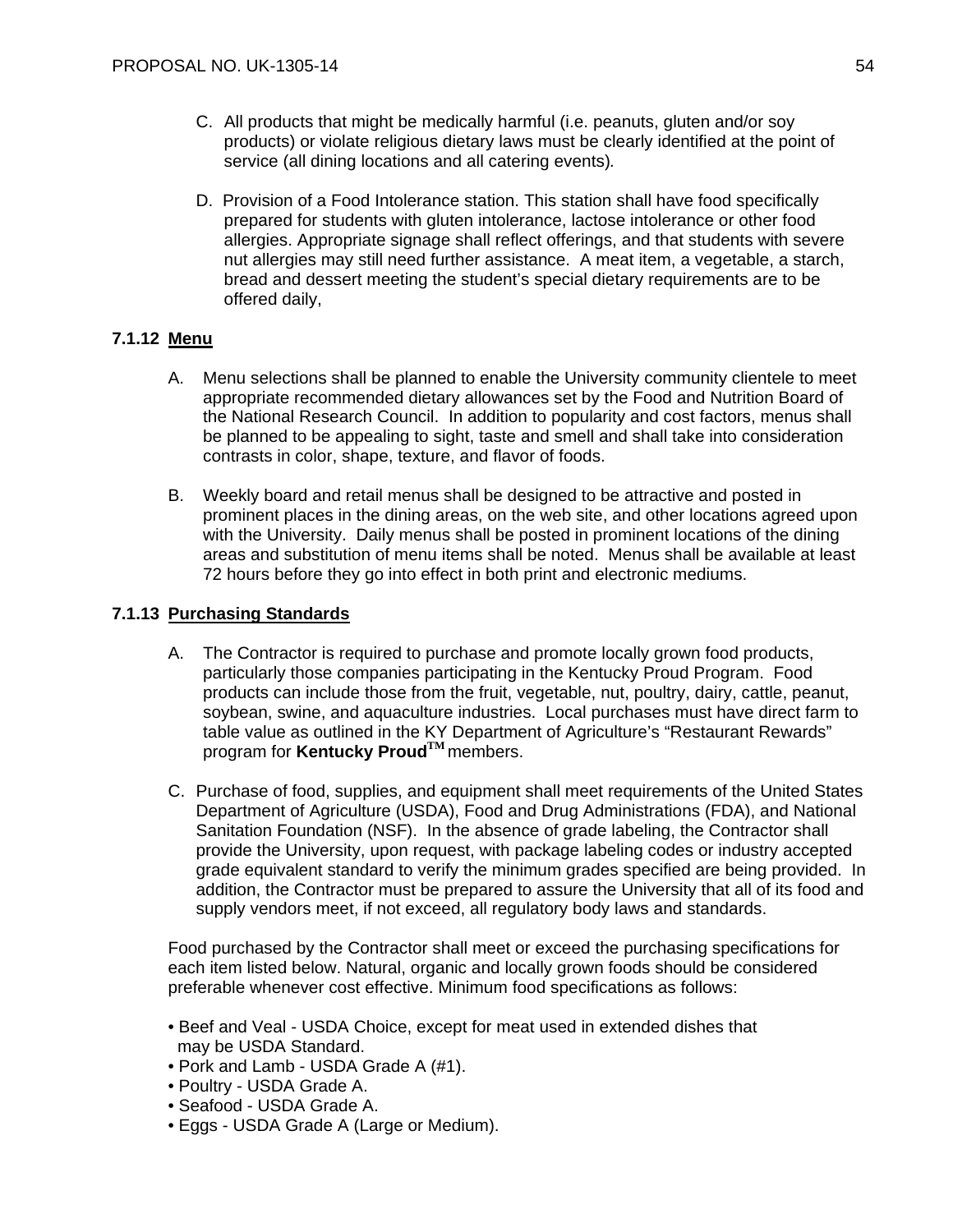- Dairy Products USDA Grade A.
- Frozen Foods USDA Grade A Fancy.
- Fresh Produce USDA #1 Quality or Grade "A" Fancy.
- Canned Foods USDA Grade "A" Fancy, except Choice may be used for cooking purposes; fruits should be packed in light syrups.
- Cheeses such as Cheddar, Swiss, and Monterey Jack shall be all natural, non-processed, when served as a prime ingredient in an entree, a sandwich ingredient and sandwich spreads. American Process Cheese may also be served as an alternative sandwich ingredient. In addition, processed cheese may be used in some cooking or as a less expensive alternative for some non-entree foods.
- Ground Beef USDA Standard or better, ground beef and beef patties shall be 100% all beef and fat content shall not exceed 20%.
- Veal and Pork steaks shall be solid meat portions unbreaded and not preformed from chopped or ground meat.
- Frankfurters/Hot Dogs maximum eight per pound, all meat, no filler. Turkey franks may be used as an alternate to satisfy certain health and ethnic diet requirements.
- Processed lunch meats such as bologna and salami shall be a quality "all meat" or a turkey product.
- Whole meat as defined for the dinner meal will include roasts, chops, chicken, etc. Fish will be an appropriate substitute for the whole meat requirement one (1) night per week. This is not intended to restrict more frequent selections of fish. Chopped formed patties, frequently called steaks, will not satisfy the whole meat requirement.
- C. The Contractor shall maintain rigid procurement procedures throughout the entire process of purchasing, receiving, storing, and inventorying of all foods and direct supplies.
- D. The Contractor shall utilize exclusive University vendor contracts where required as outlined in Attachment 13.

# **7.1.14 Preparation Standards**

- A. Cook-to-order and progressive batch cooking should be the normal method of operation, staggering the preparation of food whenever possible so that nutritional value, temperature, and overall quality can be maintained during serving hours.
- B. Recipes standardized for quality, yield, cooking procedures, serving containers and utensils, and portion size shall be used to assure product and portion consistency.
- C Leftover foods shall be kept to a minimum, refrigerated as necessary in shallow pans after each meal, properly covered, and used promptly. All leftovers that require refrigeration shall be properly chilled and stored in one location labeled and dated and served within (24) twenty-four hours as an extra selection.

# **7.1.15 Service Standards**

A. Hot foods are to be served hot (above 135 degrees Fahrenheit) and cold foods are to be served cold (below 40 degrees Fahrenheit). Industry best practice standards should be used for thawing, chilling, and re-thermalizing all food products.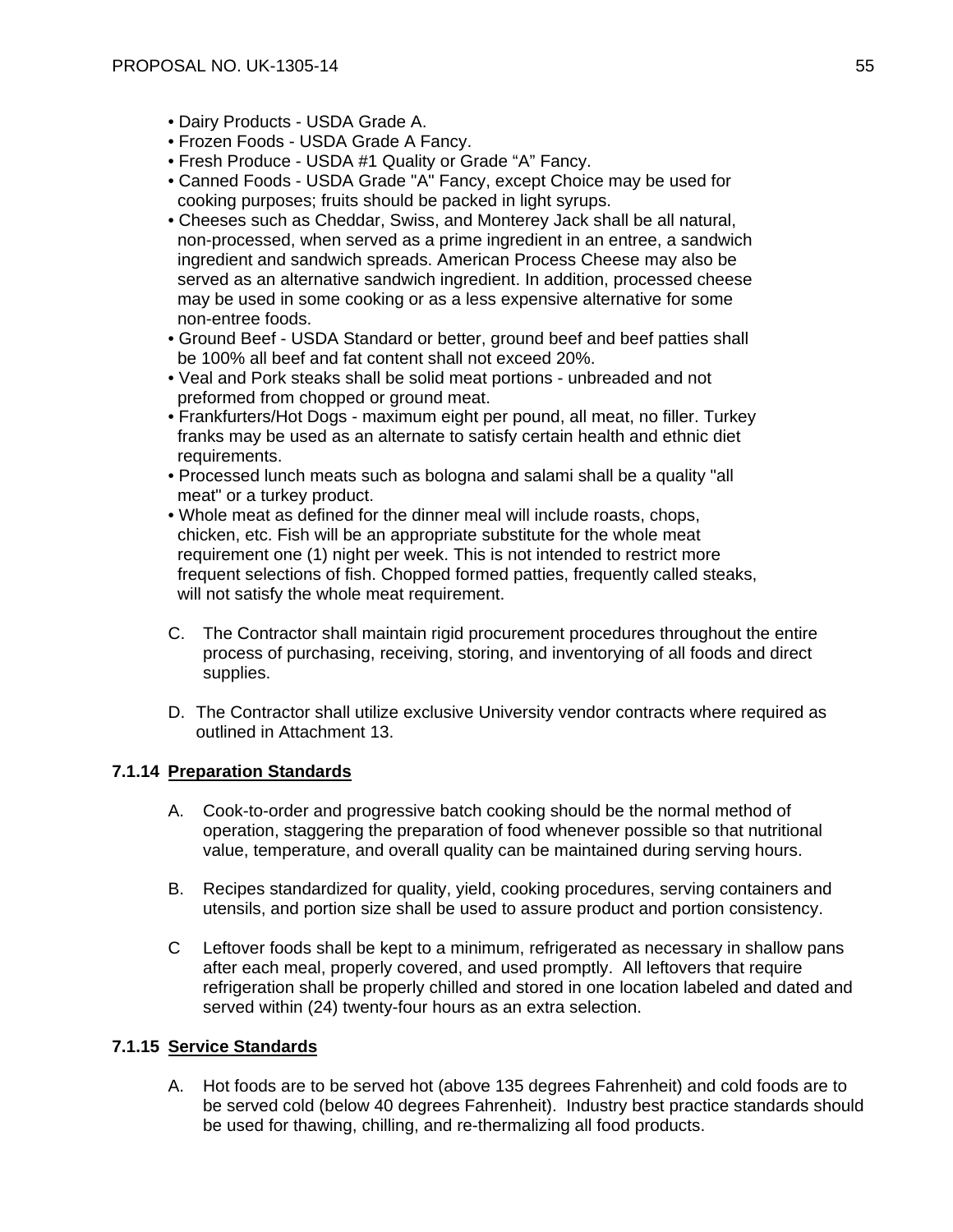- B. All food shall be garnished for attractive presentation.
- C. Any food appearing discolored, unappealing, or not in a proper state of freshness shall not be served.
- D. Food items at the servicing stations and salad bars shall be readily identifiable with attractive and individual labels.
- E. Appropriate wrappings for grab and go foods shall be used as needed. Wrapping shall be both attractive and serviceable, and, if possible, recyclable or compostable. All foods prepared on campus for resale must be clearly labeled with ingredients, nutritional information and both preparation and expiration dates.
- F. Display and serving areas shall be kept clean, sanitary, orderly, and attractive at all times. Any spillage or soiled spots shall be removed promptly from counters, steam table pans, general serving and dining areas, and floors. Partially used and broken items shall be promptly removed from the serving area.
- G. Students shall be allowed to use reusable clamshell take out container of food and a beverage to take out of the all you care to eat dining rooms. This is in exchange for not eating a meal in the dining room during a specific timeframe.
- H. The Contractor shall provide, at its expense, special food during the week of final exams for all contract students (for example. a variety of hot and cold drinks, hot dogs, pizza, cookies, chips, late night hot breakfast, etc.) with hours and locations to be determined and provided by the University Dining Liaison.
- I. The Contractor shall provide theme meals and other programming variety meals during each semester.

# **7.1.16 Special Diets**

The Contractor shall provide special diets for students when approved in writing by the designated University representative. The Contractor's corporate dietitian shall assist the resident Director in providing the diets as approved. The Contractor shall also participate in the existing campus policy for mandatory meal plan waivers based upon medical and/or religious dietary concerns.

# **7.1.17 Hours of Operation**

- A. Once established, hours of operation may not be changed without the express written permission of the University's Dining Liaison.
- B. During academic recesses and holiday periods, the hours of operation may be adjusted or suspended if approved by the University's Dining Liaison.

# **7.1.18 Catering Specifications and Terms**

A. The Contractor shall have exclusive rights to cater all special functions held within the Dining Service facilities that are under the jurisdiction of UK Dining and any future UK Dining locations as determined and approved by the University and authorized by the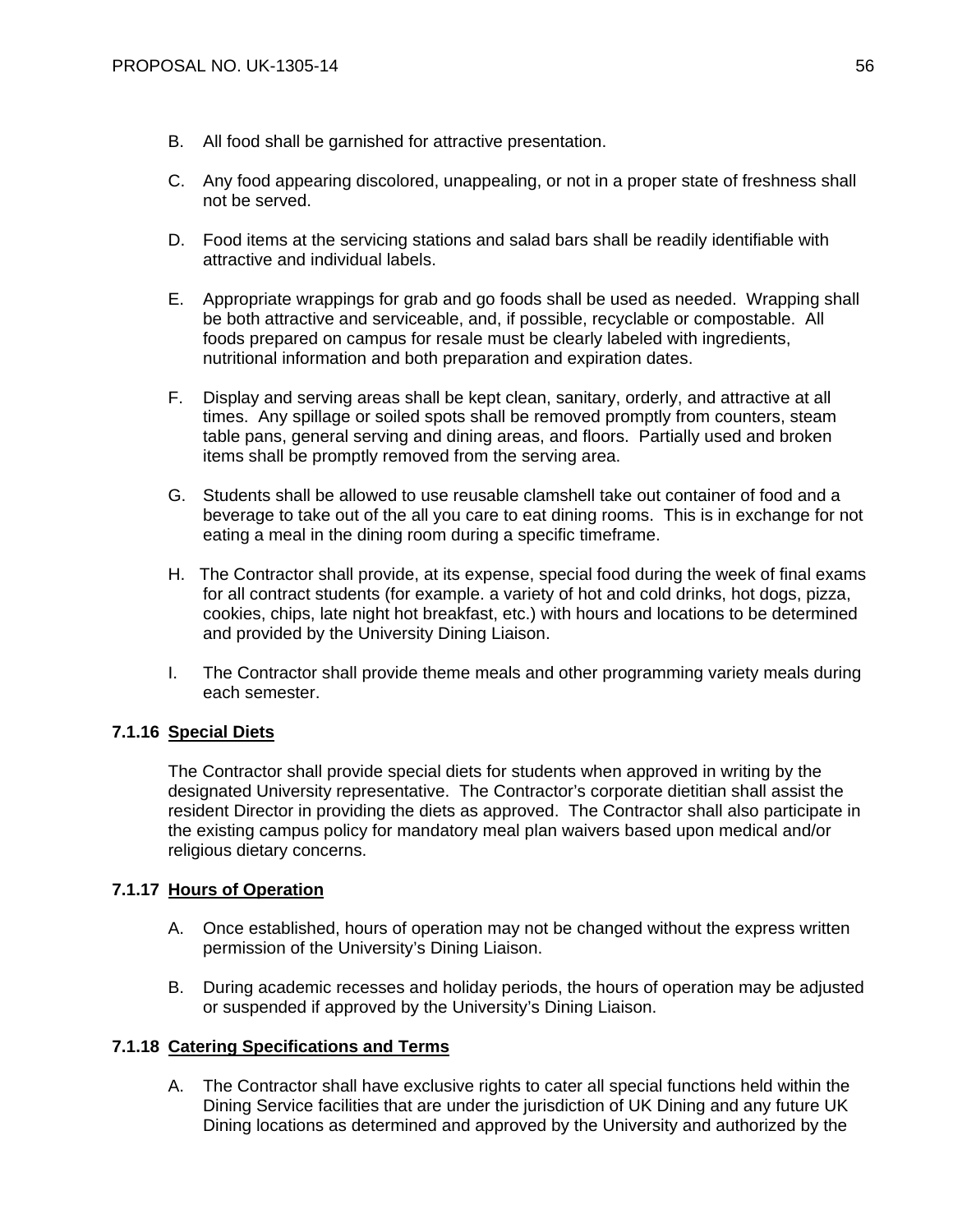University Dining Liaison. Exclusivity of catering is limited to the Student Center and the dining facilities only at Blazer and Commons. The University, at its discretion, may use the Contractor for catering at other locations. This is to include but not be limited to receptions, banquets, private parties, refreshment service, carryout service, and other special events. The catering program should reflect the diverse needs and budget limitations of students, faculty, staff, and administrators in its service menu.

- B. Catered service procedures, operational requirements, and menus shall provide five levels of service for catering:
	- 1. Fine dining
	- 2. Standard table linen, china, and flatware
	- 3. Paper and disposable
	- 4. Pick-up/carry out ("no frills")
	- 5. Student organizations

A complete catering guide to menus, prices, portions, servings, catering policies, minimums, additional charges, etc. shall be submitted to the appropriate University departments for their review and comment prior to the start of the Agreement.

- C. The Contractor shall honor the specific commitments of menus, prices, and other arrangements made by the University, for catering service prior to beginning a new Agreement. This is to include any scheduled camps and conferences.
- D. The Contractor shall meet at least quarterly with the University to evaluate the catering program and, as necessary, make revisions to improve overall service.
- E. Catering provided to non-University groups which come to the campus for meetings, conferences, and events, will be billed by the Contractor and collection for such events is the sole responsibility of the Contractor unless some other authorized campus entity is acting as the organizing/sponsoring representative for that group.
- F. Copies of the catering guide with mutually agreed upon policies and procedures shall be developed in conjunction with the University Dining Liaison and distributed to all departments.
- G. The University shall control the space commitment and scheduling of authorized University catered events. The Contractor shall consult on, coordinate the menu and details of services required, and advise on effective program arrangements with the individual or department requesting catering service. The Contractor will be obligated to cater all requested events unless prior approval by the Dining Services Liaison is obtained.
- H. The Contractor shall provide a sufficient number of qualified and trained staff to service the events, take and process catering orders, respond to inquiries, and handle all aspects of a quality catering program. All catering personnel will be neat in appearance and dressed in clean and pressed uniforms
- I. The Contractor shall identify one of its staff members, who have been trained for this type of service, as a catering manager who will be responsible for all aspects of catered events. This person's other duties should not conflict with these responsibilities.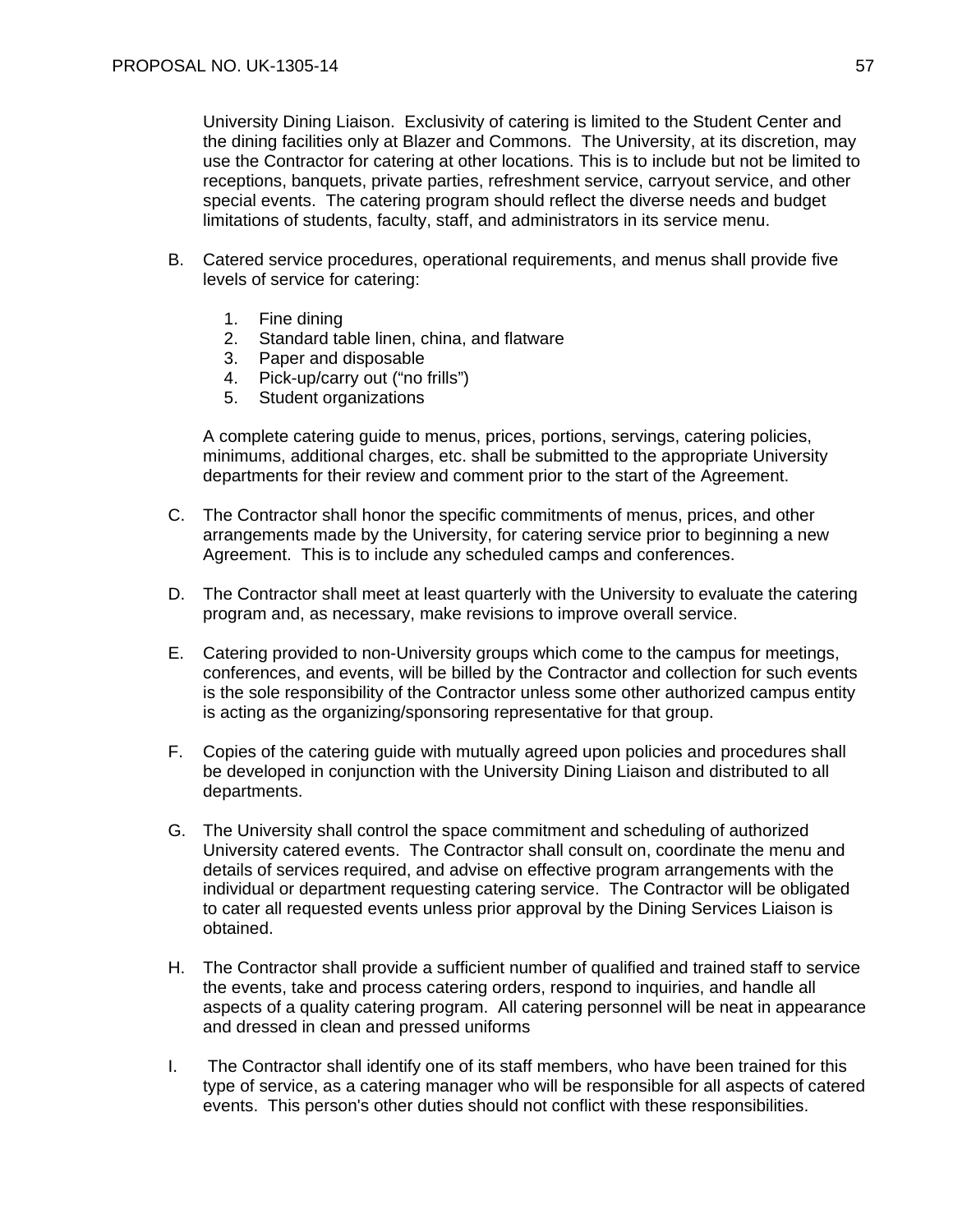- J. The Contractor shall establish and maintain a regular process for evaluating catering event food and service quality.
- K. The Contractor shall establish a procedure whereby all catering orders (to include, but not limited to, not-to-exceed per-person and total price, permissible substitutions, service and room/table set-up requirements, special orders, etc.) are approved no less than (72) seventy-two hours in advance. The time by which the event service-ware and room cleaning process will be completed must be specified.
- L. The Contractor shall abide by any alcohol policy implemented by the University.
- M. The University shall not be responsible for payment/collection of non-University catered functions.
- N. All students participating in a meal plan shall be given the Meal Cash Credit when attending a catered event, special function, barbecue, picnic, etc., that is a Universitysponsored event.
- O. The Contractor and the University will work together in good faith to develop a partnership arrangement on the sharing of responsibilities and costs (e.g. room setup) for events at the Student Center.

# **7.1.19 Summer Camps and Conference Requirements**

- A. Annually, upon request, the Contractor shall provide proposed rates for summer camps/conferences to the University by March 15th for the ensuing academic year. If requested by the University, periodic meetings shall be held throughout the year to determine the pricing format, services desired, conference schedules, numbers, dates, desired feeding locations, and any other pertinent information.
- B. Menus may be varied to suit the clientele (such as youth or high school athletic camps, adult groups), but the meals shall be provided with services, food preparations, and presentation at a level of quality at least equal to that of the regular academic year.

# **7.1.20 Retail Service**

- A. Retail service will be provided at all existing and agreed upon locations around the campus. These locations may change throughout the life of the contract.
- B. Prior to commencement of the Agreement, the University shall approve in writing the proposed retail menu including item, portion and price, and the serving schedules. These prices and schedules shall serve as a guide for any other items not specifically included in the initial Proposal.
- C. Attention should be given to the offering of menu selections that accommodate a diverse campus clientele and customer nutritional concerns.
- D. The University is interested in providing better service to its resident students and is open to any proposed hours that accomplish this goal. Prior to the commencement of the Agreement, the University shall approve in writing the Contractor's proposed hours of service. The University Dining Liaison must approve any changes in hours in writing.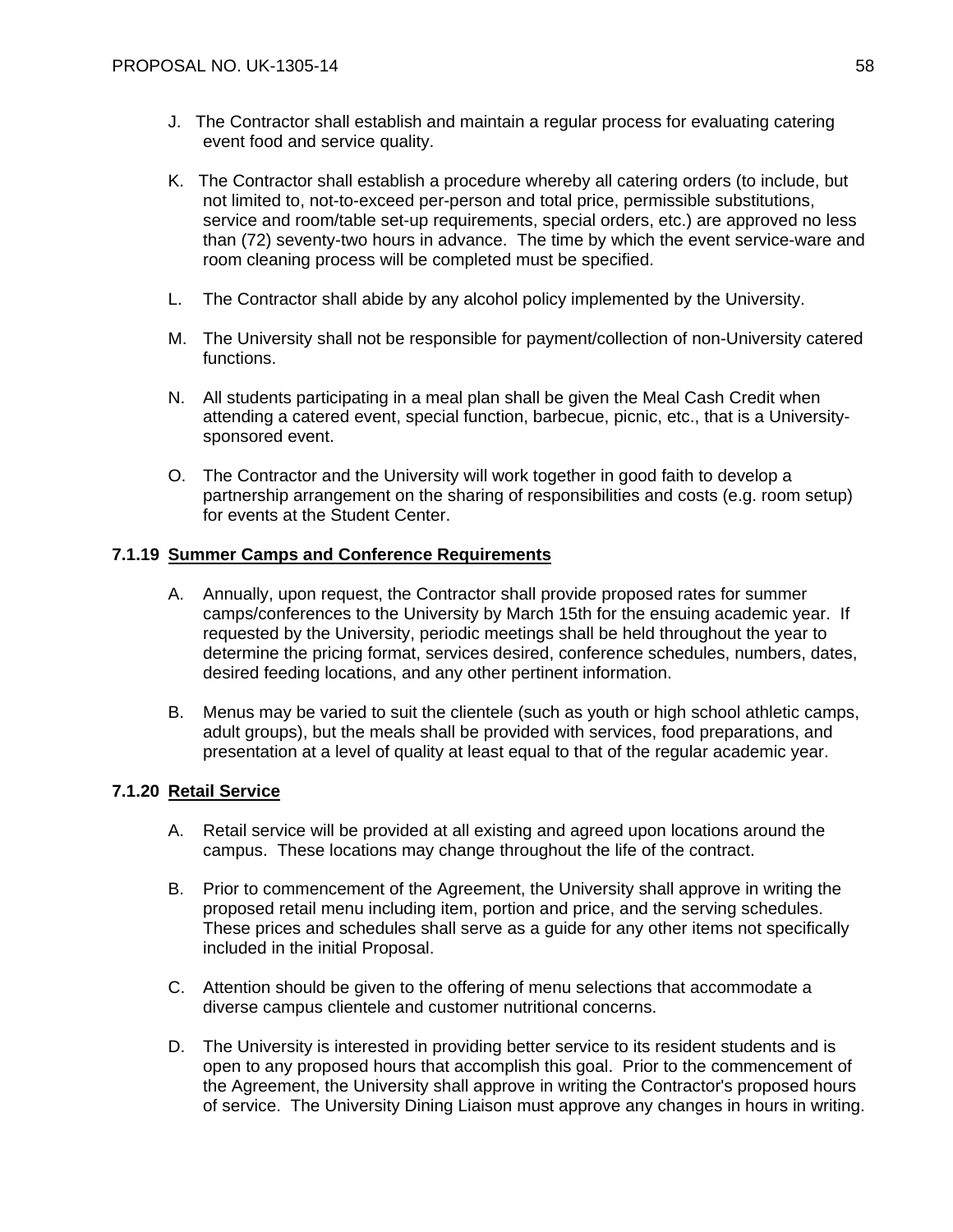# **7.2 Financial Specifications**

# **7.2.1 Price Increases**

A. Consumer Price Index (CPI) Adjustment

 The Contractor and the University agree to use the Consumer Price Index, Food Away From Home, United States Department of Labor Bureau of Labor Statistics, as a basis of any of price increases or decreases. The December 2012 CPI-U numbers shall remain the base figure for all comparisons and price computations. The decimal on any increase/decrease shall be carried to a maximum of two (2) decimal places rounded to the nearest penny. Example:

| United States CPI-U (following year) | 176.0 |
|--------------------------------------|-------|
| United States CPI-U (base year)      | 170.8 |
| <b>Difference</b>                    | 5.2   |

Difference divided by base year  $5.2/170.8 = 0.03044$ Add 1.0 to the factor and multiply by original bid rates 1.03044

 Any price adjustment to casual and meal equivalent rates shall be taken to the nearest positive or negative five-cent (\$0.05) increment.

 The multiplier for all new rate adjustments shall always be the original rates submission in the contract (base year).

The meal plan rates, camp/conference, casual meal rates, and meal cash credit rates will be adjusted each July 1 for the length of the contract as measured by the December CPI-U, United States Index, Food Away from Home.

B. After the first year of the Agreement, requests for dining plan price adjustments for the ensuing year will be considered by the University no later than January15 for the allyou-care-to-eat Dining Plans and March 15 for retail and catering operations.

 Increases over CPI-U may be awarded at the University's sole discretion for the following:

- 1. If the University elects to open additional venues (or expands existing venues) requiring an increase in the total (campus wide) labor hours.
- 2. If the University enrollment drops 5% or more (fall semester to fall semester) from the enrollment set forth in the bid document.
- 3. If there are extraordinary circumstances which neither the Contractor nor the University anticipated.

**The University reserves the right to approve or reject requested price increases. However, with adequate evidence based upon the above criteria, the University shall not unreasonably deny price increases.** 

C. Retail and catering prices will be competitive with comparable menu items served by local commercial food Contractors and by other educational institutions. Approved price increases will be permitted once a year between summer and fall terms.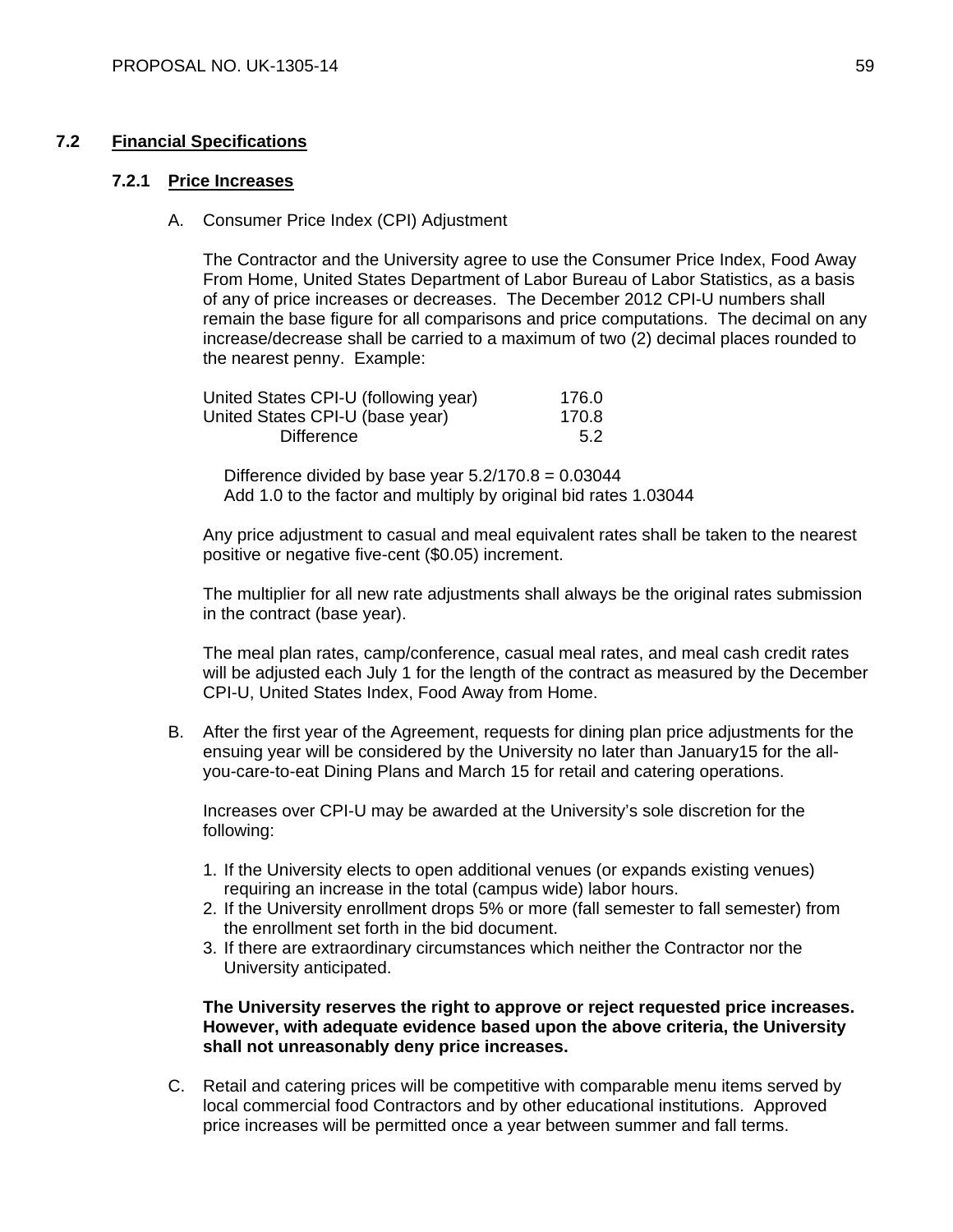D. Notwithstanding the foregoing, the University may approve a temporary price increase due to unexpected, significant increases in wholesale cost of a food item until such times as prices for a given item(s) stabilize. For example, a freeze in South America results in destruction of a major portion of the coffee crop. With its temporary price increase request, Contractor shall submit documentation as to the impact on the wholesale price of the food item.

# **7.2.2 Taxes**

Sales tax, if applicable, shall be included in the current price of all meal plans. All posted retail prices will not include sales tax. Where applicable the appropriate sales tax will be added to the total purchase at register. Contractor shall be responsible for collecting and remitting to the taxing authorities the appropriate amount of sales taxes it collects in accordance with applicable local, state and federal laws and regulations. Contractor shall hold harmless and indemnify the University from and against all claims or demands arising out of Contractor's failure or refusal to collect and remit taxes applicable to its activities as Contractor.

This provision shall survive termination of the Agreement.

# **7.2.3 Control Systems**

The Contractor shall exercise maximum-security control over all cash, charge, and sales transactions. The University shall not be responsible for theft or loss of the Contractor's cash or property or criminal acts of third parties.

# **7.2.4 Checks, Credit Cards, and Debit Cards**

The Contractor shall accept checks, credit cards, and debit cards for the amount of purchase. Any of these that the Contractor deems prudent to offer in the dining operations will be the sole responsibility of the Contractor, including any returned checks. The Contractor is responsible for being fully PCI compliant at all Contractor operated locations.

# **7.2.5 Auditing and Accounting**

- A. The Contractor shall operate on its own credit, with no advance payments from the University.
- B. All records must be retained by the Contractor and accessible to the University for a minimum of five (5) previous years plus the current Agreement year. The University reserves the right to audit any aspect of the Dining Service contract, as performed by the Contractor. The Contractor shall keep full, timely, and accurate records in accordance with generally accepted accounting practices.
- C. The books, records, documents, and accounting procedures and practices of the Contractor relevant to this Agreement will be subject to examination by the University. If necessary, they will be made available at the Contractor's on-campus office. Thus, the Contractor shall:
	- Provide the University and/or its auditors reasonable facilities for the examination, copying, and audit of the books and records.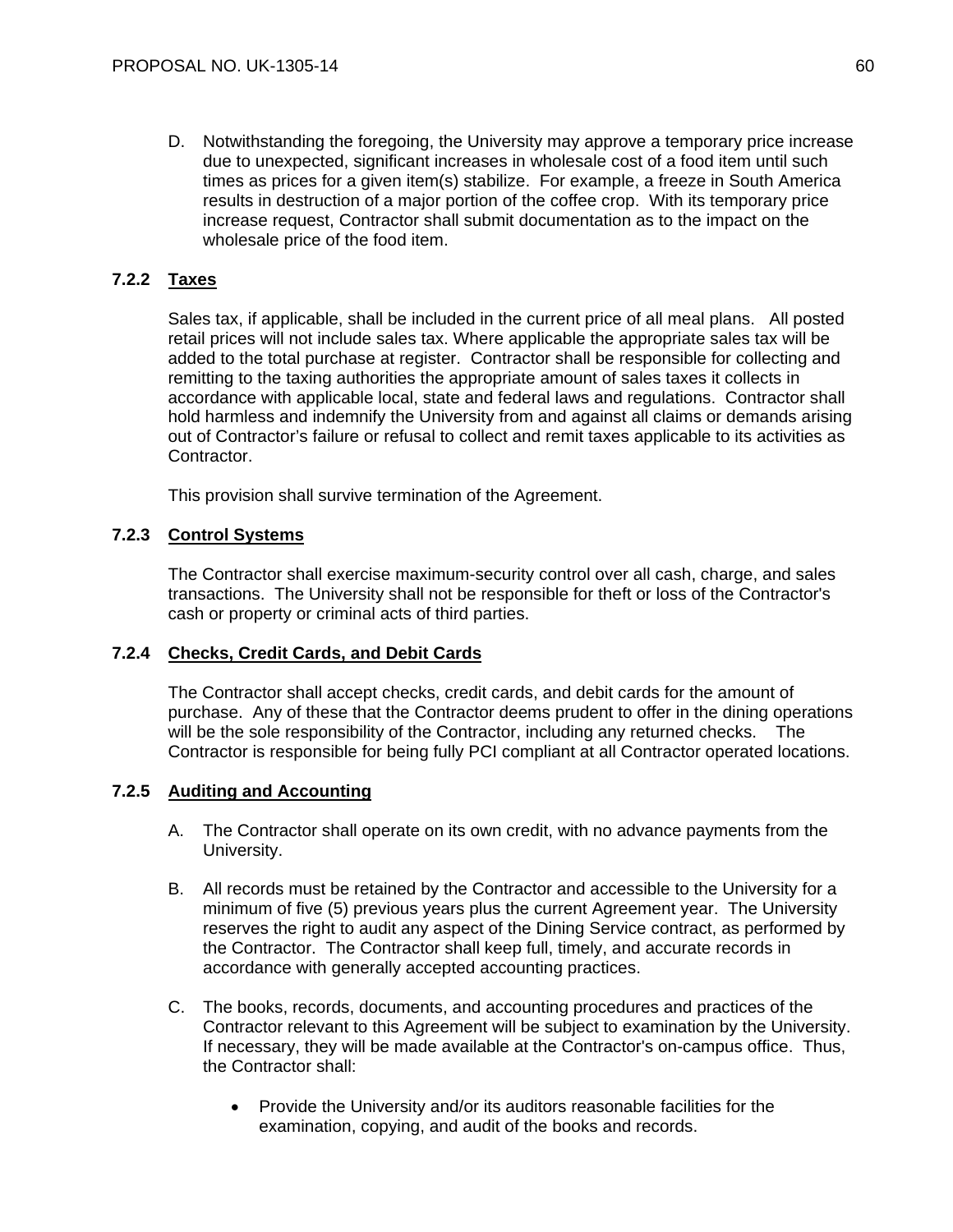- Make such returns and reports as required.
- Attend and answer under oath all lawful inquiries.
- Produce and exhibit such books and records as may be desired to be inspected to include original purveyor purchase invoices and billings as well as locally, regionally, or nationally executed purchase agreements with food processors, manufacturers, and distributors.
- In all things cooperate with the University and/or its auditors in the performance of its duties.
- D. The University shall be informed on demand by the Contractor of the schedule of independent audits of the Contractor's records and operations. The University shall receive a report of any findings that materially affect the University.
- E. The University is on a monthly business cycle with a fiscal year of July 1<sup>st</sup> through June 30<sup>th</sup>. The University expects the Contractor to provide all financial reporting on the same monthly fiscal year.
- F. The Contractor shall furnish the University Dining Liaison with complete records of the total amount of food served to students and the number of students served daily by meal that are certified to be accurate by the Contractor. This includes all daily/weekly reports to verify all customer counts, meal plan participation counts, cash sales, card sales, and other pertinent information so requested.
- G. The Contractor shall provide the University with a complete set of monthly financial statements no later than the 20th day following the last day of each monthly accounting period
- H. Monthly financial statements will be presented by point-of-sale in a format acceptable to the University. The statements by point of sale will show budgeted and actual sales and/or operating results for the current period, previous period and year-to-date. Cash register reports by day and by register will be provided to the University upon request as part of the monthly financial statements. The Contractor will note causes and appropriate documentation of abnormal revenue and expense deviations as part of these statements.
- I. All other monthly financial and operational reports and supporting data will also be prepared in accordance with a format acceptable to the University to include sufficient detail for performance tracking purposes. These reports will include, at a minimum, the following:
	- 1. Contract Board and Conferences and Camps:
		- Number of students participating per meal, per contract type
		- Number of non-contract customers per meal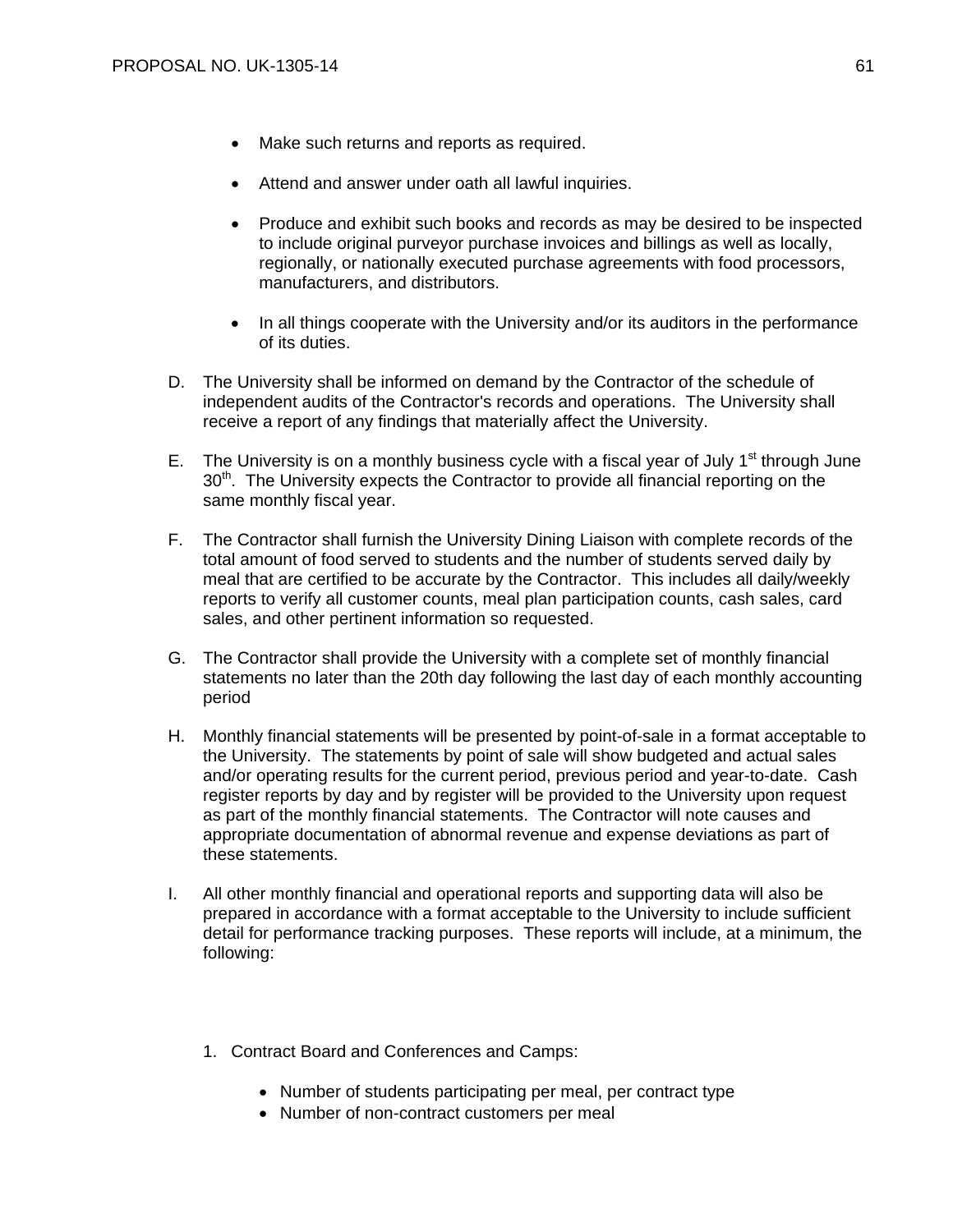- Meals per labor hour
- 2. Retail & C-Store Concepts:
	- A summary of gross sales and sales tax
	- Customer counts by meal period (breakfast, morning break, lunch, afternoon break, and evening)
	- Average check (sales divided by customer count)
	- Per capita sales (sales divided by the total number of students and staff on campus)
	- Sales mix (sales breakdown by breakfast items, snacks, entrees, sandwiches, grill items, beverages, and desserts)
	- Sales by applicable payment method (cash, Dining Dollars, credit card)
	- Meals per labor hour
- 3. Catering:
	- Sales
	- Number and type of events
	- Estimated number of customers per event
- J. Each operating statement by type of service and location and on a composite basis will present revenue and expense accounts for the period being reported and fiscal year-todate, with percentage rates given for each item and period
- K. In addition to the above, the Contractor shall provide such special reports and analysis covering its operations under the Agreement as may be requested by the University Dining Liaison. At a minimum, the Contractor will be required to submit an Annual Plan, by March 1<sup>st</sup> of each contract year, to the University Dining Liaison that will outline the proposed strategy for the upcoming school year. The plan shall include a SWOT analysis and address the specific goals and objectives and overall dining services strategy for the upcoming year.
- L. Monthly, the Contractor's Resident District Manager or designee will meet with the University's Dining Liaison and review each operating statement, explain deviations, discuss problems, and mutually agree on courses of action to improve the results of the required services included in this Agreement Operating statement adjustments required as a result of review and/or audit will be identified and reflected in the next monthly statement.

# **7.2.6 Student "Board Meal Plan" Assessment, Collection, and Remittance Process**

- 1. The University agrees to sell Student Board Meal Plans and collect as an agent on behalf of the Contractor. The University agrees to:
	- a. Place the charges applicable to the student resident board plan owed by the student resident on the Student resident's account in the University Student Account Services,
	- b. Send the student an invoice and
	- c. Collect all payments made on the student account, including funds received from third party sources that are applicable to the payment of Student Board Meal Plan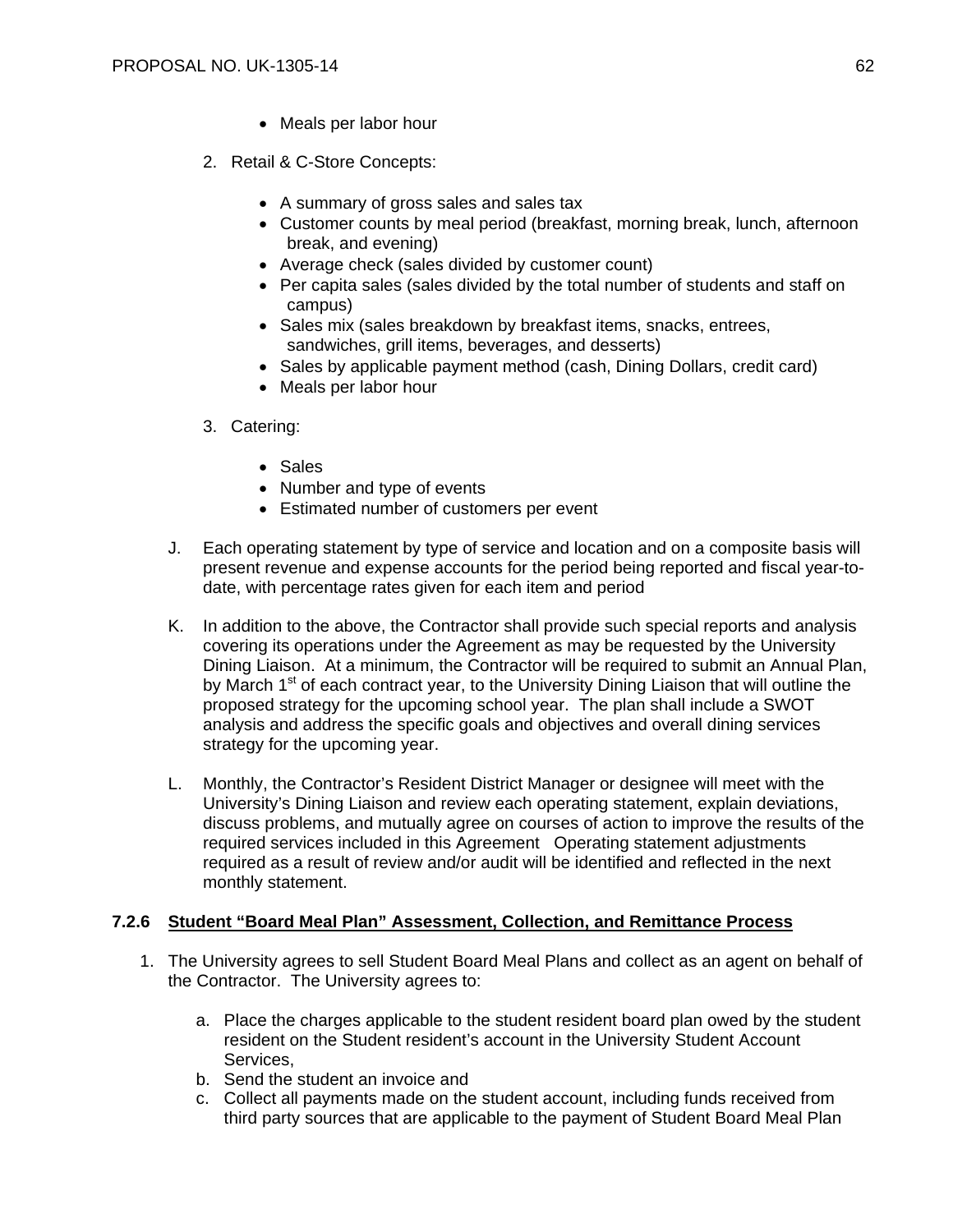including, but not limited to, scholarships, financial aid, grants, student loans, stipends or GI bill benefits ("Student Board Meal Plan Funds").

- 2. On a monthly basis, beginning one week after the opening of term, (the "Payment Date"), the University will deliver to the Contractor by ACH transfer all student Board Meal Plan Funds collected (less \$100,000 hold back) with a roster supporting the payment and detailing any delayed payments that the University is aware of that are to be made on behalf of the student towards his or her student Board Meal Plan funds.
- 3. The University will also deliver to the Contractor, by the fifth (5th) University Business Day of each month, a settlement statement (less \$100,000 hold back) containing monthly periodend reconciliation to balance with period close from the University's financial system.
- 4. The Contractor is solely responsible for payment of all taxes.
- 5. The University is responsible for the collection of unpaid meals plans and will remit the recovered funds to the Contractor.
- 6. At the end of the year, the University and Contractor will perform a financial audit for release of partial or the entire \$100,000 holdback amount.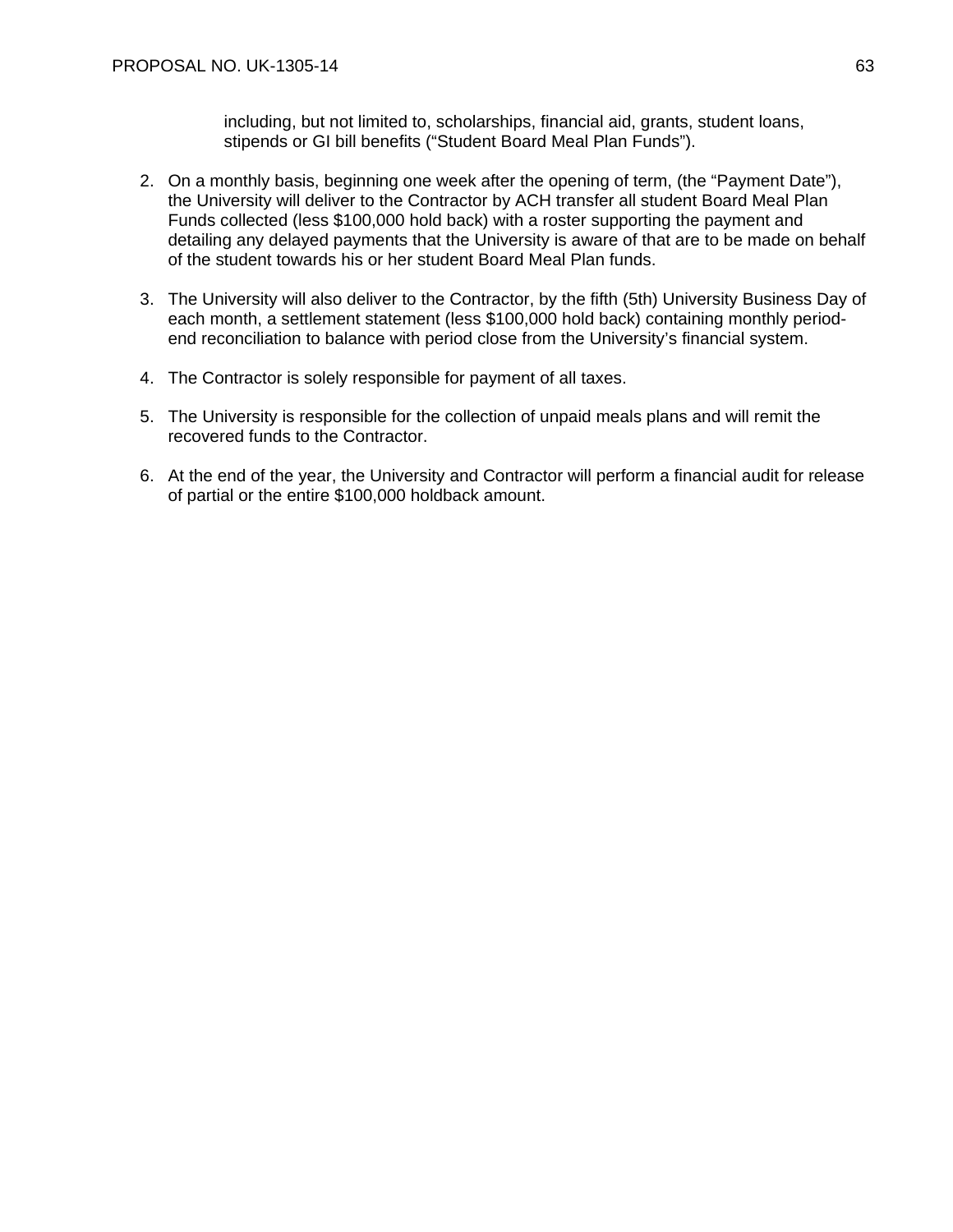# **8.0 Financial Offer Summary**

Submit a Financial Proposal under a separate sealed envelope as described below. The Financial Proposal must contain a response for the following items

# **8.1 Capital Investment Fund**

State the amount of capital outlay dollars it will commit for current and future renovation and expansion of existing Dining Service facilities; establishment and construction of additional Dining Service locations. Define any other additional financial considerations to be offered to the University for investment purposes or otherwise. Contractor shall describe any refurbishment plan it contemplates implementing during the term of the Agreement to keep the dining facilities functional and aesthetically pleasing, including any financial investments it will make to renovate the dining areas or introduce new concepts.

This Fund will be at no interest and shall be amortized, on a straight-line basis, over the term of the contract.

# **8.2 Commission and Guaranteed Minimum Annual Payment**

Propose a commission percentage on net sales (gross sales less tax) to be paid monthly to the University of Kentucky on sales derived from catering, catering related alcohol sales, retail cash plans, short term meal plans, non-mandatory meal plans and/or dining card plans as applicable.

A. The commission checks, calculated on gross sales less sales tax, are payable on the 5<sup>th</sup> day of the month-end close.

B. Show as a separate amount the guaranteed minimum annual payment. It is assumed the financial proposal will be based upon the larger amount of the minimum guarantee or the commission percentage. Indicate whether the minimum guarantee increases annually over the term of the contract and, if so, by how much.

# **8.3 Rebate/Credit Sharing Proposal**

Propose a percentage to be paid by to the University for a share of any payments/credits, etc. received in the form of rebates and or returns resulting from all Dining Service operations. The monthly payments will be due the  $5<sup>th</sup>$  day of the month-end close. Annual settlement payments shall be due to the University within (30) thirty days following the end of each year of operation. Provide a sample of supporting documentation that will accompany the payment in the Proposal.

# **8.4 One Time Unrestricted Donation**

State the amount it will provide the University in the form of a One Time Unrestricted Donation to be used at the sole discretion of the University. The donation will be due at contract signing.

# **8.5 Annual Scholarship Donation:**

State the amount it will provide the University in the form of an annual donation to be designated for student scholarships. The payment will be due 30 days following the end of each year of operation. The payments shall commence after the second year of operation and annually thereafter.